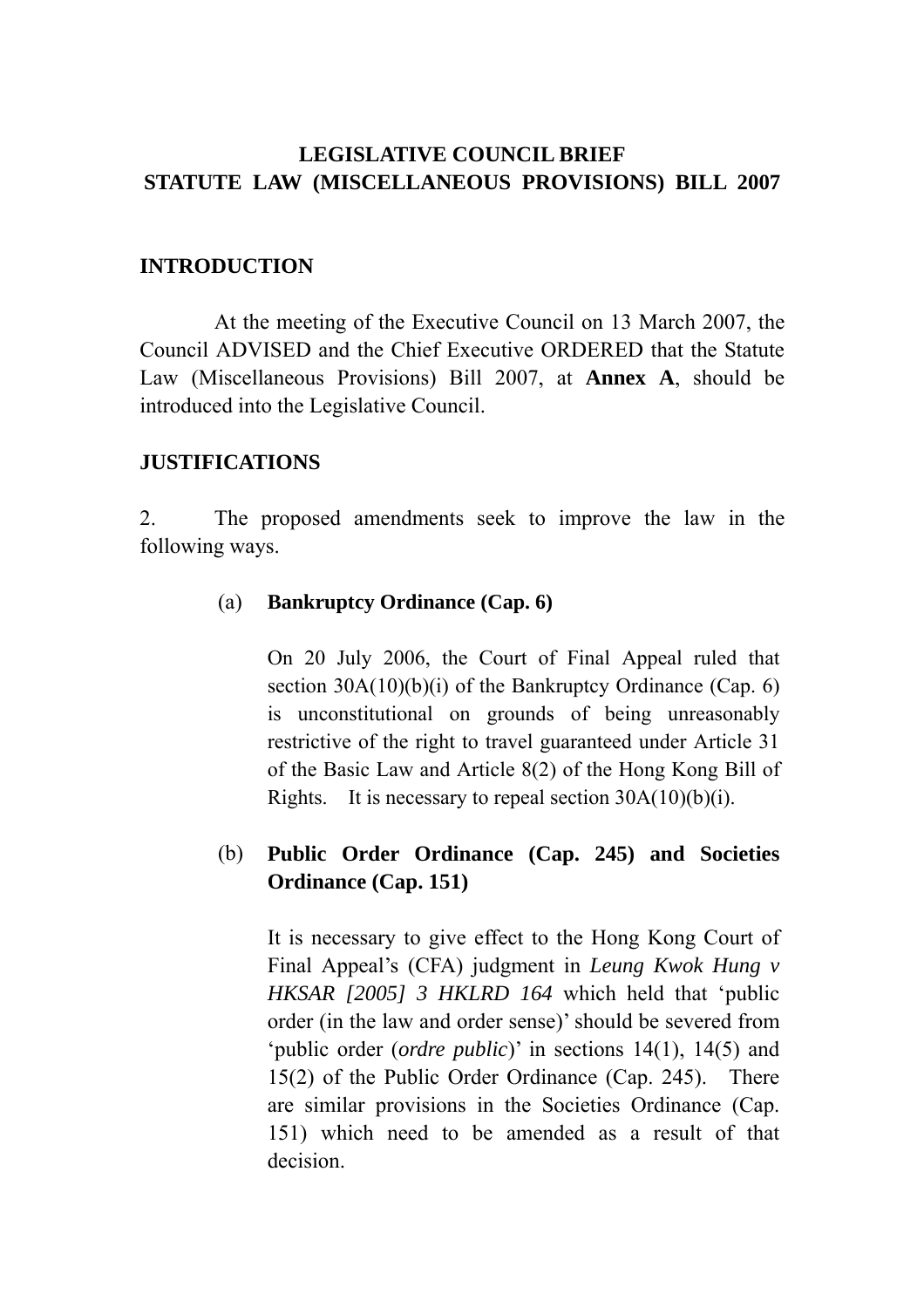## (c) **Homicide Ordinance (Cap. 339)**

 It would be desirable that the words "killing himself or" be deleted from section 5(1) and (2) of the Homicide Ordinance (Cap. 339) to reflect the abolition of the offence of suicide. Section  $5(1)$ , as it stands, provides that it shall be manslaughter, and shall not be murder, for a person acting in pursuance of a suicide pact between him and another to kill the other or be a party to the other killing himself or being killed by another person. However, in 1967, the crime of suicide or self-murder was abolished by the enactment of section 33A of the Offences Against the Person Ordinance (Cap. 212). Section 33B of Cap. 212 made it clear that being a party to another person's suicide was no longer murder but was the new statutory offence of "complicity in another's suicide" which carries a maximum penalty of 14 years' imprisonment.

## (d) **Criminal Procedure Ordinance (Cap. 221)**

Having regard to the comments made by the Court of Appeal in a decided case, section 101I of the Criminal Procedure Ordinance (Cap. 221) is to be amended to raise the maximum penalty for the offence of perverting the course of public justice. There will be no fixed maximum, thereby enabling the court to impose a sentence that is appropriate to the seriousness of the situation which has arisen in accordance with established sentencing principles derived from offences against the administration of justice.

## (e) **Fixed Penalty (Criminal Proceedings) Ordinance (Cap. 240)**

It is necessary to enable magistrates to make orders for costs under section 3A of the Fixed Penalty (Criminal Proceedings) Ordinance (Cap. 240). Where a person has not paid a fixed penalty or notified the Commissioner of Police that he wishes to dispute liability, a magistrate shall, on application under section 3A, order him to pay the fixed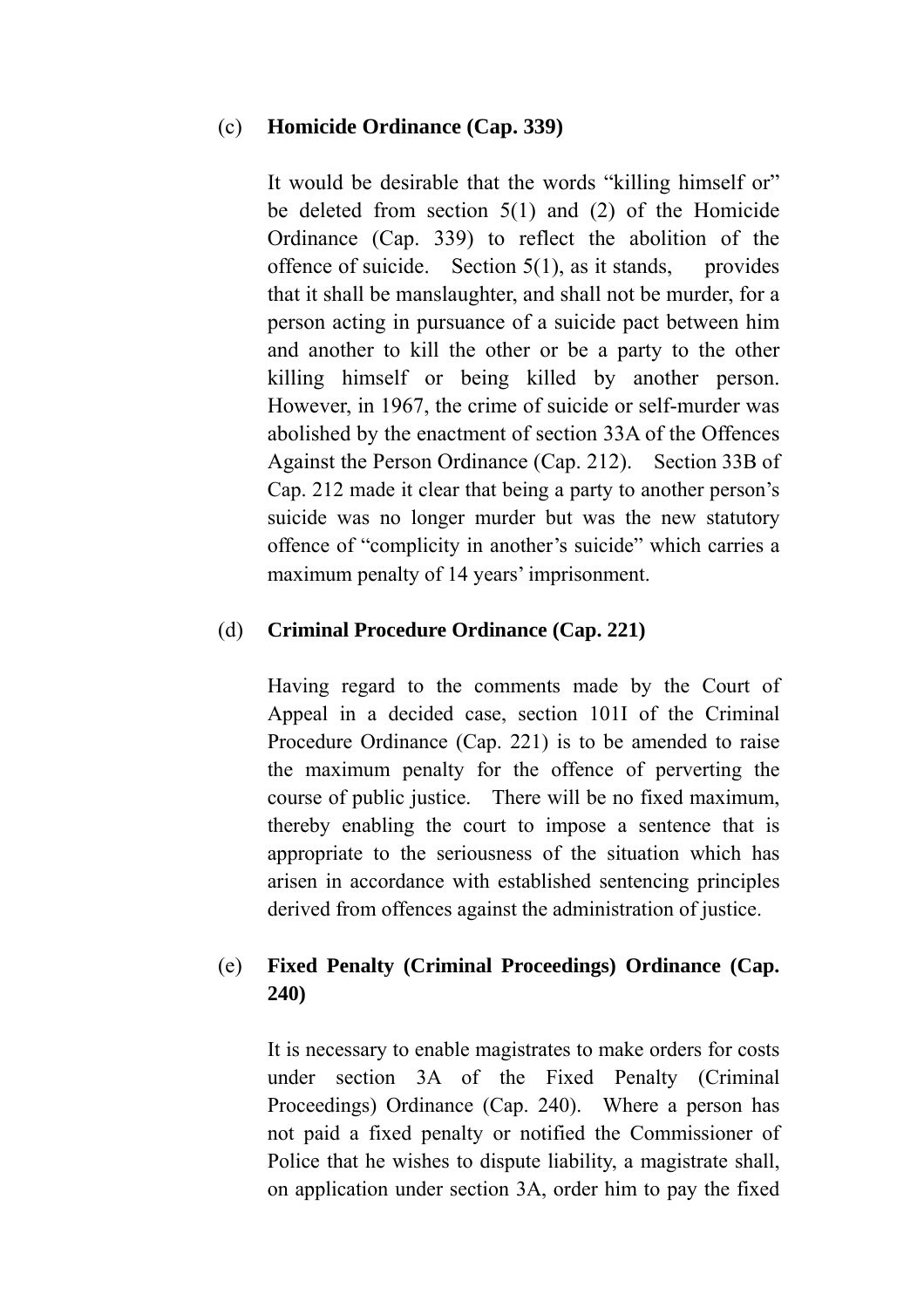penalty together with an additional penalty equal to the amount of the fixed penalty. However, at present there is no provision empowering magistrates to order costs in such proceedings.

## (f) **Costs in Criminal Cases Ordinance (Cap. 492)**

Having regard to comments made by the Court of Appeal in a number of decided cases, it is proposed to amend section 2 of the Costs in Criminal Cases Ordinance (Cap. 492) to enable the courts, in appropriate cases, to require legal or other representatives to compensate in costs a party injured as a result of unjustifiable conduct on their part.

(g) **Finality of appeals in the Fire Services (Installation Contractors) Regulations (Cap. 95A), Pharmacy and Poisons Ordinance (Cap. 138) and Lifts and Escalators (Safety) Ordinance (Cap. 327)** 

It is necessary to delete finality provisions that prevent further appeal in the Fire Services (Installation Contractors) Regulations (Cap. 95A), Pharmacy and Poisons Ordinance (Cap. 138) and Lifts and Escalators (Safety) Ordinance (Cap. 327), similar to section 13(1) of the Legal Practitioners Ordinance (Cap. 159). The latter provision was held by the Court of Final Appeal to be inconsistent with its power of final adjudication under Article 82 of the Basic Law in *Solicitor v Law Society of Hong Kong [2004] 1 HKLRD 214.* 

# (h) **Legal Practitioners Ordinance (Cap. 159) and Rules of the High Court (Cap. 4A)**

It is necessary to rectify inconsistencies relating to the time for serving notices of motion of appeal in the Legal Practitioners Ordinance (Cap. 159) and the High Court Rules (Cap. 4A). The amendments are consequential to the replacement of "6 weeks" in Rule  $4(1)(c)$ , Order 59 of the Rules of the High Court with "28 days" pursuant to section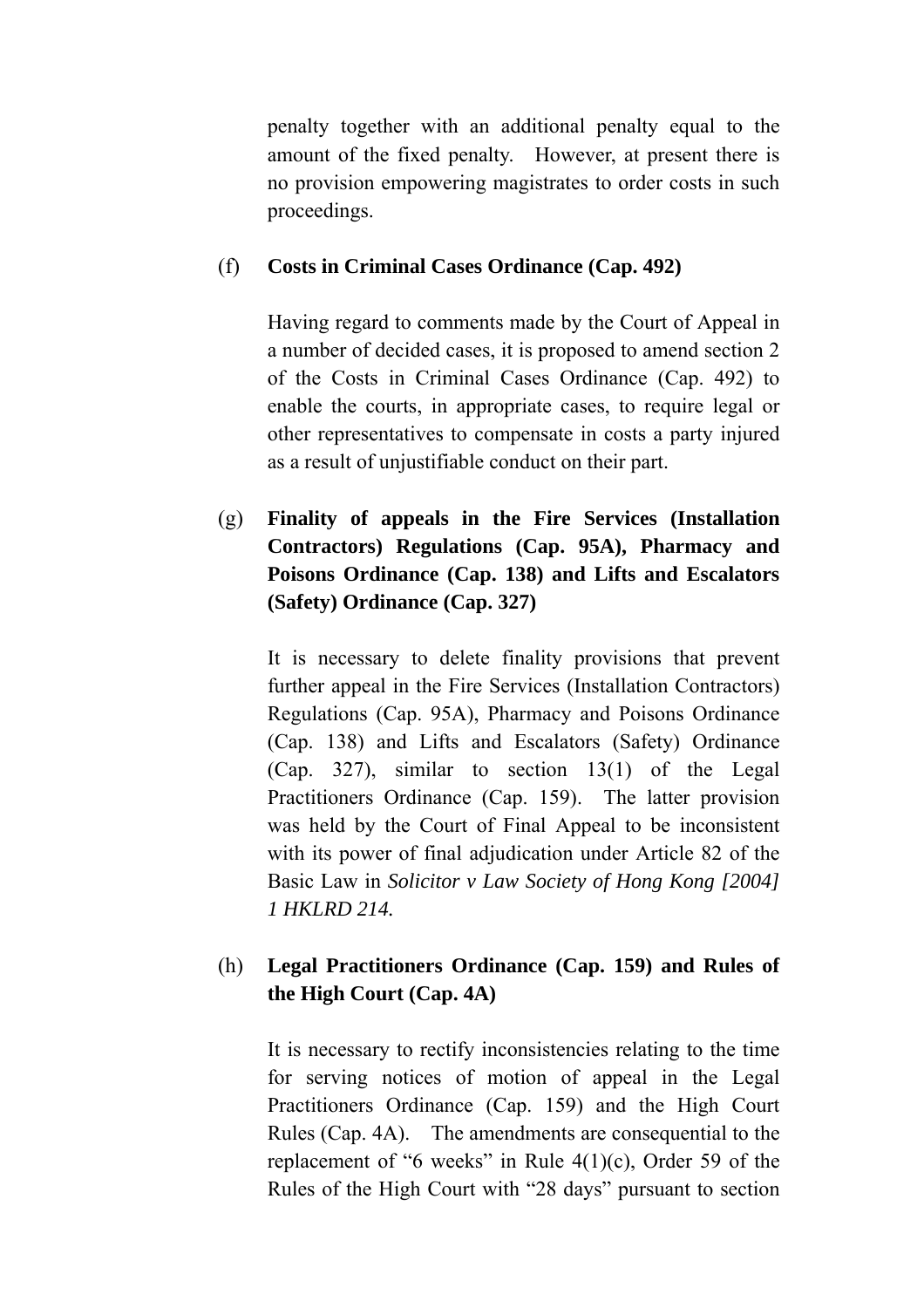3(b) of the Rules of the High Court (Amendment) Rules 2000.

# (i) **Definition of "PCLL" in the Legal Practitioners Ordinance (Cap. 159)**

In accordance with the recommendation of the Standing Committee on Legal Education and Training, it is necessary that the definition of "Postgraduate Certificate in Laws" in the Legal Practitioners Ordinance (Cap. 159) be amended to include the PCLL to be awarded by The Chinese University of Hong Kong. This will place PCLL graduates from that university in the same position as other PCLL graduates for the purposes of entering the legal profession.

# (j) **Legal Practitioners Ordinance (Cap. 159): bankruptcy of solicitors**

The Law Society has proposed to amend section 53(1) of the Legal Practitioners Ordinance (Cap. 159) to make it clear that a law firm which intends to employ a bankrupt solicitor or foreign lawyer should apply to the Law Society for written permission to do so, irrespective of (a) whether he holds a practising certificate or (b) his registration status at the time of his bankruptcy.

# (k) **Prevention of Bribery Ordinance (Cap. 201) and Independent Commission Against Corruption Ordinance (Cap. 204)**

 Certain minor inconsistencies between the English and Chinese texts in the Prevention of Bribery Ordinance (Cap. 201) and the Independent Commission Against Corruption Ordinance (Cap. 204) will be corrected.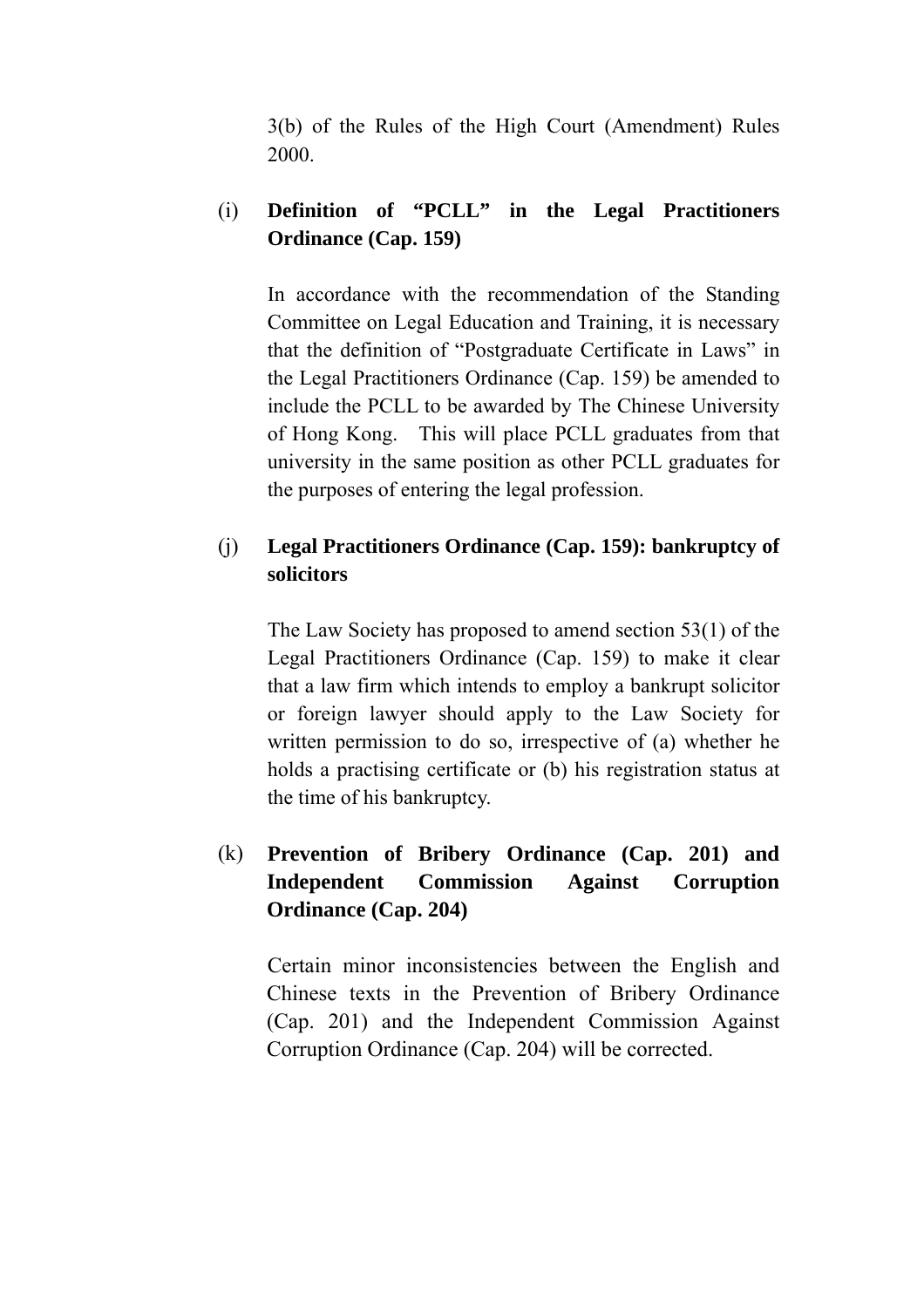# (l) **Interpretation and General Clauses Ordinance (Cap. 1)**

 It is proposed to give the Secretary for Justice a power to make textual amendments to (i) Ordinances and subsidiary legislation to substitute the calendar date for any reference to a date by an expression that does not specify the actual date (e.g. commencement date, appointed date); and (ii) subsidiary legislation to substitute for any general reference to subsidiary legislation (e.g. regulation made under section xx) the title of the subsidiary legislation. The purpose is to improve the readability of Hong Kong legislation.

## (m) **Minor amendments to various ordinances**

 A number of minor irregularities and inconsistencies have been detected in our legislation. These should be rectified. Other minor amendments are required to update, improve or clarify miscellaneous provisions in legislation. One such amendment is the amendment to the Certification for Employee Benefits (Chinese Medicine) (Miscellaneous Amendments) Ordinance 2006 (16 of 2006) to expressly enable Parts 3 and 4 of that Ordinance to be commenced with certain specified provisions excepted. (Those specified provisions relate to the provisions of the Chinese Medicine Ordinance (Cap. 549) on the licensing of Chinese medicine retailers and the registration of proprietary Chinese medicine and not all of those provisions of the Chinese Medicine Ordinance are fully implemented.)

# **OTHER OPTIONS**

3. The proposed omnibus Bill is the only efficient option by which to make improvements to a number of Ordinances and subsidiary legislation. It would be inefficient to introduce individual amending Bills or subsidiary legislation for each Ordinance or subsidiary legislation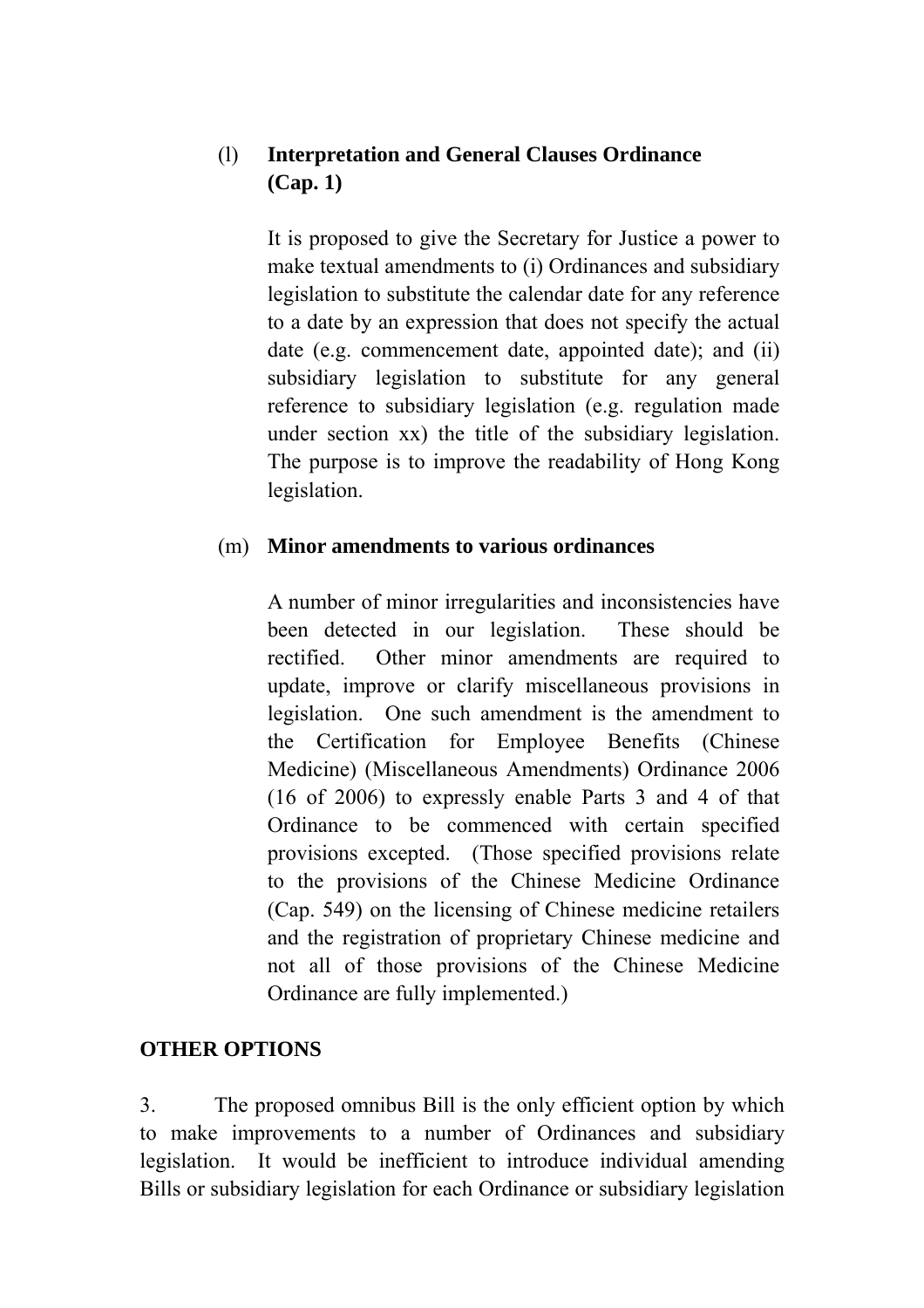that is to be amended.

# **THE BILL**

4. The principal object of the Bill is to effect the improvements described in paragraph 2 above.

# **LEGISLATIVE TIMETABLE**

| 5. | The legislative timetable will be $-$                                        |                |
|----|------------------------------------------------------------------------------|----------------|
|    | Publication in the Gazette                                                   | 23 March 2007  |
|    | First Reading and commencement<br>of Second Reading debate                   | 25 April 2007  |
|    | Resumption of Second Reading<br>debate, committee stage and Third<br>Reading | To be notified |

# **IMPLICATIONS OF THE PROPOSAL**

6. The proposal is in conformity with the Basic Law, including the provisions concerning human rights. It has no productivity, environmental, sustainability or civil service implications. The Bill will not affect the binding effect of the existing provisions of the Ordinances being amended or their subsidiary legislation.

7. Some of the legislative amendments may have financial implications. For example, by enabling costs to be recovered from fixed penalty defaulters, the proposed amendments to Cap. 240 (paragraph 2(e) above) are expected to generate modest savings in costs that would otherwise have been lost to the general revenue. As for the amendments to Cap. 492 (paragraph 2(f) above) which apply equally to legal officers, Legal Aid Officers and to prosecutors appointed by the Secretary for Justice to conduct prosecutions in the magistrates courts, we anticipate that the financial implications will be negligible<sup>1</sup>. However, this will be

 $\overline{a}$ 1 For cases assigned to private practitioners by the two departments, the concerned assigned lawyers will be personally responsible for any wasted costs orders awarded against them. Hence, there is no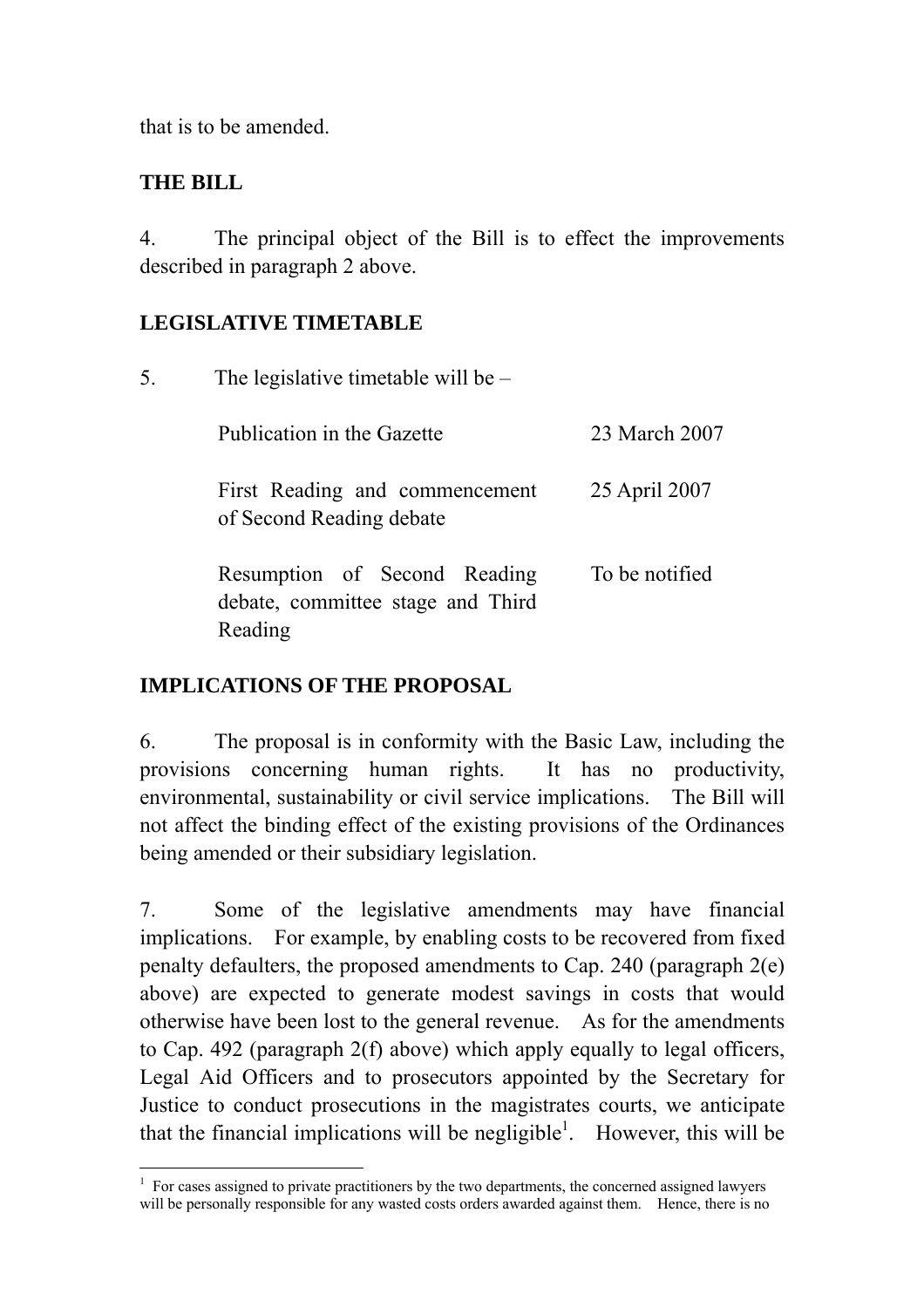a matter for the courts to determine on a case by case basis and it cannot be assumed that wasted costs orders will not be made against such officers. In any case, any additional financial requirements arising from the amendments to Cap. 492 as well as from the other legislative proposals covered in the Bill will be absorbed from within the existing resources of the Department of Justice and the Legal Aid Department as appropriate.

# **PUBLIC CONSULTATION**

8. The proposed amendments to the Costs in Criminal Cases Ordinance (Cap. 492) were the subject of consultation. Details of the consultation are at **Annex B**. The Law Society and Bar Association oppose the amendment. In order to recognise, in the Bill, the concerns of the legal profession, the Administration has included in the proposed amendment a provision which requires the court to take into account the public interest in fearless advocacy when determining whether or not to make a wasted costs order against a legal representative.

9. The Legislative Council's Panel on Administration of Justice and Legal Services has been consulted on the legislative proposal at its meeting on 27 November 2006. It has no objection to the proposal and indicated that it would be referred to a Bills Committee.

# **PUBLICITY**

10. A press release will be issued on **20 March 2007**. A spokesman will be available to answer media and public enquiries.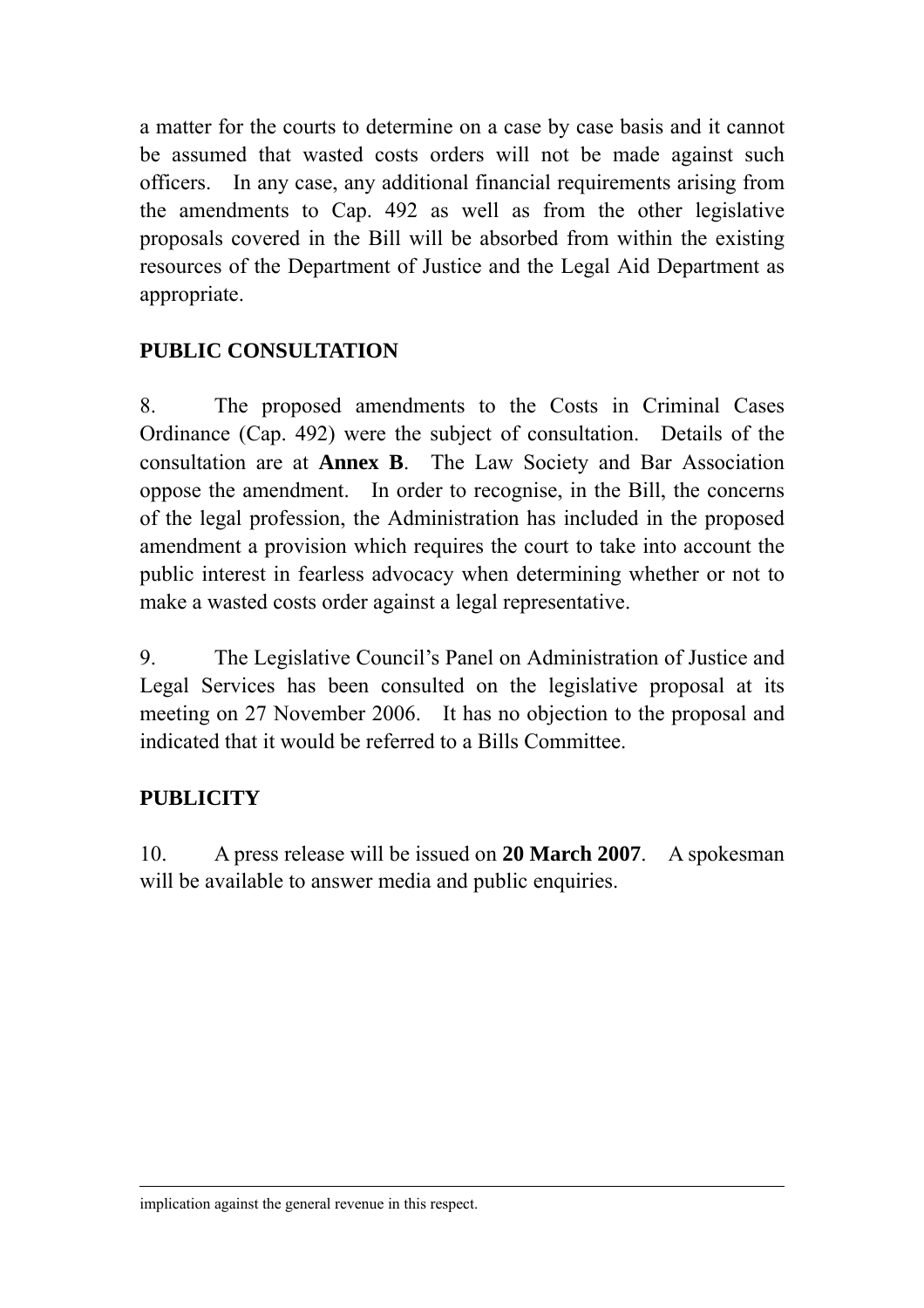# **ENQUIRY**

11. Any enquiry on this brief should be addressed to Mr Michael Scott, Senior Assistant Solicitor General, at telephone number 2867 2157 or Ms Stella Chan, Government Counsel, at telephone number 2867 4900.

Department of Justice March 2007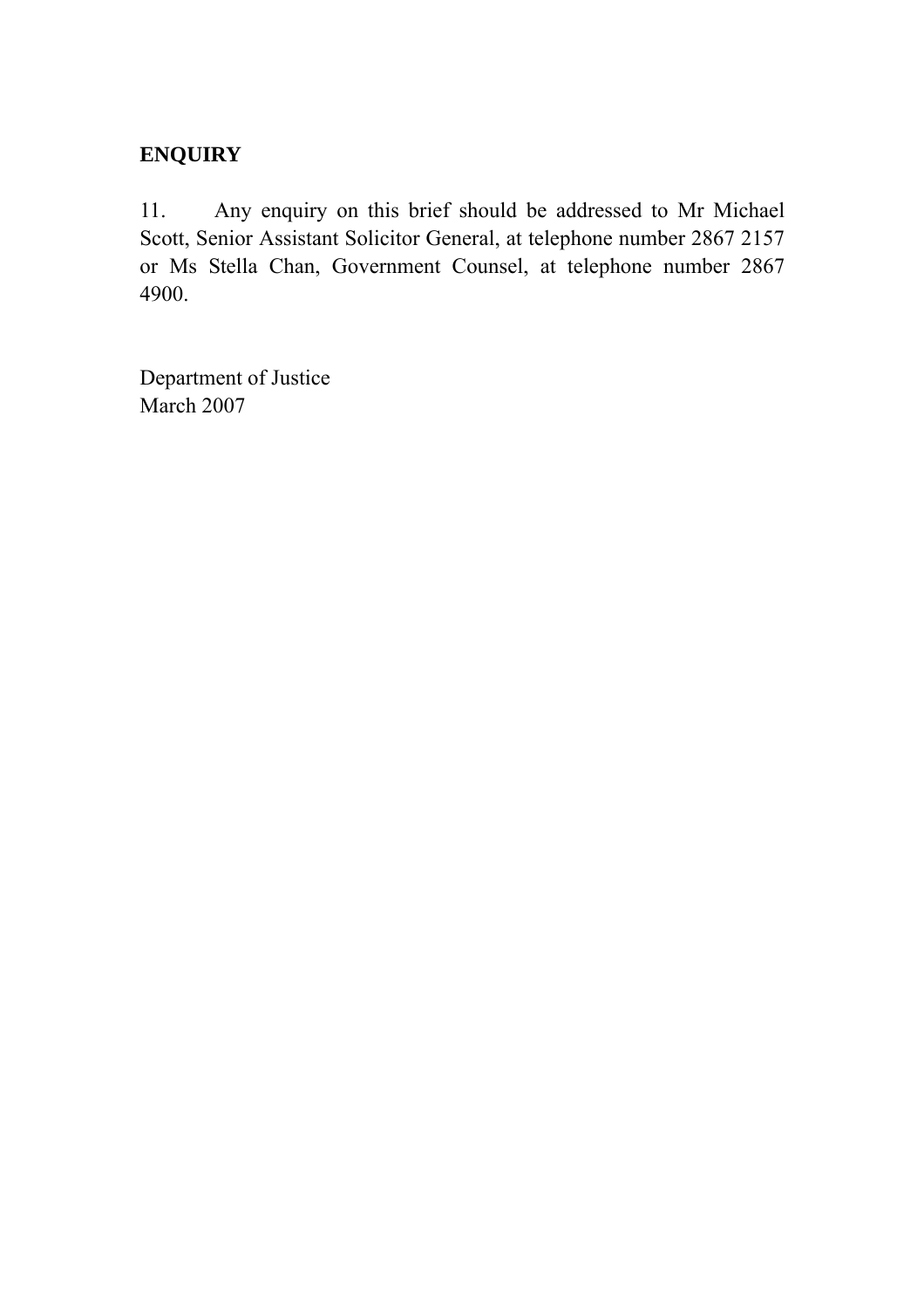# **STATUTE LAW (MISCELLANEOUS PROVISIONS) BILL 2007**

## **ANNEXES**

- Annex A Statute Law (Miscellaneous Provisions) Bill 2007
- Annex B Ordinance which was the subject of consultation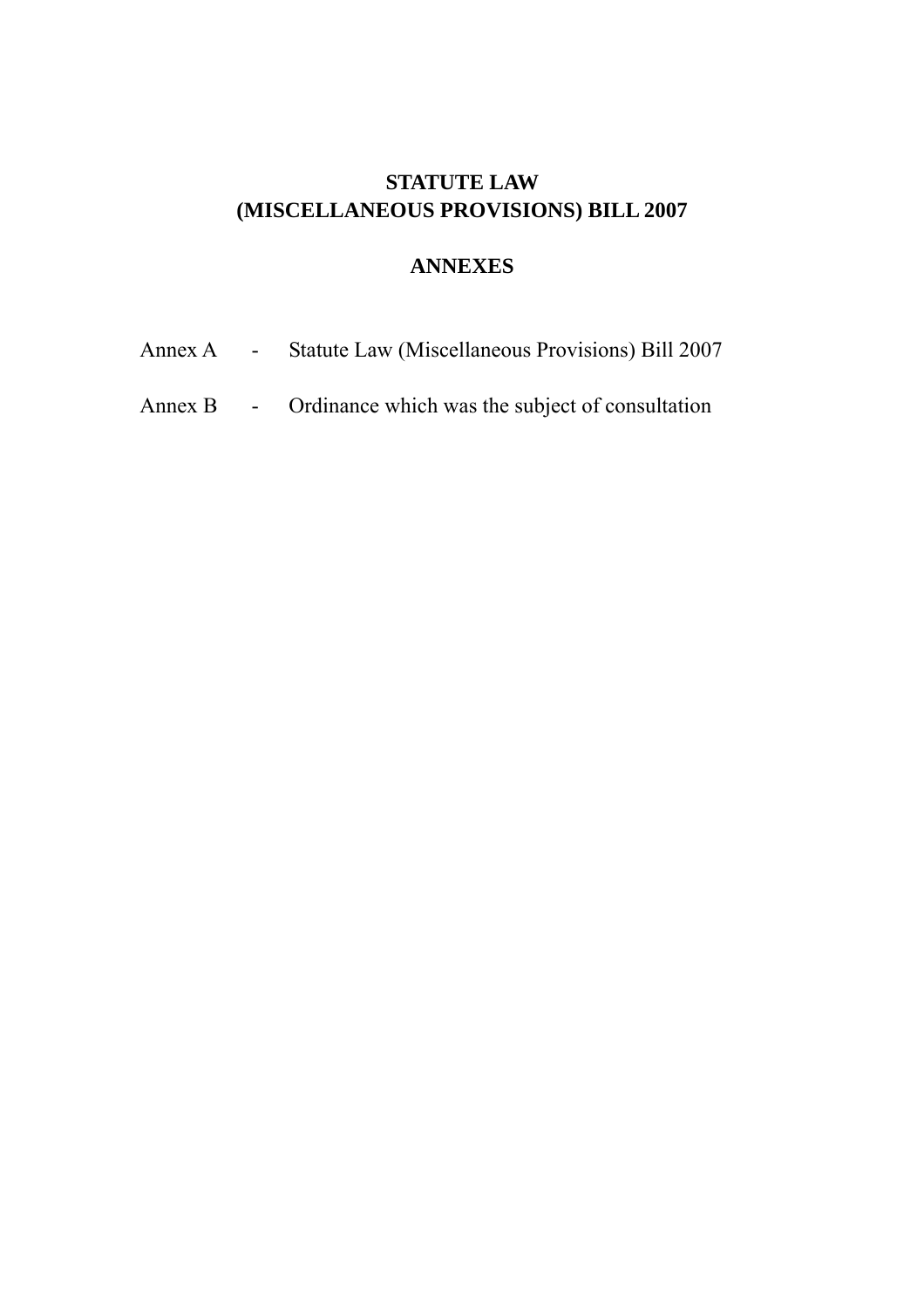## **STATUTE LAW (MISCELLANEOUS PROVISIONS) BILL 2007**

# **CONTENTS**

Clause Page

## PART 1

### **PRELIMINARY**

|   | Short title  |  |
|---|--------------|--|
| ി | Commencement |  |

## PART 2

## AMENDMENT RELATING TO A BANKRUPT'S OBLIGATION TO NOTIFY THE TRUSTEE WHEN LEAVING HONG KONG

#### **Bankruptcy Ordinance**

#### 3. Discharge from bankruptcy 1

## PART 3

### AMENDMENTS TO REFERENCES TO "ORDRE PUBLIC" IN THE SOCIETIES ORDINANCE AND THE PUBLIC ORDER ORDINANCE

#### **Societies Ordinance**

| 4. | Interpretation                                              |  |
|----|-------------------------------------------------------------|--|
| 5. | Registration and exemption from registration                |  |
| 6. | Cancellation of registration or exemption from registration |  |
|    | Prohibition of operation of societies                       |  |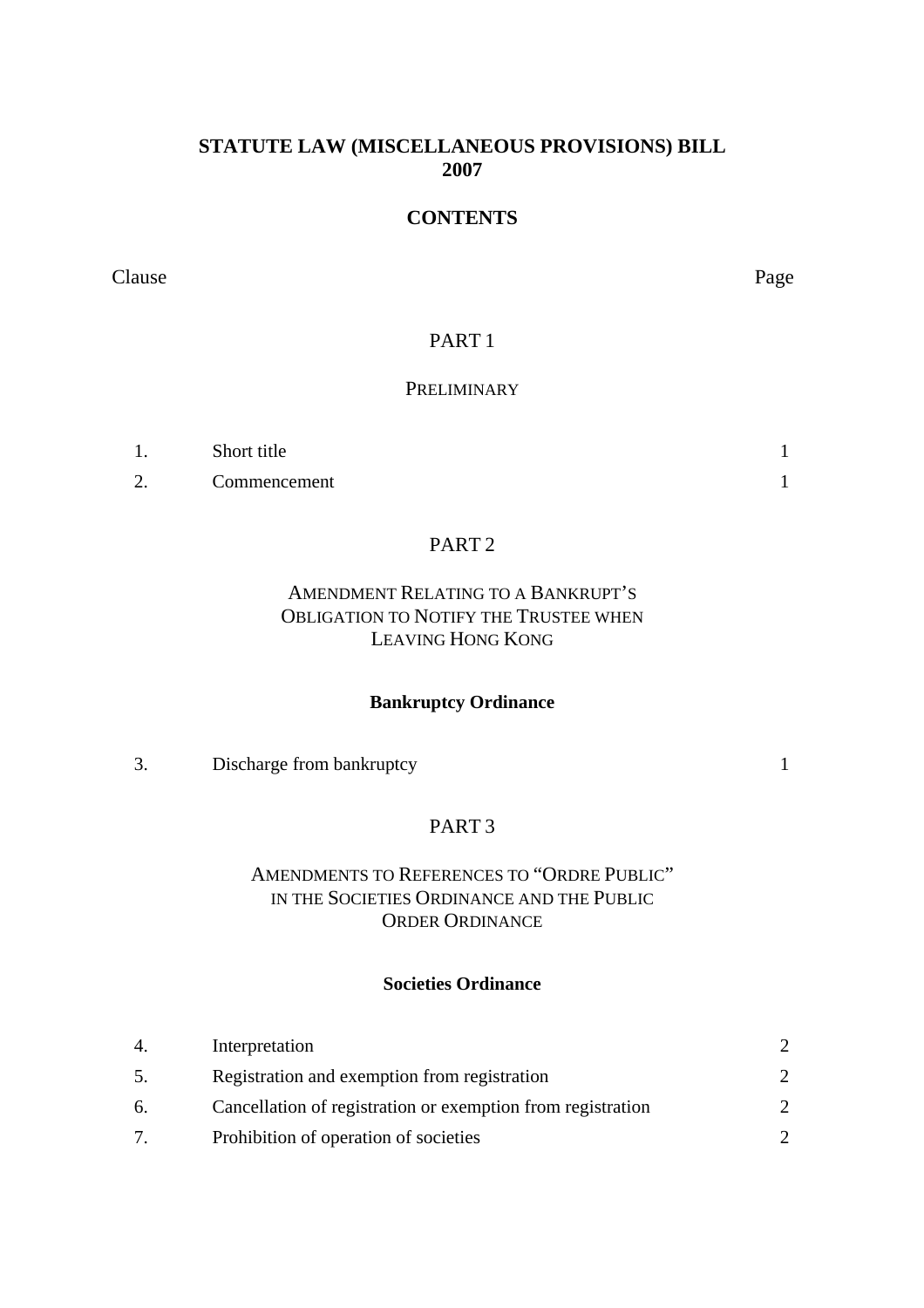8. Power of entry in special cases 2

#### **Public Order Ordinance**

| 9.  | Interpretation                                                      |   |
|-----|---------------------------------------------------------------------|---|
| 10. | General powers of the Commissioner of Police                        | 3 |
| 11. | Power of Commissioner of Police to prohibit notified public meeting | 3 |
| 12. | Requirements and conditions applying to public meetings             | 3 |
| 13. | Right of Commissioner of Police to object to public procession      | 3 |
| 14. | Requirements and conditions applying to public processions          | 3 |

### PART 4

### AMENDMENTS RELATING TO SUICIDE OF ANOTHER PERSON

#### **Homicide Ordinance**

15. Suicide pacts 4

#### PART 5

### PENALTY FOR PERVERTING THE COURSE OF JUSTICE AT COMMON LAW

#### **Criminal Procedure Ordinance**

16. Punishment of indictable offences 4

### PART 6

POWER OF MAGISTRATE TO AWARD COSTS

#### **Fixed Penalty (Criminal Proceedings) Ordinance**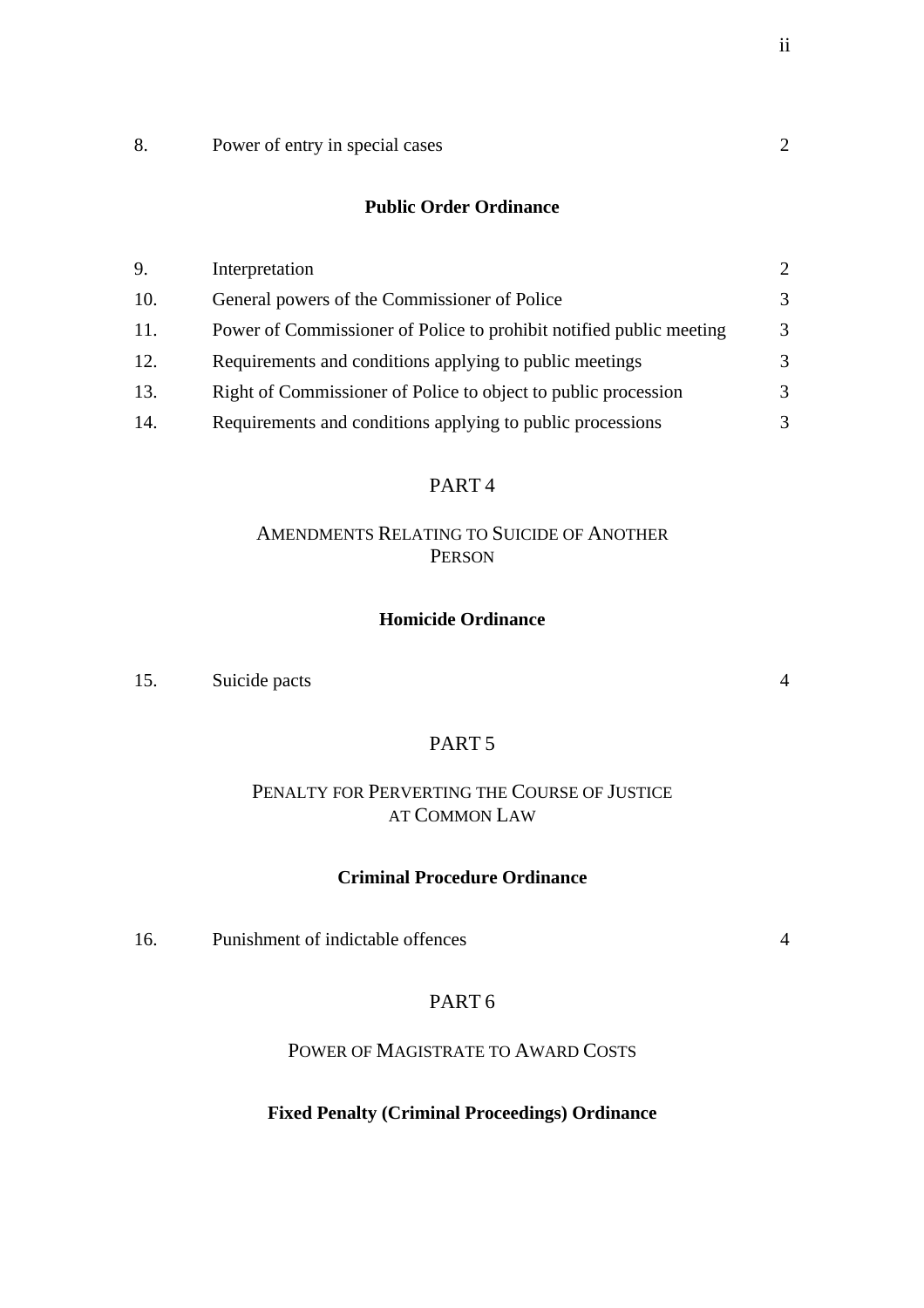|     | Recovery of fixed penalty in certain circumstances |  |
|-----|----------------------------------------------------|--|
| 18. | Review of proceedings                              |  |

## **Consequential Amendments**

| 19  | Effect of non-payment of fines                        |  |
|-----|-------------------------------------------------------|--|
| 20. | Distress in default of payment under section 3A order |  |

## PART 7

## WASTED COSTS IN CRIMINAL PROCEEDINGS

#### **Costs in Criminal Cases Ordinance**

| 21. | Interpretation      |                                                        | h. |
|-----|---------------------|--------------------------------------------------------|----|
| 22. | Section substituted |                                                        |    |
|     | 18.                 | Liability of legal or other representatives for wasted |    |
|     |                     | costs                                                  |    |

## PART 8

## AMENDMENTS TO PROVISIONS PROVIDING THAT THE DECISION OF THE COURT OF FIRST INSTANCE ON AN APPEAL IS FINAL

#### **Fire Service (Installation Contractors) Regulations**

| 23. | Appeal from disciplinary board | 8 |
|-----|--------------------------------|---|
|     | <b>Related Amendments</b>      |   |
| 24. | Disciplinary proceedings       | 8 |

## **Pharmacy and Poisons Ordinance**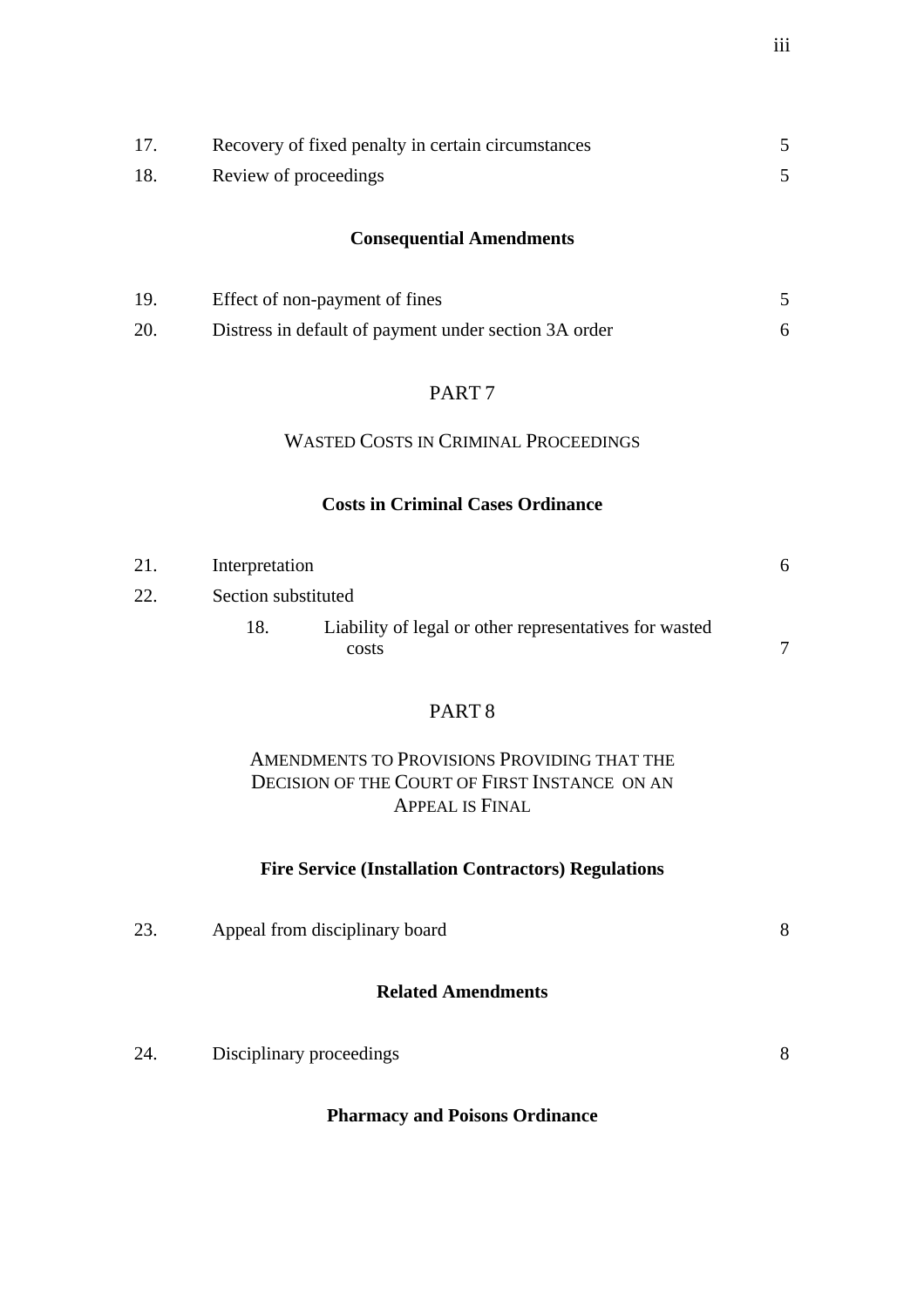| 25.<br>26. | Powers of a Disciplinary Committee<br>Right of appeal to Court of First Instance | 14<br>14 |
|------------|----------------------------------------------------------------------------------|----------|
|            | <b>Related Amendments</b>                                                        |          |
| 27.        | Powers of a Disciplinary Committee                                               | 14       |
|            | <b>Lifts and Escalators (Safety) Ordinance</b>                                   |          |
| 28.        | Appeals from disciplinary board                                                  | 19       |
| 29.        | Appeals from disciplinary board                                                  | 19       |
| 30.        | Appeal to Court of First Instance on point of law                                | 20       |

## PART 9

## AMENDMENTS CONSEQUENTIAL TO THE RULES OF THE HIGH COURT (AMENDMENT) RULES 2000 IN RELATION TO THE TIME FOR SERVING NOTICE OF MOTION OF APPEAL

## **Rules of the High Court**

| 31. | Appeals against decree nisi          | 20 |
|-----|--------------------------------------|----|
|     | <b>Legal Practitioners Ordinance</b> |    |
| 32. | Appeal and saving                    | 20 |
| 33. | Appeal to Court of Appeal            | 20 |
| 34. | Appeal and saving                    | 20 |

## PART 10

## AMENDMENTS RELATING TO THE LEGAL PRACTITIONERS ORDINANCE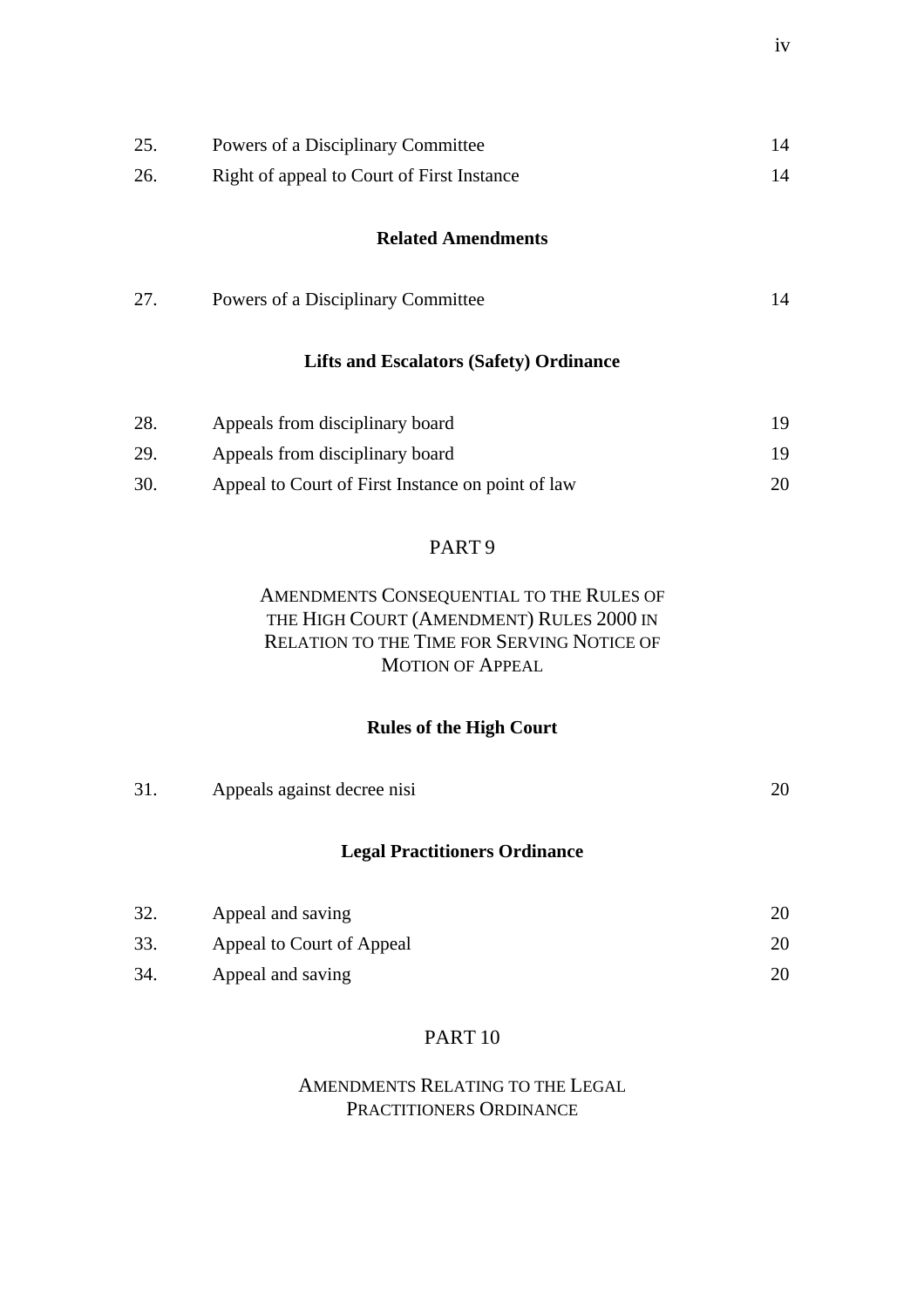#### **Legal Practitioners Ordinance**

| 35. | Interpretation                                                     |  |
|-----|--------------------------------------------------------------------|--|
| 36. | Employment by solicitor or foreign lawyer of persons struck off or |  |
|     | suspended                                                          |  |

### PART 11

## AMENDMENTS TO REMOVE CERTAIN MINOR INCONSISTENCIES BETWEEN THE ENGLISH AND CHINESE TEXTS OF THE PREVENTION OF BRIBERY ORDINANCE AND THE INDEPENDENT COMMISSION AGAINST CORRUPTION ORDINANCE

#### **Prevention of Bribery Ordinance**

| 37. | <b>Bribery</b>                                                       | 22 |
|-----|----------------------------------------------------------------------|----|
| 38. | Power of court to prohibit employment of convicted person            | 22 |
|     | <b>Independent Commission Against Corruption</b><br><b>Ordinance</b> |    |
| 39. | Appointment of officers                                              | 23 |
| 40. | Procedure after arrest                                               | 23 |
| 41. | Taking of non-intimate samples                                       | 23 |

#### **Independent Commission Against Corruption (Treatment of Detained Persons) Order**

| 42 | Notification to relatives, etc. |  |
|----|---------------------------------|--|
|    |                                 |  |

### PART 12

## NEW POWERS TO SUBSTITUTE DATES AND TITLES OF SUBSIDIARY LEGISLATION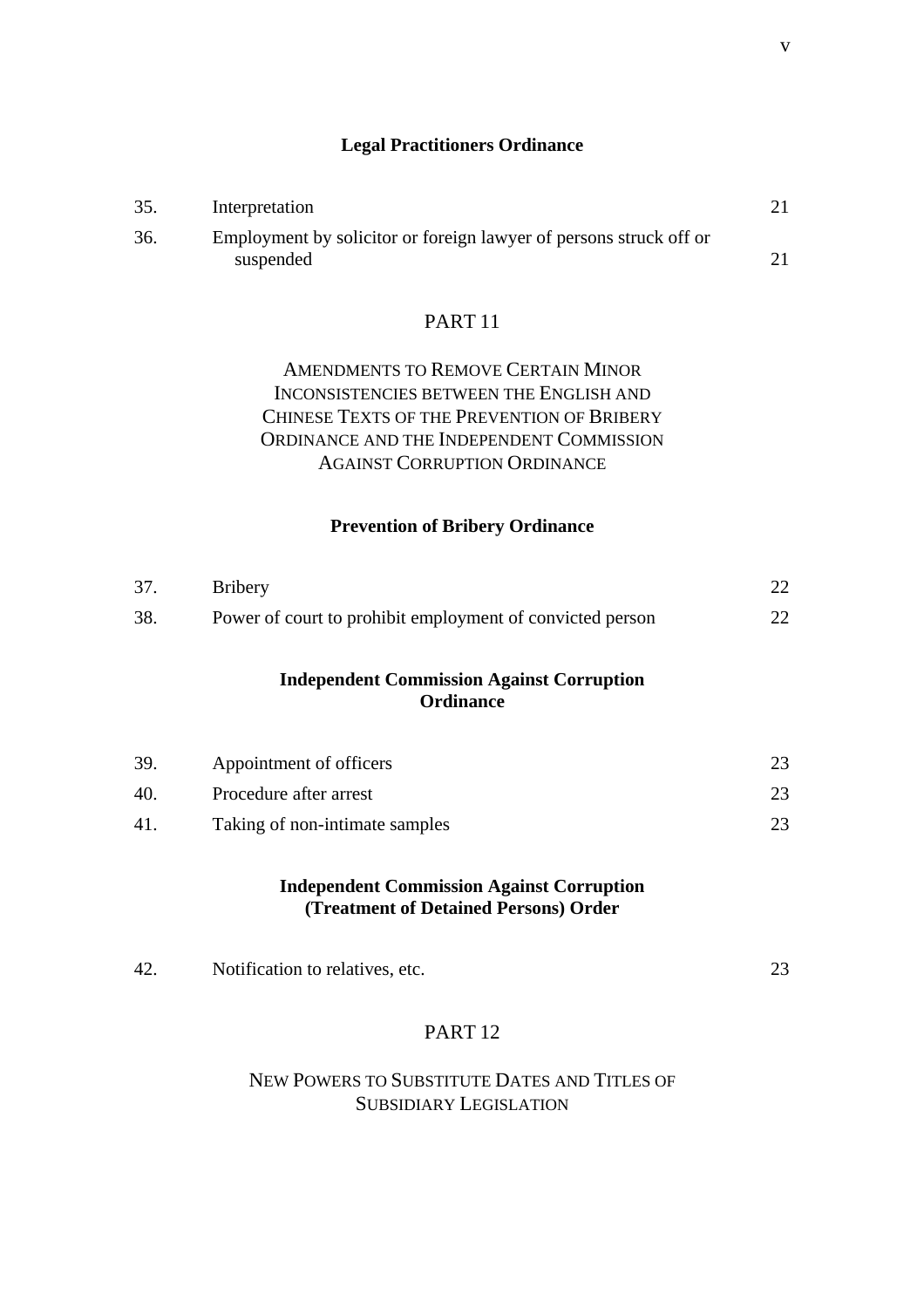### **Interpretation and General Clauses Ordinance**

| Sections added<br>43. |
|-----------------------|
|-----------------------|

| 98B. | Power to substitute dates                           | 24 |
|------|-----------------------------------------------------|----|
| 98C. | Power to substitute title of subsidiary legislation | 24 |

### PART 13

### MINOR AND TECHNICAL AMENDMENTS

## **Division 1 – Provisions relating to adoption**

## **Adoption Ordinance**

| Relevant provisions of Convention on Protection of Children and Co-<br>44. |                                               |  |
|----------------------------------------------------------------------------|-----------------------------------------------|--|
|                                                                            | operation in respect of Intercountry Adoption |  |

## **Adoption Rules**

| 45. | Notice of hearing | 25 |
|-----|-------------------|----|
| 46. | Forms             | 25 |

## **Convention Adoption Rules**

| 47. | Appointment of guardian ad litem |  |
|-----|----------------------------------|--|
| 48. | Forms                            |  |

## **Division 2 – Provisions relating to PPS**

## **Fixed Penalty (Traffic Contraventions) Regulations**

| 49 | Payment of fixed penalty |  |
|----|--------------------------|--|
| 50 | Schedule amended         |  |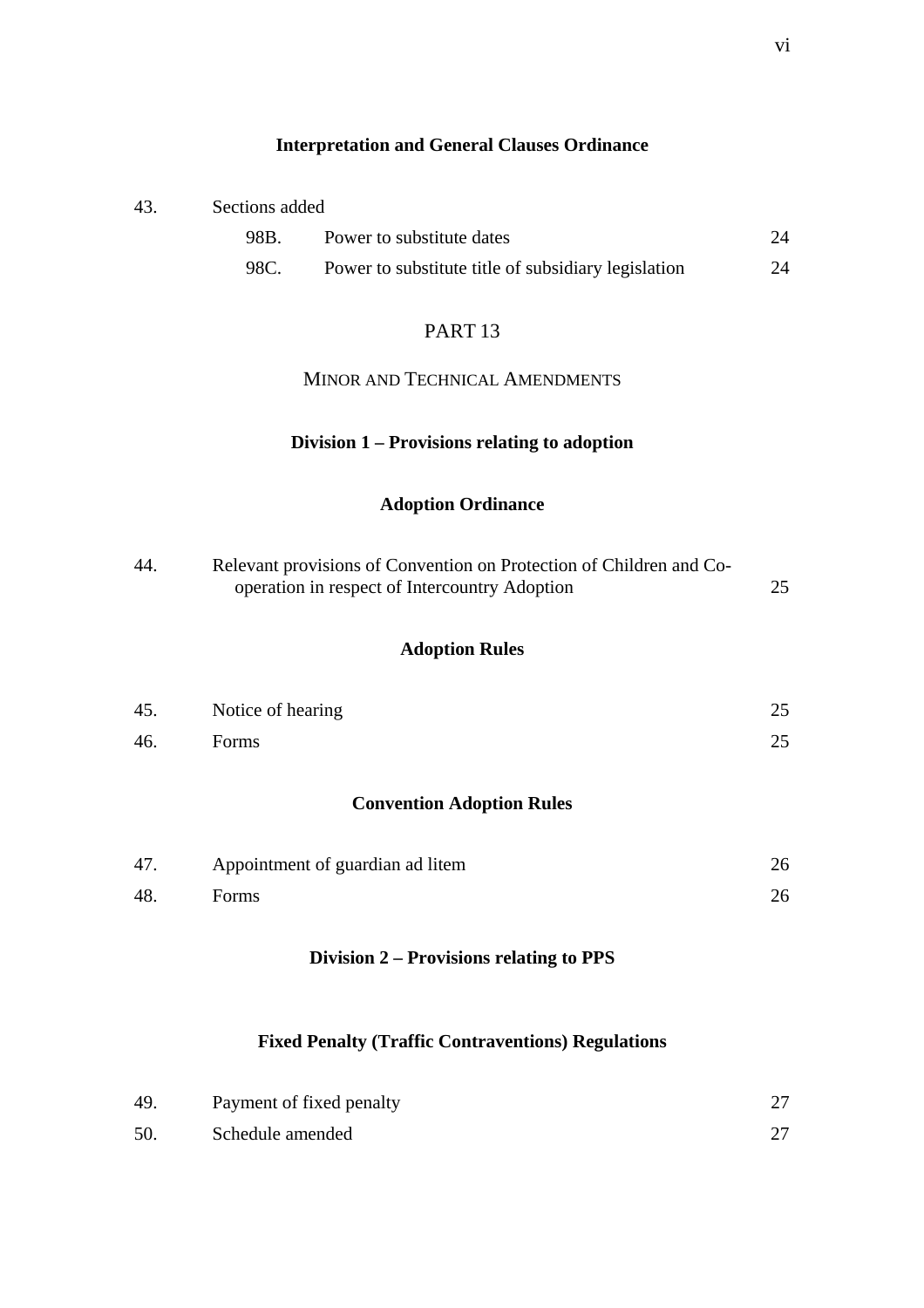|     | <b>Fixed Penalty (Criminal Proceedings) Regulations</b>                                                               |    |
|-----|-----------------------------------------------------------------------------------------------------------------------|----|
| 51. | Payment of fixed penalty                                                                                              | 28 |
| 52. | Schedule amended                                                                                                      | 28 |
|     | <b>Housing (Traffic Contraventions) (Fixed Penalty)</b><br><b>Bylaw</b>                                               |    |
| 53. | Payment of fixed penalty                                                                                              | 29 |
| 54. | Forms                                                                                                                 | 29 |
|     | <b>Fixed Penalty (Public Cleanliness Offences)</b><br><b>Regulation</b>                                               |    |
| 55. | Payment of fixed penalty                                                                                              | 30 |
| 56. | Schedule amended                                                                                                      | 30 |
|     | Division 3 – Provisions relating to "use by" date                                                                     |    |
|     | <b>Food and Drugs (Composition and Labelling)</b><br><b>Regulations</b>                                               |    |
| 57. | Offences and penalties                                                                                                | 32 |
| 58. | Marking and labelling of prepackaged foods                                                                            | 32 |
|     | Division 4 – Provisions relating to substitution of<br>English titles of legislation appearing in the Chinese<br>text |    |
|     | <b>Dangerous Drugs Ordinance</b>                                                                                      |    |
| 59. | <b>First Schedule amended</b>                                                                                         | 33 |
|     | <b>Merchant Shipping (Prevention and Control of</b><br><b>Pollution) (Charges for Discharge of Polluting Waste)</b>   |    |

**Regulation**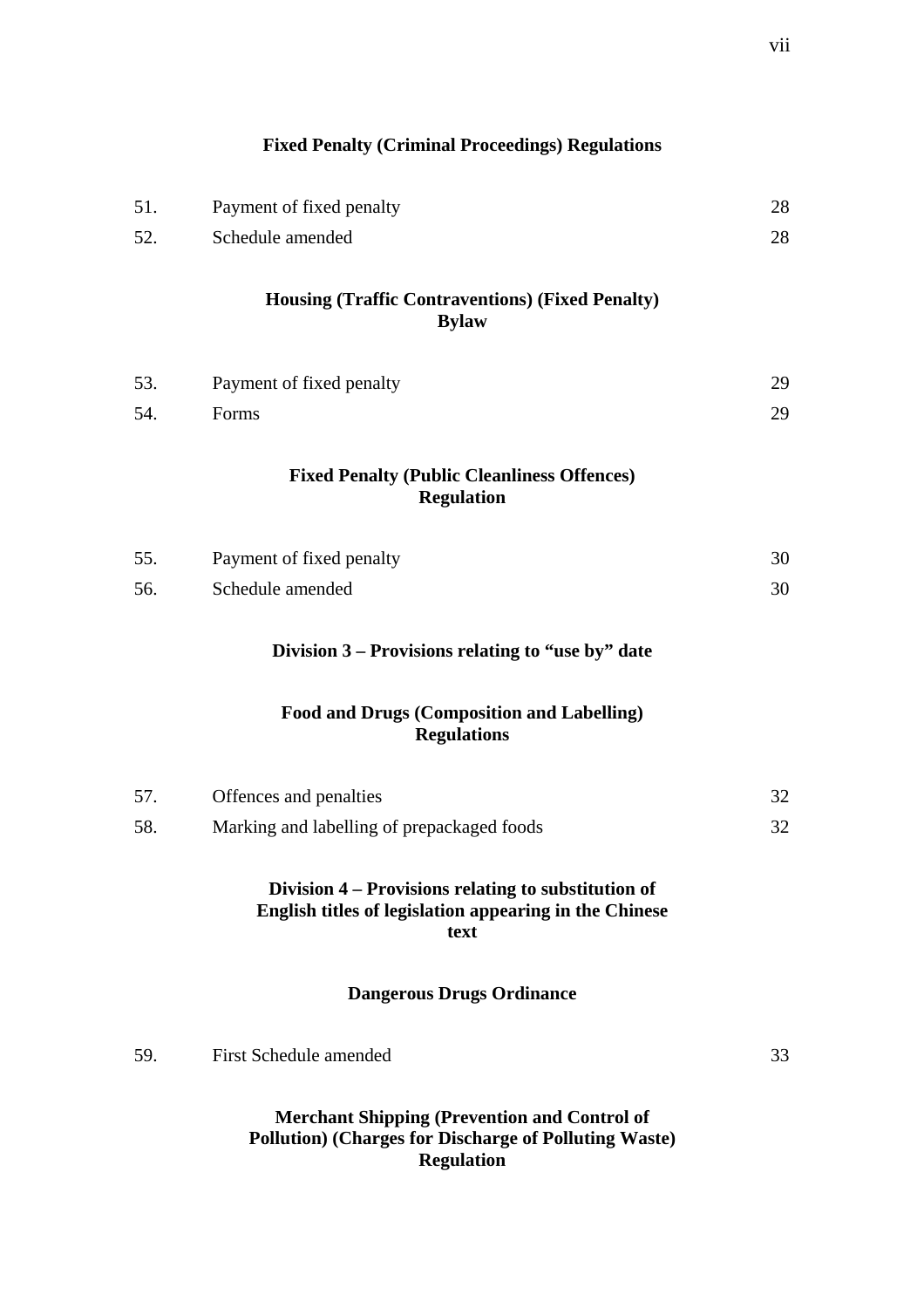| 60. | Interpretation                                                                                                                                                               | 33 |
|-----|------------------------------------------------------------------------------------------------------------------------------------------------------------------------------|----|
|     | <b>Coroners Ordinance</b>                                                                                                                                                    |    |
| 61. | Inquests in respect of deaths arising out of certain civil aviation<br>accidents or merchant shipping casualties                                                             | 34 |
|     | Division 5 – Provisions relating to the commencement<br>of the Certification for Employee Benefits (Chinese<br><b>Medicine)</b> (Miscellaneous Amendments) Ordinance<br>2006 |    |
|     | <b>Certification for Employee Benefits (Chinese</b><br><b>Medicine)</b> (Miscellaneous Amendments) Ordinance<br>2006                                                         |    |
| 62. | Short title and commencement                                                                                                                                                 | 34 |
| 63. | Transitional                                                                                                                                                                 | 35 |
| 64. | Section added                                                                                                                                                                | 36 |
|     | <b>Division 6 – Miscellaneous</b>                                                                                                                                            |    |
|     | <b>Probate and Administration Ordinance</b>                                                                                                                                  |    |
| 65. | Inspection of safe deposit box and inventory of contents                                                                                                                     | 37 |
|     | <b>Pawnbrokers Regulations</b>                                                                                                                                               |    |
| 66. | <b>First Schedule amended</b>                                                                                                                                                | 37 |
|     | <b>Merchant Shipping (Prevention of Pollution by</b><br><b>Sewage) Regulation</b>                                                                                            |    |
| 67. | Restriction on discharge of sewage into sea                                                                                                                                  | 37 |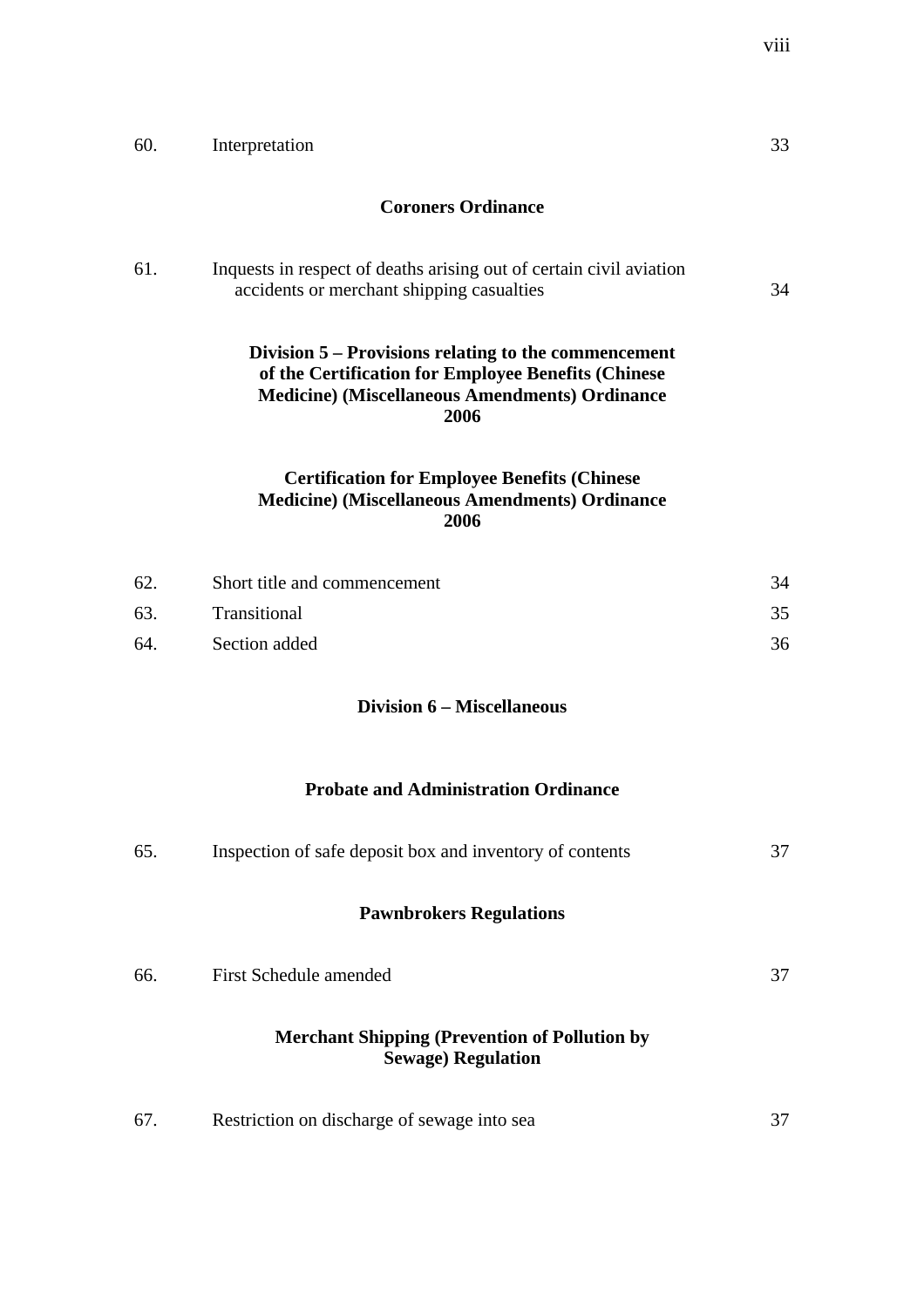| 68. | General restrictions on surrender                                                                             | 37 |
|-----|---------------------------------------------------------------------------------------------------------------|----|
|     | <b>Construction Industry Levy (Miscellaneous</b><br><b>Amendments) Ordinance 2004</b>                         |    |
| 69. | Furnishing of information and production of documents                                                         | 38 |
|     | <b>Statute Law (Miscellaneous Provisions) Ordinance</b><br>2005                                               |    |
| 70. | Interpretation                                                                                                | 38 |
|     | PART <sub>14</sub>                                                                                            |    |
|     | AMENDMENTS TO ACHIEVE INTERNAL CONSISTENCY<br>AND CONSISTENCY BETWEEN THE ENGLISH AND<br><b>CHINESE TEXTS</b> |    |

**Fugitive Offenders Ordinance**

# **Export (Certificates of Origin) Regulations**

| 71. | Interpretation                                   | 38 |
|-----|--------------------------------------------------|----|
|     | <b>Inland Revenue Ordinance</b>                  |    |
| 72. | Exemption of charitable bodies                   | 38 |
|     | <b>Consequential Amendments</b>                  |    |
|     | <b>Inland Revenue (Amendment) Ordinance 2004</b> |    |

| 73. | Exemption of charitable bodies |  |
|-----|--------------------------------|--|
|-----|--------------------------------|--|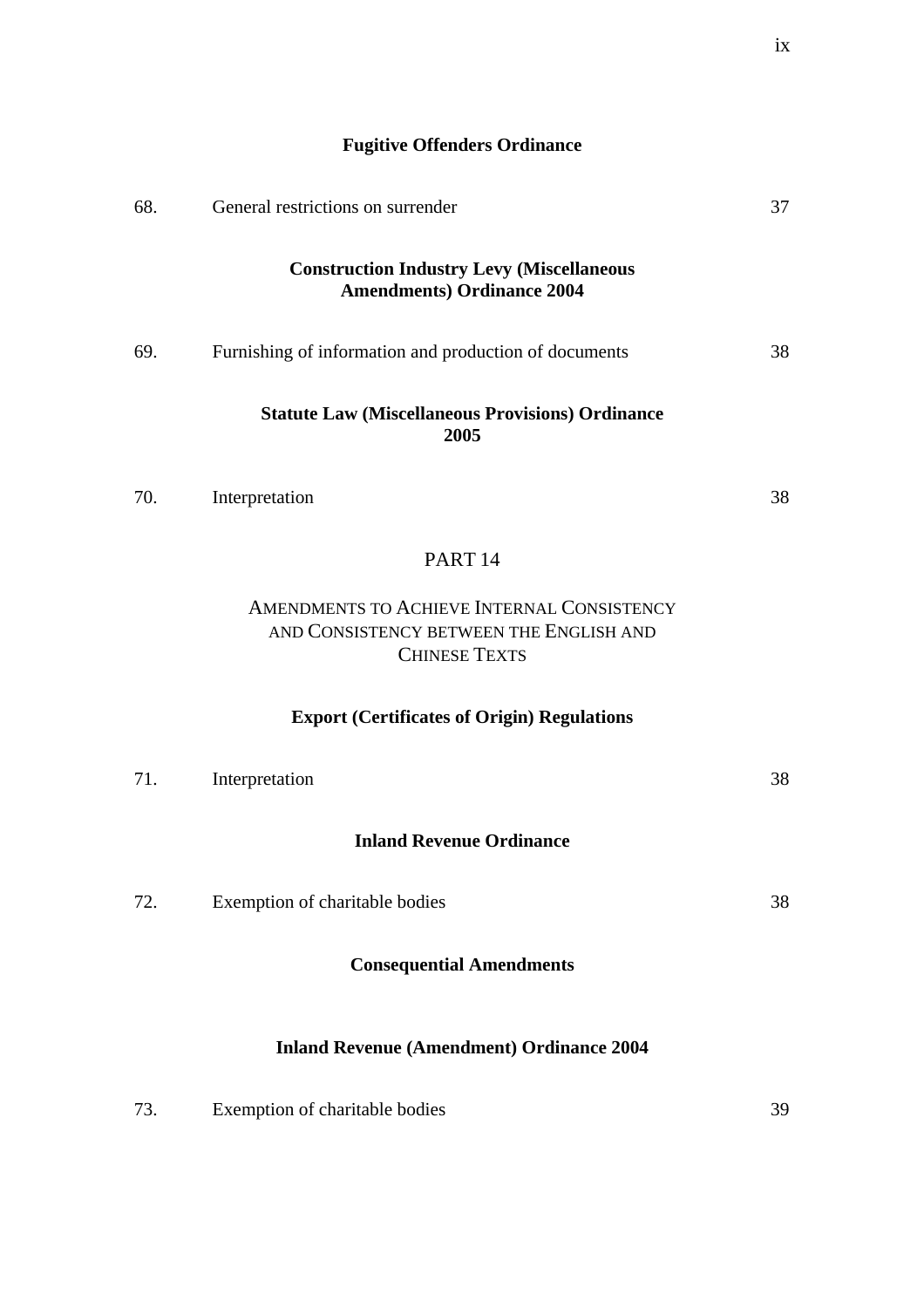# **Land Registration Fees Regulations**

| 74. | Duty to grant exemption                                                                                               | 39 |
|-----|-----------------------------------------------------------------------------------------------------------------------|----|
|     | <b>Birth Certificate (Shortened Form) Regulations</b>                                                                 |    |
| 75. | Manner of compilation of short certificate and particulars to be<br>contained therein                                 | 39 |
|     | <b>Prison Rules</b>                                                                                                   |    |
| 76. | Removal from association                                                                                              | 39 |
|     | <b>Electoral Affairs Commission (Registration of</b><br><b>Electors) (Village Representative Election) Regulation</b> |    |
| 77. | Offences and penalties                                                                                                | 40 |
|     | <b>Companies (Amendment) Ordinance 2004</b>                                                                           |    |
| 78. | Amendments to the Companies Ordinance Relating to Oversea<br><b>Companies and Incorporation Procedures</b>            | 40 |
|     | <b>Aviation Security (Amendment) Ordinance 2005</b>                                                                   |    |
| 79. | Sections amended                                                                                                      | 40 |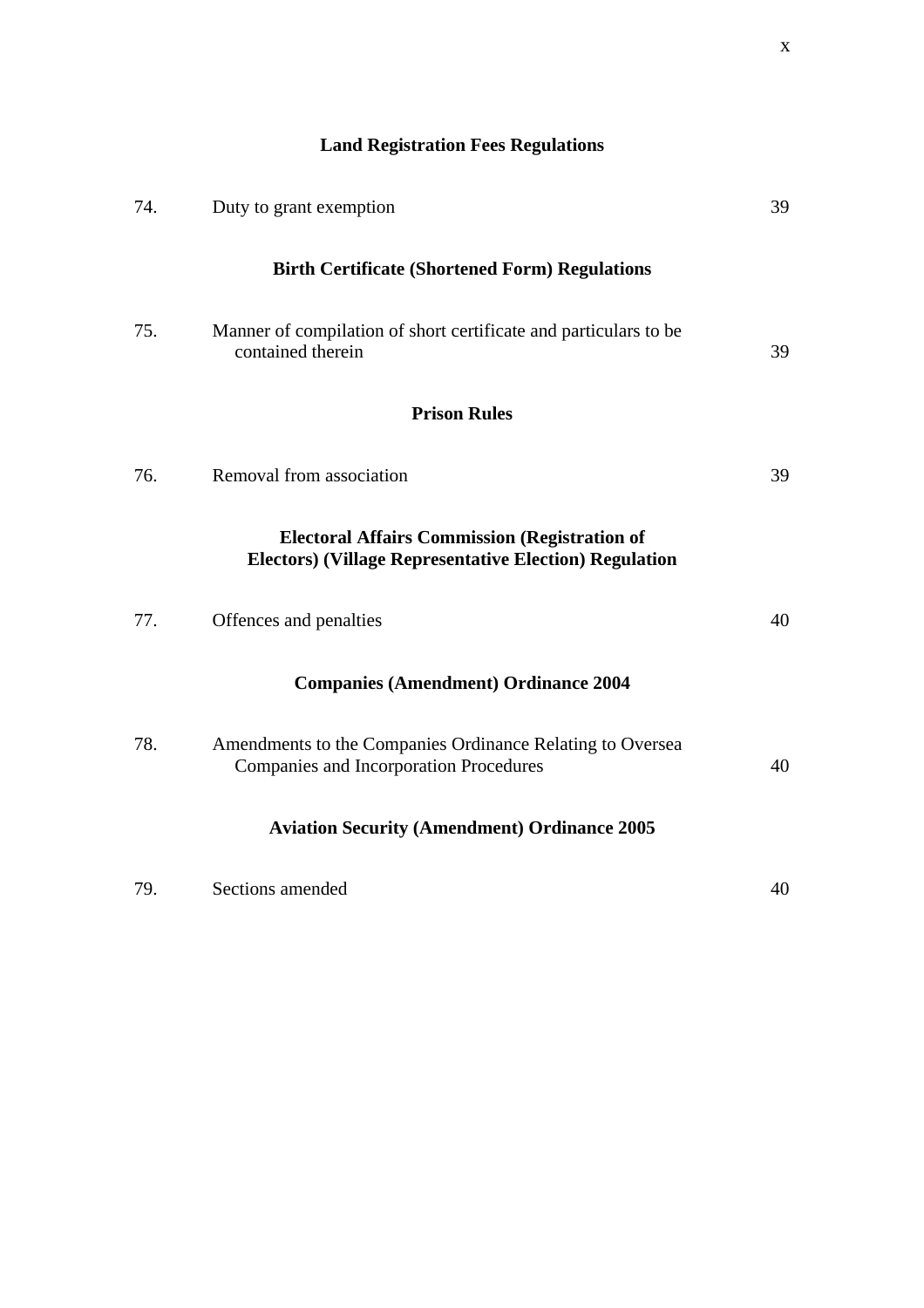## A BILL

## To

Provide for miscellaneous amendments to various Ordinances and for connected purposes.

Enacted by the Legislative Council.

# PART 1

## **PRELIMINARY**

## **1. Short title**

This Ordinance may be cited as the Statute Law (Miscellaneous Provisions) Ordinance 2007.

## **2. Commencement**

(1) This Ordinance, other than Division 3 of Part 13, shall come into operation on the day on which this Ordinance is published in the Gazette.

(2) Division 3 of Part 13 shall come into operation on a day to be appointed by the Director of Food and Environmental Hygiene by notice published in the Gazette.

# PART 2

# AMENDMENT RELATING TO A BANKRUPT'S OBLIGATION TO NOTIFY THE TRUSTEE WHEN LEAVING HONG KONG

## **Bankruptcy Ordinance**

# **3. Discharge from bankruptcy**  Section 30A(10)(*b*)(*i*) of the Bankruptcy Ordinance (Cap. 6) is repealed.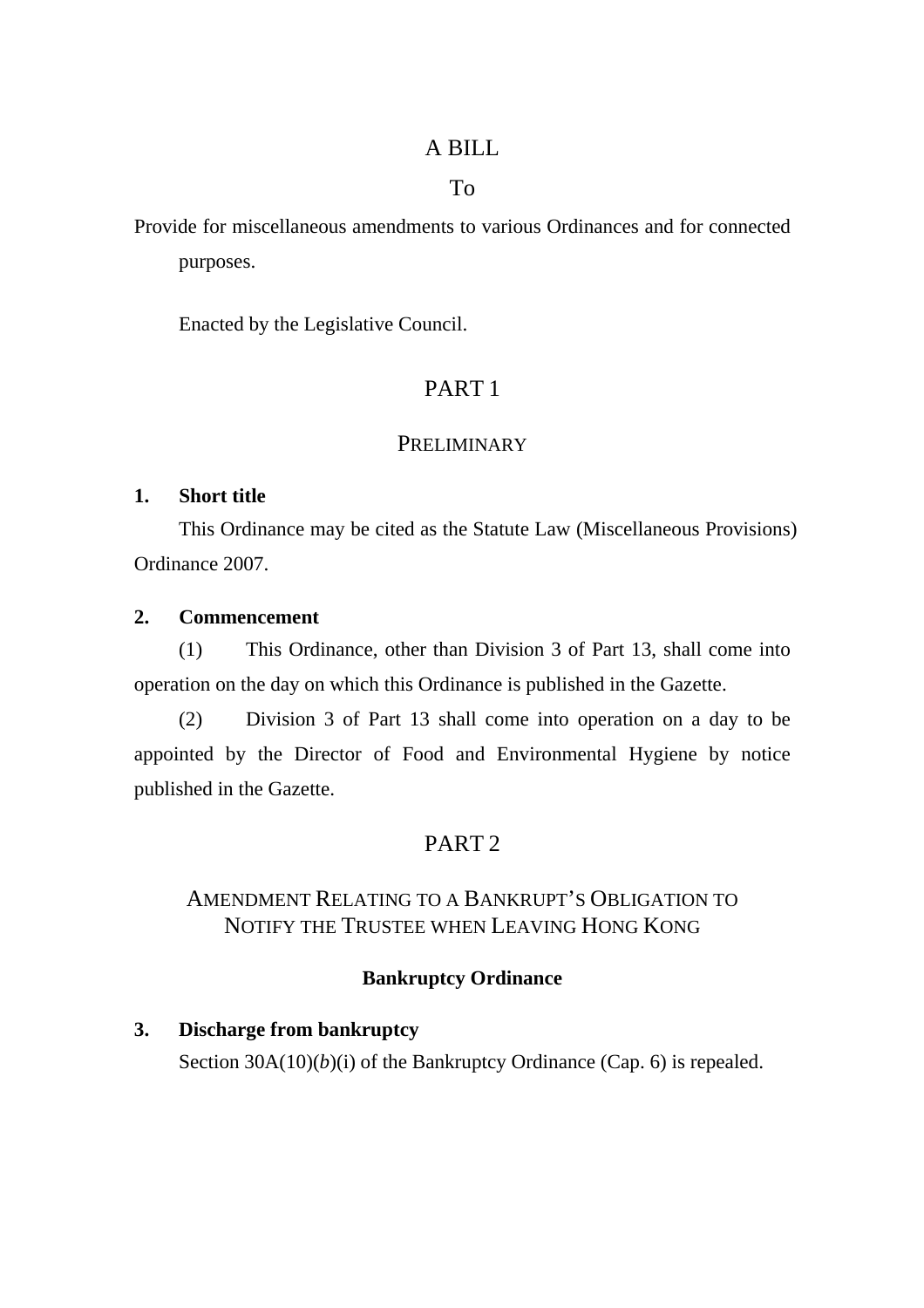## PART 3

# AMENDMENTS TO REFERENCES TO "ORDRE PUBLIC" IN THE SOCIETIES ORDINANCE AND THE PUBLIC ORDER ORDINANCE

## **Societies Ordinance**

## **4. Interpretation**

Section 2(4) of the Societies Ordinance (Cap. 151) is amended by repealing ", "public order (*ordre public*)"".

## **5. Registration and exemption from registration**

Section 5A(3)(*a*) is amended, in the English text, by repealing "(*ordre public*)".

## **6. Cancellation of registration or exemption from registration**

Section 5D(1)(*a*) is amended, in the English text, by repealing "(*ordre public*)".

## **7. Prohibition of operation of societies**

Section 8(1)(*a*) is amended, in the English text, by repealing "(*ordre public*)".

## **8. Power of entry in special cases**

Section 32 is amended, in the English text, by repealing "(*ordre public*)".

## **Public Order Ordinance**

## **9. Interpretation**

Section 2(2) of the Public Order Ordinance (Cap. 245) is amended by repealing ", "public order (*ordre public*)"".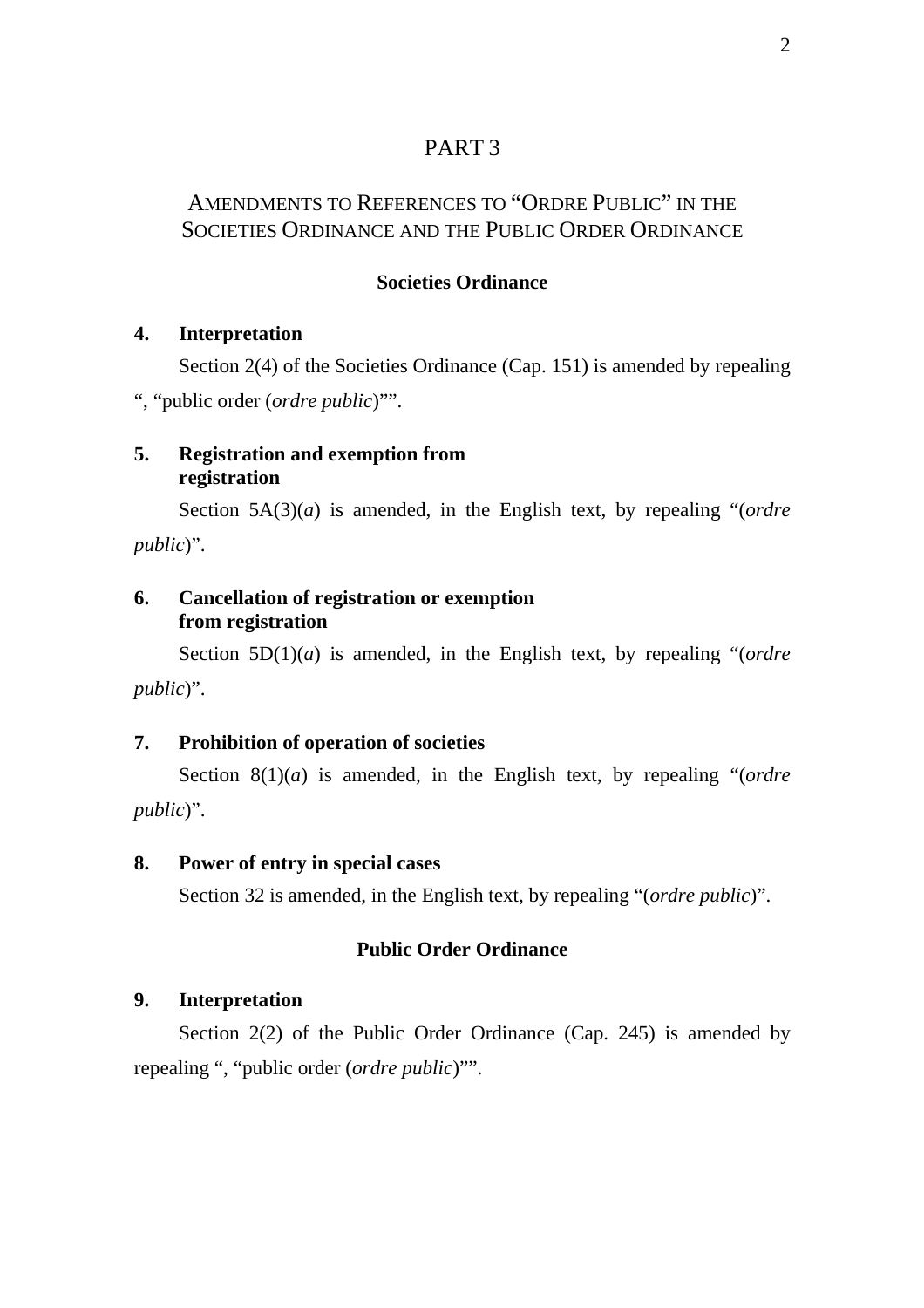## **10. General powers of the Commissioner of Police**

(1) Section 6(1) is amended, in the English text, by repealing "(*ordre public*)".

(2) Section 6(2) is amended, in the English text, by repealing "(*ordre public*)".

## **11. Power of Commissioner of Police to prohibit notified public meeting**

(1) Section 9(1) is amended, in the English text, by repealing "(*ordre public*)".

(2) Section 9(4) is amended, in the English text, by repealing "(*ordre public*)".

## **12. Requirements and conditions applying to public meetings**

Section 11(2) is amended, in the English text, by repealing "(*ordre public*)".

## **13. Right of Commissioner of Police to object to public procession**

(1) Section 14(1) is amended, in the English text, by repealing "(*ordre public*)".

(2) Section 14(5) is amended, in the English text, by repealing "(*ordre public*)".

## **14. Requirements and conditions applying to public processions**

Section 15(2) is amended, in the English text, by repealing "(*ordre public*)".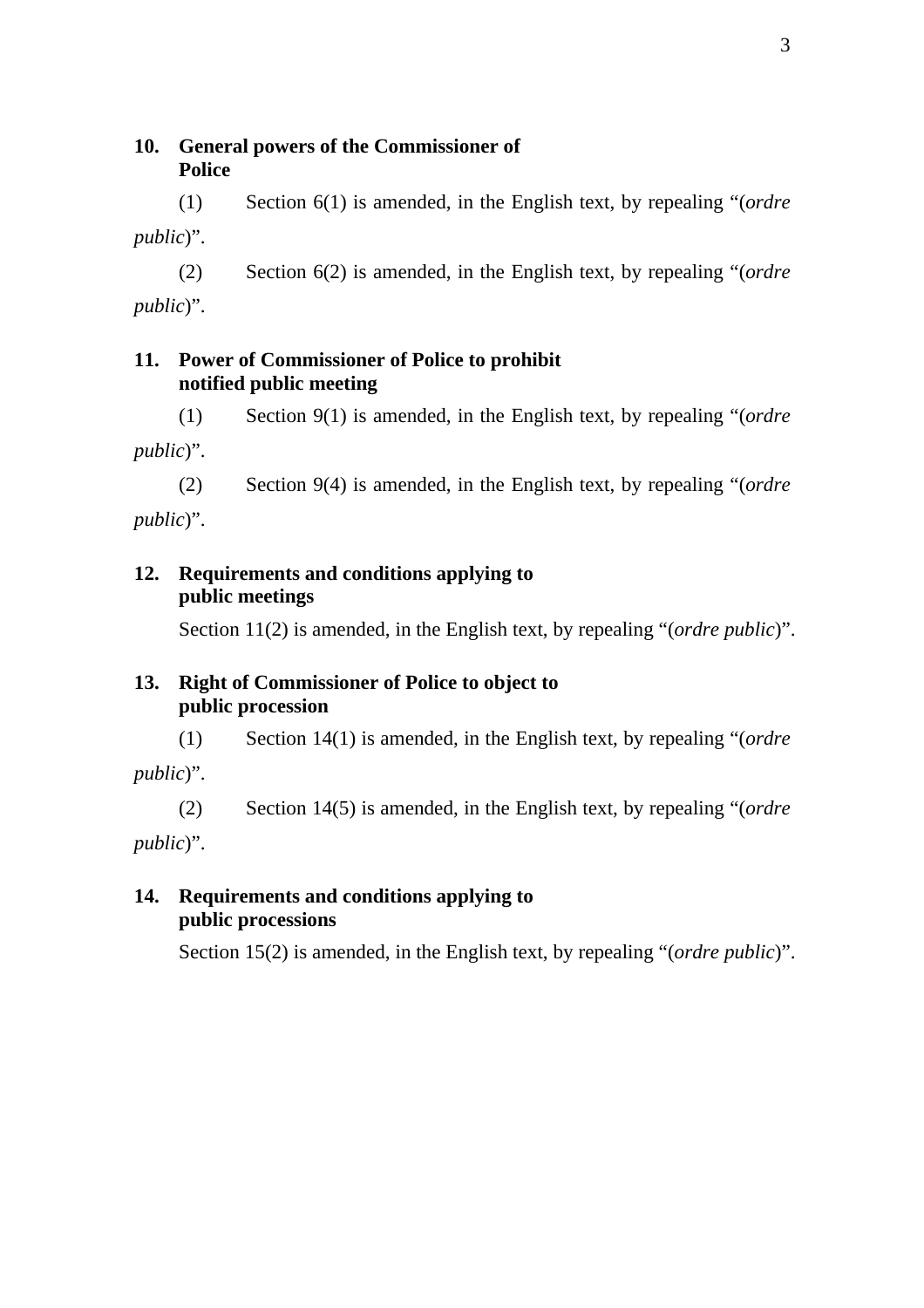## PART 4

## AMENDMENTS RELATING TO SUICIDE OF ANOTHER PERSON

### **Homicide Ordinance**

#### **15. Suicide pacts**

(1) Section 5(1) of the Homicide Ordinance (Cap. 339) is amended by repealing "killing himself or".

(2) Section 5(2) is amended by repealing "killing himself or".

## PART 5

## PENALTY FOR PERVERTING THE COURSE OF JUSTICE AT COMMON LAW

### **Criminal Procedure Ordinance**

### **16. Punishment of indictable offences**

(1) Section 101I(1) of the Criminal Procedure Ordinance (Cap. 221) is amended by repealing "subsection (2)" and substituting "subsections (2) and (5)".

(2) Section 101I is amended by adding  $-$ 

"(5) Where a person is convicted of an offence of perverting the course of justice at common law, he shall be liable to be sentenced at the discretion of the court to imprisonment for any term and a fine of any amount, subject to any limitations as to the maximum term or terms of imprisonment and the maximum fine which such court may lawfully impose under the District Court Ordinance (Cap. 336) or the Magistrates Ordinance (Cap. 227).

(6) In subsection (5), "court" (法院) includes the District Court and a magistrate.".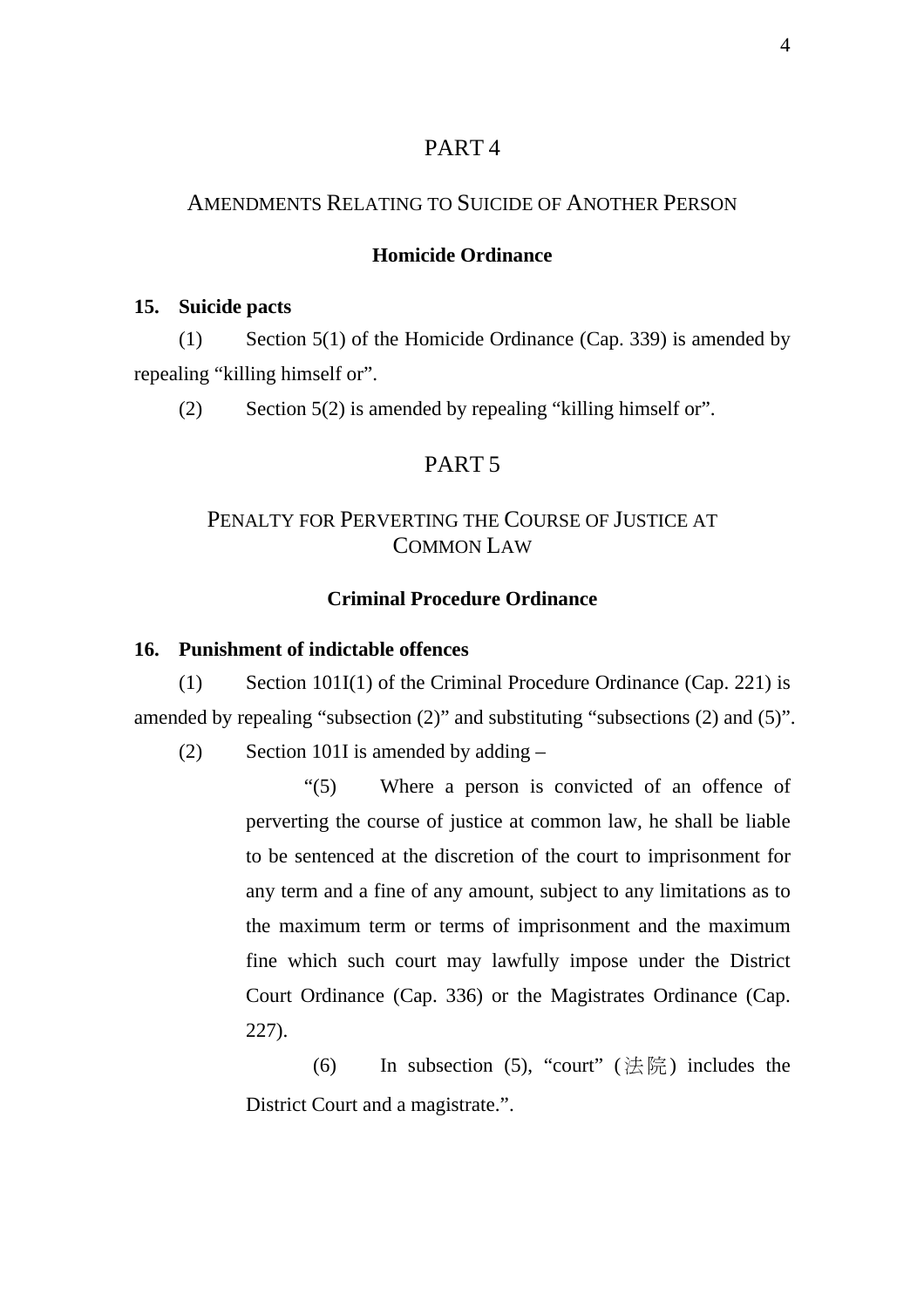## PART 6

### POWER OF MAGISTRATE TO AWARD COSTS

#### **Fixed Penalty (Criminal Proceedings) Ordinance**

## **17. Recovery of fixed penalty in certain circumstances**

(1) Section 3A(1) of the Fixed Penalty (Criminal Proceedings) Ordinance (Cap. 240) is amended by repealing "penalty," and substituting "penalty and costs of not less than \$80 or more than \$1,500,".

(2) Section 3A(4) is amended by repealing "and additional penalty" and substituting ", additional penalty and costs".

(3) Section 3A(5) is amended by repealing "and additional penalty" and substituting ", additional penalty and costs".

#### **18. Review of proceedings**

(1) Section  $3B(1)(b)(ii)$  is amended by adding "and costs of not less than \$80 or more than \$1,500" before the full stop.

(2) Section 3B(4) is amended by repealing "and the additional penalty" and substituting ", additional penalty and costs".

#### **Consequential Amendments**

#### **19. Effect of non-payment of fines**

(1) Section 10(1)(*b*) is amended by repealing "and the additional penalty" and substituting ", the additional penalty and costs".

 $(2)$  Section  $10(1)(c)$  is amended by repealing "and the additional penalty" and substituting ", the additional penalty and costs".

(3) Section  $10(2)(a)$  is amended by repealing "and additional penalty" and substituting ", additional penalty and costs".

(4) Section  $10(2)(b)$  is amended by repealing "and additional penalty" and substituting ", additional penalty and costs".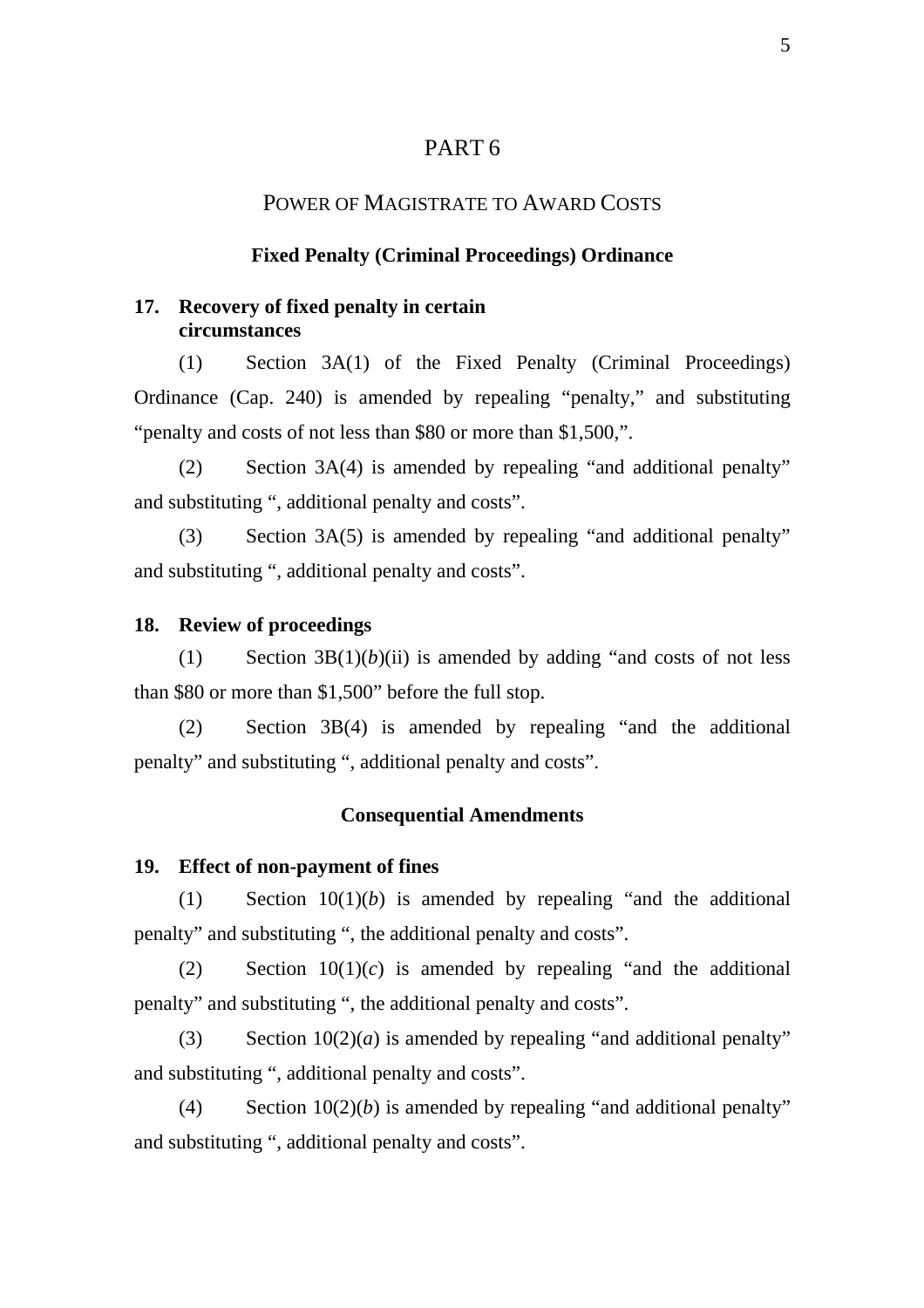- (5) Section  $10(5)(b)$  is amended
	- (*a*) by repealing "and any additional penalty" and substituting ", any additional penalty and costs";
	- (*b*) by adding "or costs" after "penalties".
- (6) Section  $10(5)(c)$  is amended
	- (*a*) by repealing "and additional penalty" and substituting ", additional penalty and costs";
	- (*b*) by adding "or costs" after "penalties".

## **20. Distress in default of payment under section 3A order**

Section 10A(1) is amended by repealing "or any additional penalty" and substituting ", any additional penalty or costs".

## PART 7

## WASTED COSTS IN CRIMINAL PROCEEDINGS

## **Costs in Criminal Cases Ordinance**

#### **21. Interpretation**

Section 2 of the Costs in Criminal Cases Ordinance (Cap. 492) is amended by repealing the definition of "wasted costs" and substituting –

""wasted costs" (虛耗訟費) means any costs incurred by a party to the proceedings –

- (*a*) as a result of
	- (i) any improper or unreasonable act or omission; or
	- (ii) any undue delay or any other misconduct or default,

on the part of any representative or any employee of a representative; or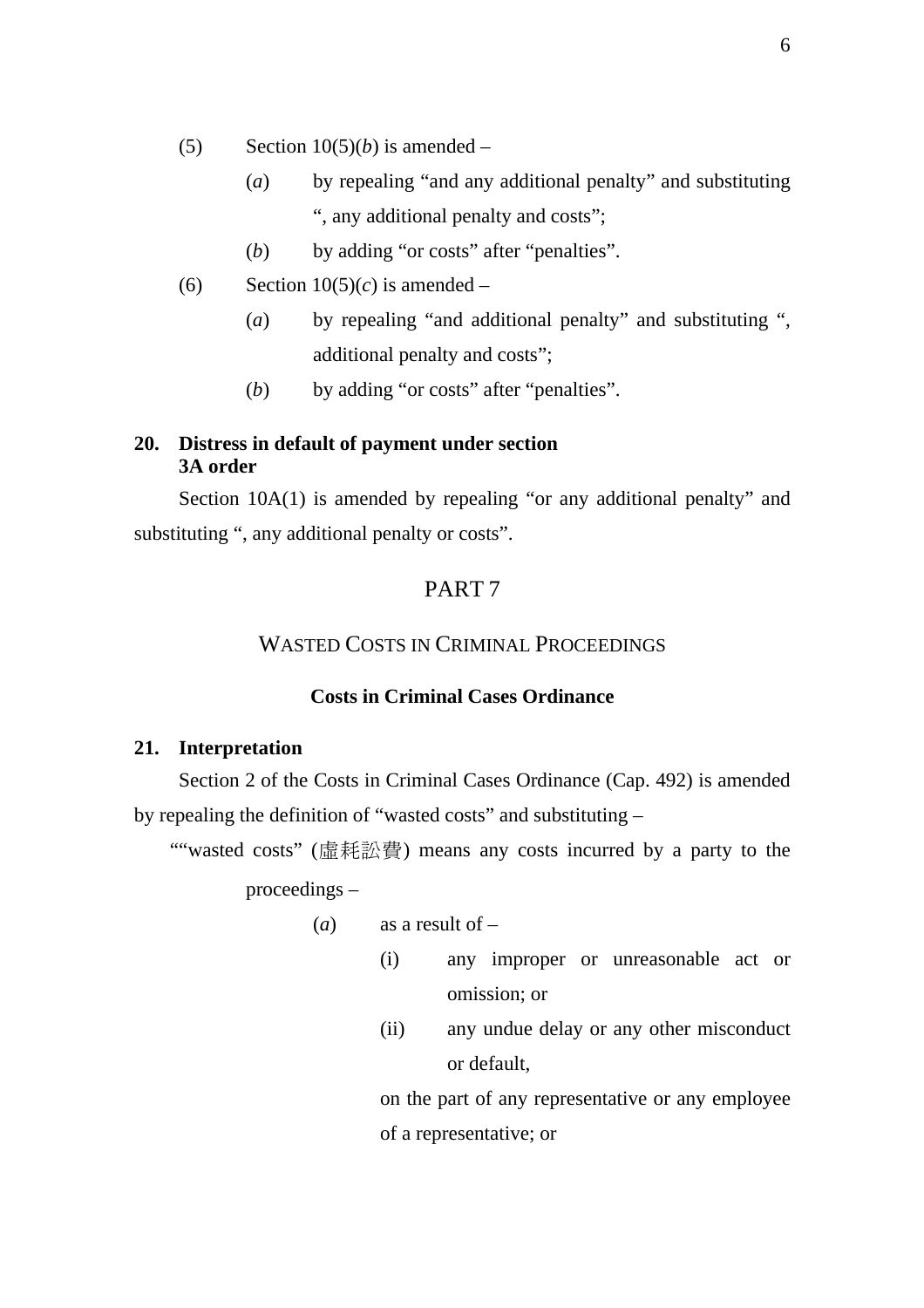(*b*) which, in the light of any such act, omission, delay, misconduct or default occurring after they were incurred, the court considers it is unreasonable to expect that party to the proceedings to pay.".

### **22. Section substituted**

Section 18 is repealed and the following substituted –

## "**18. Liability of legal or other representatives for wasted costs**

(1) In any criminal proceedings a court or a judge may order the legal or other representative concerned to meet the payment of any wasted costs or any part thereof.

(2) No order under subsection (1) shall be made unless the legal or other representative concerned has been given a reasonable opportunity to appear before the court or the judge and show cause why the order should not be made.

(3) When determining whether or not to make an order under subsection (1), the court or the judge shall, in addition to all other relevant circumstances, take into account the interest that there be fearless advocacy under the adversarial system of justice.

(4) Subject to subsection (5), any wasted costs ordered to be paid by a legal or other representative under subsection (1) shall be a debt due to the party to the proceedings in whose favour such order was made from the representative and enforceable as a civil debt.

(5) Where an order is made under subsection (1) in favour of a legally aided defendant, the wasted costs ordered to be paid shall be a debt due to the Director of Legal Aid and enforceable as a civil debt by the Director in his own name.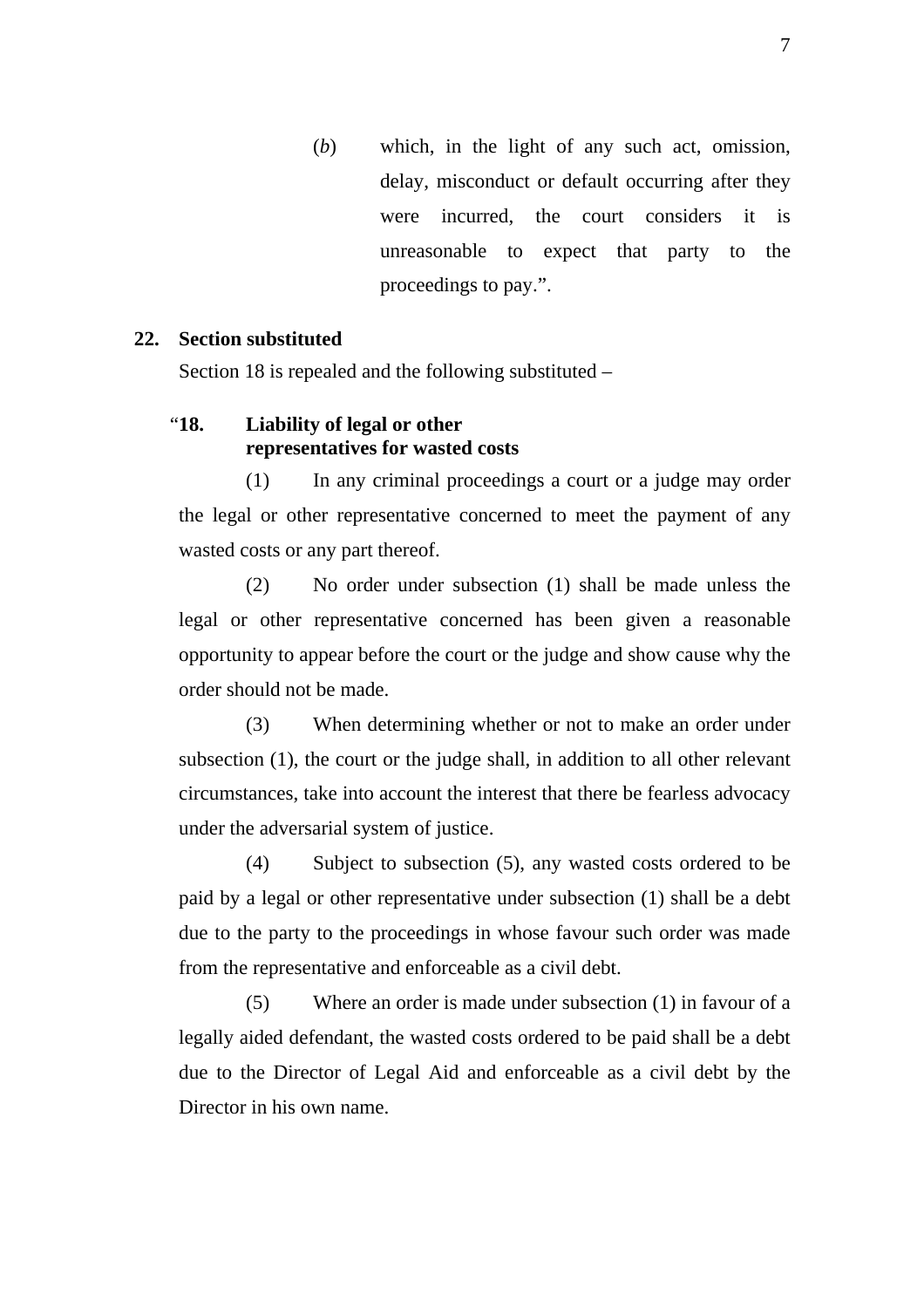(6) Where an order is made under subsection (1) against a legal officer or a Legal Aid Officer having or exercising a right of audience or conducting litigation on behalf of the Government, the wasted costs ordered to be paid shall be charged on the general revenue.".

### PART 8

# AMENDMENTS TO PROVISIONS PROVIDING THAT THE DECISION OF THE COURT OF FIRST INSTANCE ON AN APPEAL IS FINAL

#### **Fire Service (Installation Contractors) Regulations**

#### **23. Appeal from disciplinary board**

Regulation 12(4) of the Fire Service (Installation Contractors) Regulations (Cap. 95 sub. leg. A) is repealed.

### **Related Amendments**

#### **24. Disciplinary proceedings**

- (1) Regulation  $10(4)(a)$  is repealed and the following substituted
	- "(*a*) if an appeal is lodged with the Court of First Instance under regulation  $12(1)$ , until the appeal is finally determined: or".
- (2) Regulation 10 is amended by adding –

"(5) For the purposes of paragraph (4), an appeal to the Court of First Instance shall be deemed to be finally determined when the earliest of the following events occurs, whichever is applicable in the circumstances –

- (*a*) when the appeal to the Court of First Instance is withdrawn or abandoned;
- (*b*) subject to paragraph (6), when the specified period expires without an appeal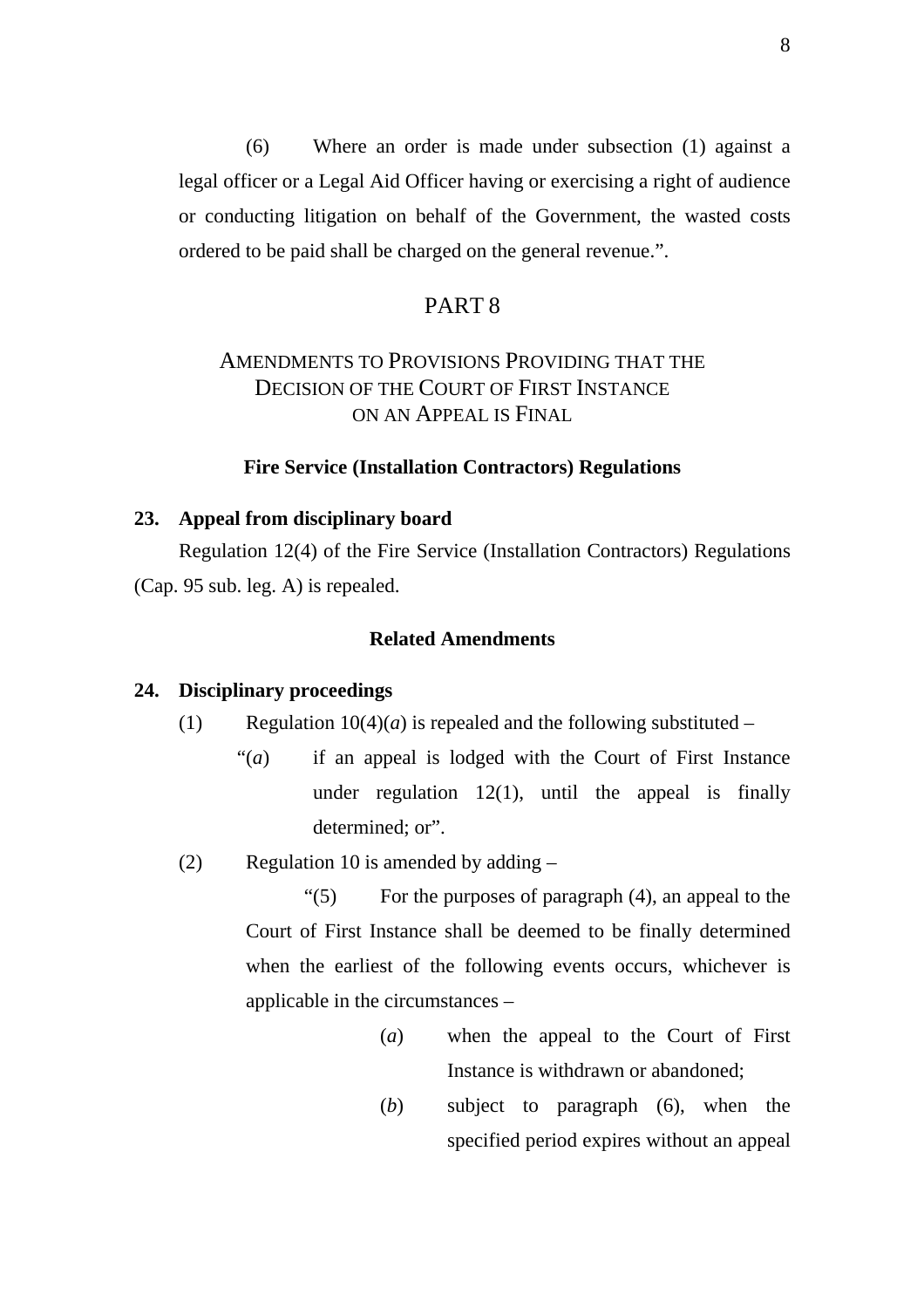having been lodged to the Court of Appeal against a judgment of the Court of First Instance made under regulation  $12(1)$ ;

- (*c*) subject to paragraph (6), if, before the expiry of the specified period referred to in sub-paragraph (*b*), an appeal is lodged to the Court of Appeal, when the appeal to the Court of Appeal is withdrawn or abandoned;
- (*d*) when the specified period expires without an application for leave to appeal having been made to the Court of Appeal;
- (*e*) if, before the expiry of the specified period, an application for leave to appeal is made to the Court of Appeal –
	- (i) when the application is withdrawn or abandoned;
	- (ii) if the application is refused, when the specified period expires without an application for leave to appeal having been made to the Court of Final Appeal; or
	- (iii) if the application is granted, when the appeal to the Court of Final Appeal is withdrawn, abandoned or disposed of; or
- (*f*) if, before the expiry of the specified period, an application for leave to appeal is made to the Court of Final Appeal –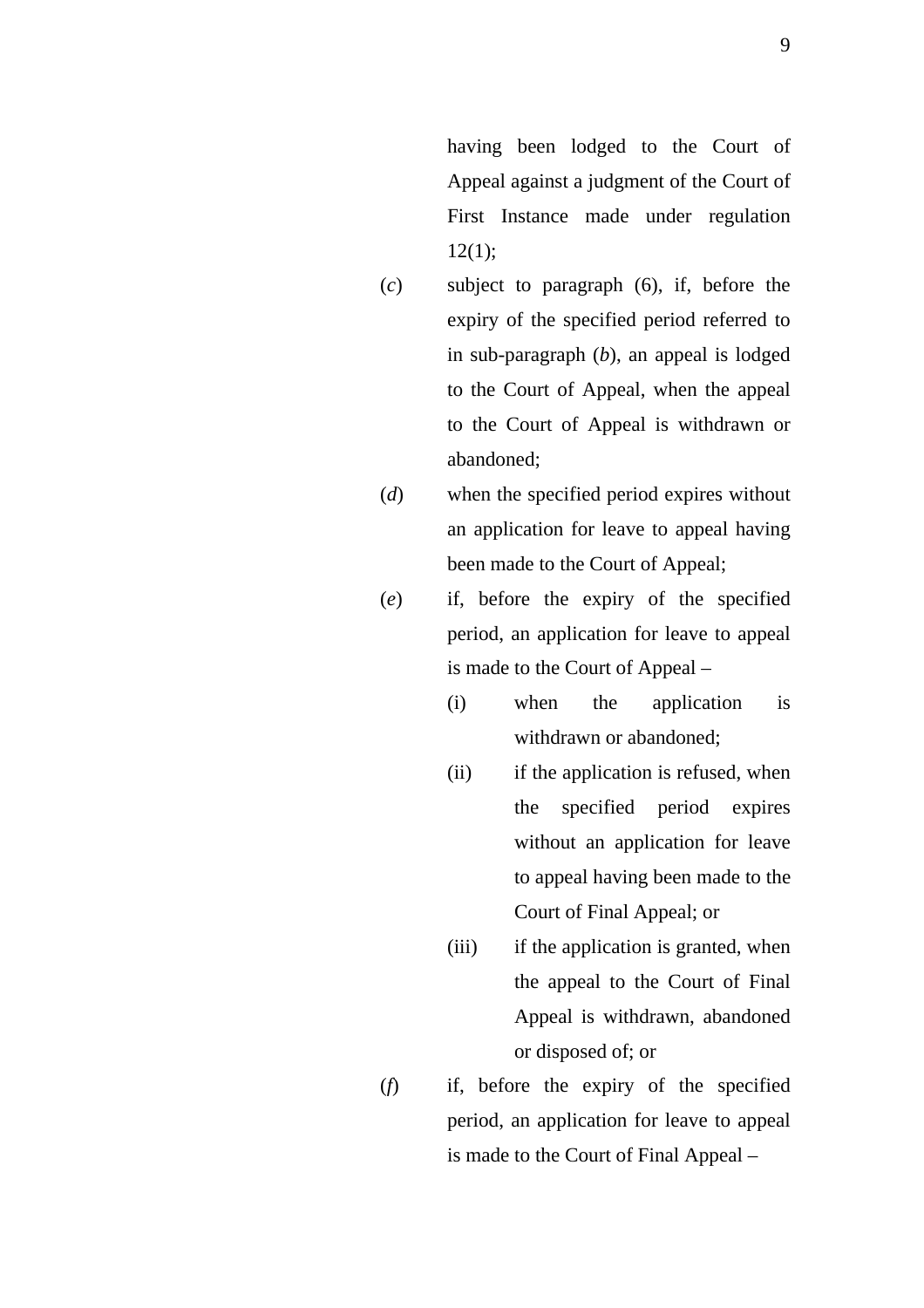- (i) when the application is withdrawn, abandoned or refused; or
- (ii) if the application is granted, when the appeal to the Court of Final Appeal is withdrawn, abandoned or disposed of.

(6) Notwithstanding paragraph (5)(*b*) and (*c*), an appeal to the Court of First Instance shall be deemed to be finally determined, if, in respect of a judgment of the Court of First Instance made under regulation 12(1), a certificate is granted under section 27C of the Hong Kong Court of Final Appeal Ordinance (Cap. 484) and leave to appeal is granted under section 27D of that Ordinance, when the appeal to the Court of Final Appeal under 27B of that Ordinance is withdrawn, abandoned or disposed of, but only if the following conditions are satisfied –

- (*a*) the certificate is granted on an application made within 14 days from the date on which the judgment is given as referred to in section 27C(3) of that Ordinance; and
- (*b*) the leave to appeal is granted on an application made within 28 days from the date on which a certificate is granted under section 27C of that Ordinance as referred to in section 27D(1) of that Ordinance or, on an application made within that period of 28 days for an extension of time, such other longer period as so extended.

(7) In paragraph  $(5)$  –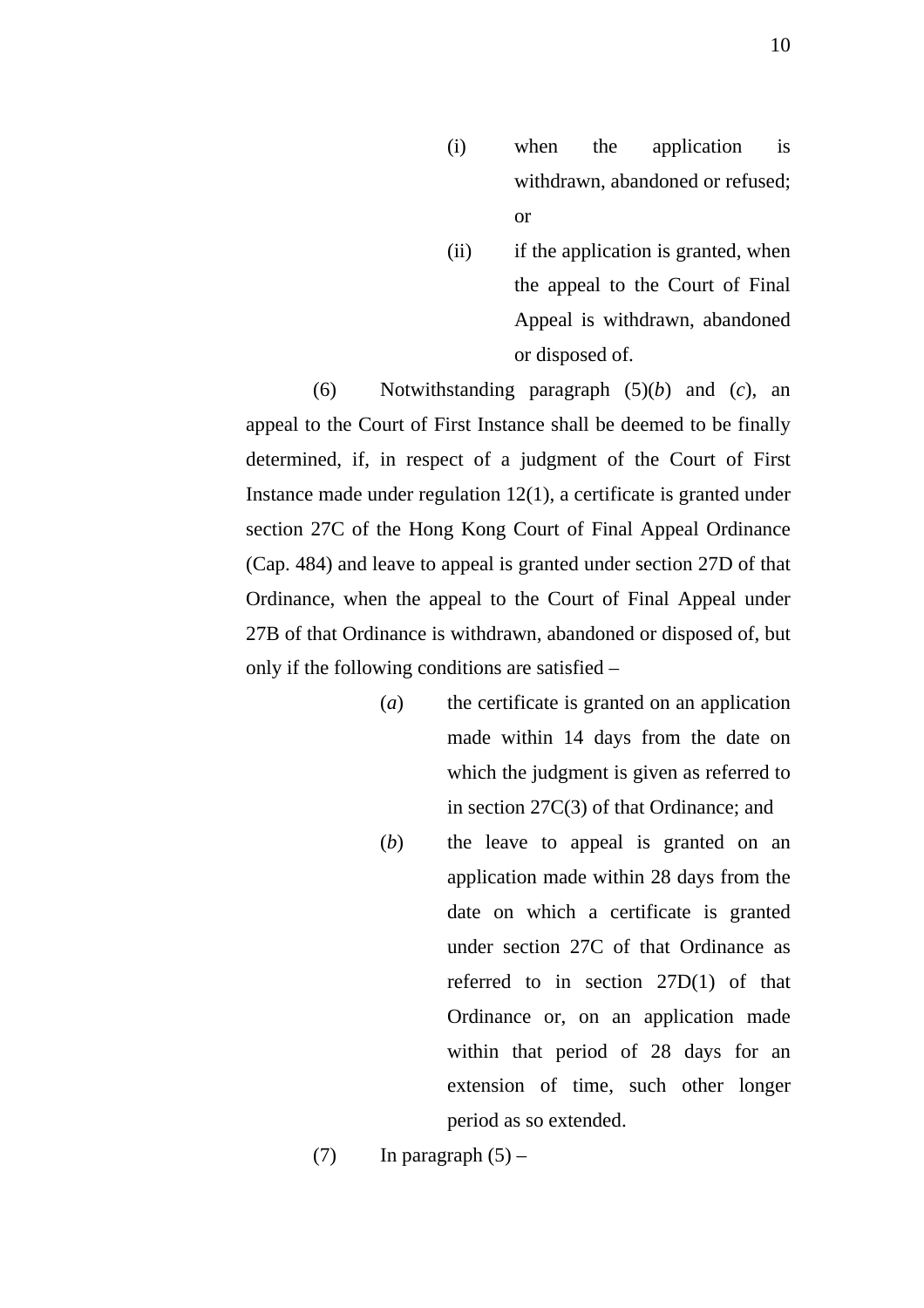"application for leave to appeal" (上訴許可申請) means an application made to the Court of Appeal or the Court of Final Appeal under section 24 of the Hong Kong Court of Final Appeal Ordinance (Cap. 484) for leave to appeal to the Court of Final Appeal from a judgment of the Court of Appeal;

"specified period" (指明限期) –

- (*a*) in the case of an appeal to the Court of Appeal against a judgment of the Court of First Instance made under regulation  $12(1)$ , means –
	- (i) subject to sub-sub-paragraph (ii), the period of 28 days within which the notice of appeal referred to in Order 59, rule 4(1) of the Rules of the High Court (Cap. 4 sub. leg. A) is required to be served; or
	- (ii) if, on an application made within the period of 28 days referred to in sub-sub-paragraph (i), the Court of Appeal extends that period, the period as so extended,

however, in a case where an appeal may lie from a judgment of the Court of First Instance under Division 3 of Part II of the Hong Kong Court of Final Appeal Ordinance (Cap. 484), the following period of time shall be disregarded in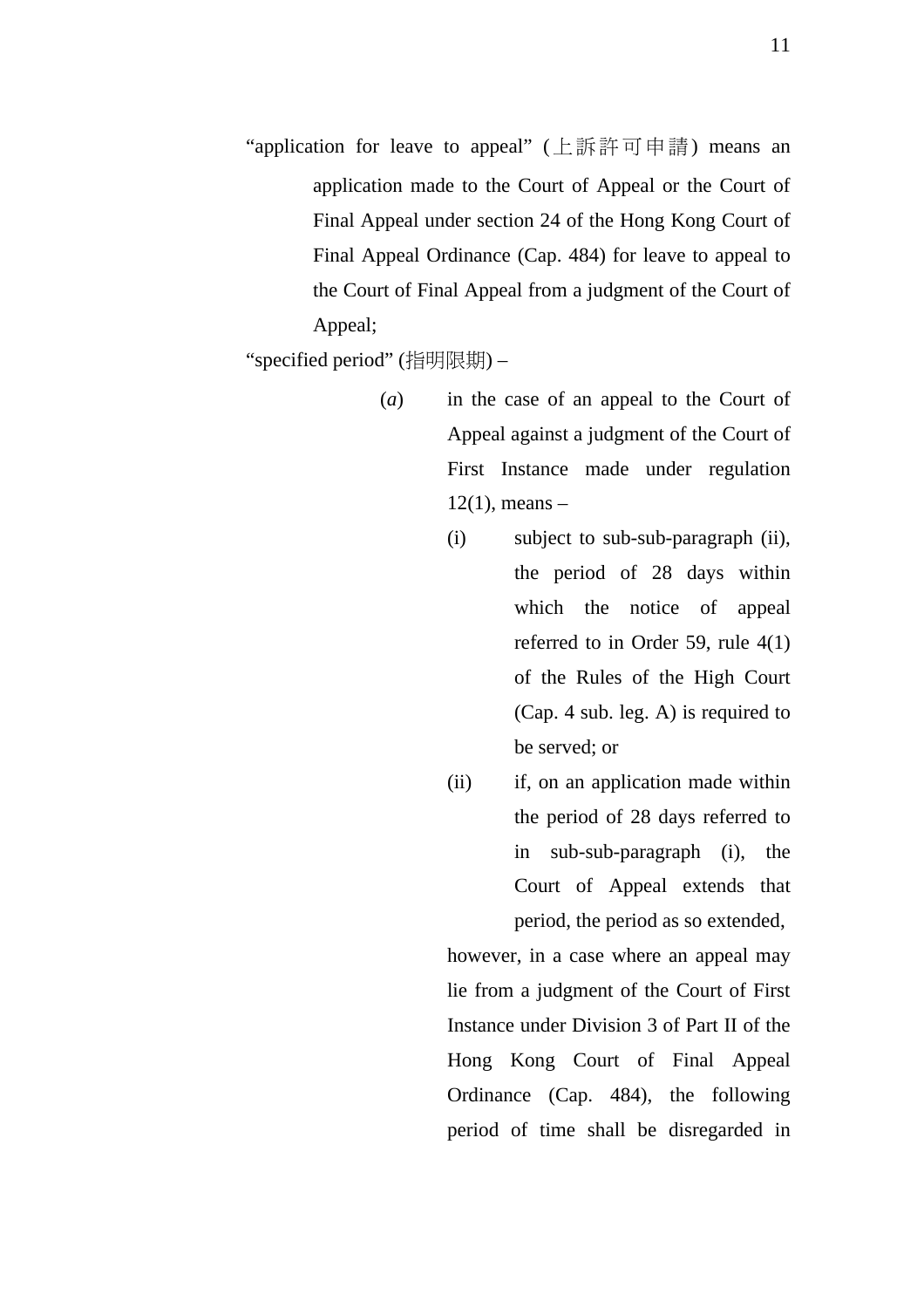determining the period of 28 days referred to in sub-sub-paragraph (i) or  $(ii)$  –

- (iii) where an application has been made under section 27C of that Ordinance (that is, within 14 days from the date on which the judgment is given as referred to in section 27C(3) of that Ordinance), the period from the date on which the judgment is given to the date on which the application is determined; or
- (iv) where an application has been made under section 27D of that Ordinance (that is, within 28 days from the date on which a certificate is granted under section 27C of that Ordinance as referred to in section 27D(1) of that Ordinance or, on an application made within that period of 28 days for an extension of time, such other longer period as so extended), the period from the date on which the judgment is given to the date on which the application is determined;
- (*b*) in the case of an application for leave to appeal made to the Court of Appeal, means –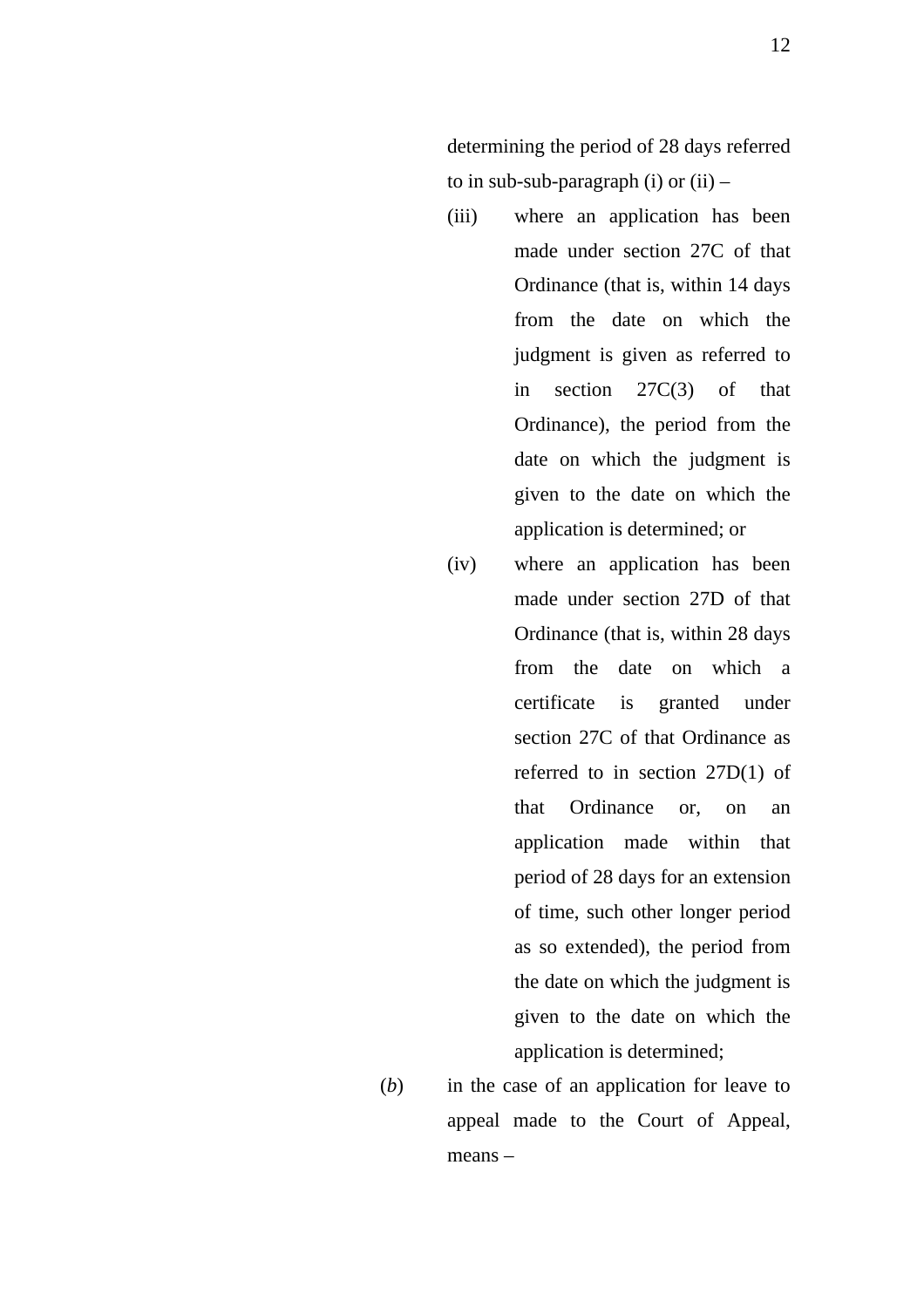- (i) subject to sub-sub-paragraph (ii), the period of 28 days within which the notice of motion referred to in section 24(2) of the Hong Kong Court of Final Appeal Ordinance (Cap. 484) is required to be filed; or
- (ii) if, on an application made within the period of 28 days referred to in sub-sub-paragraph (i), the Court of Appeal extends that period, the period as so extended; or
- (*c*) in the case of an application for leave to appeal made to the Court of Final Appeal, means –
	- (i) subject to sub-sub-paragraph (ii), the period of 28 days within which the notice of motion referred to in section 24(4) of the Hong Kong Court of Final Appeal Ordinance (Cap. 484) is required to be filed; or
	- (ii) if, on an application made within the period of 28 days referred to in sub-sub-paragraph (i), the Court of Final Appeal extends that period, the period as so extended.".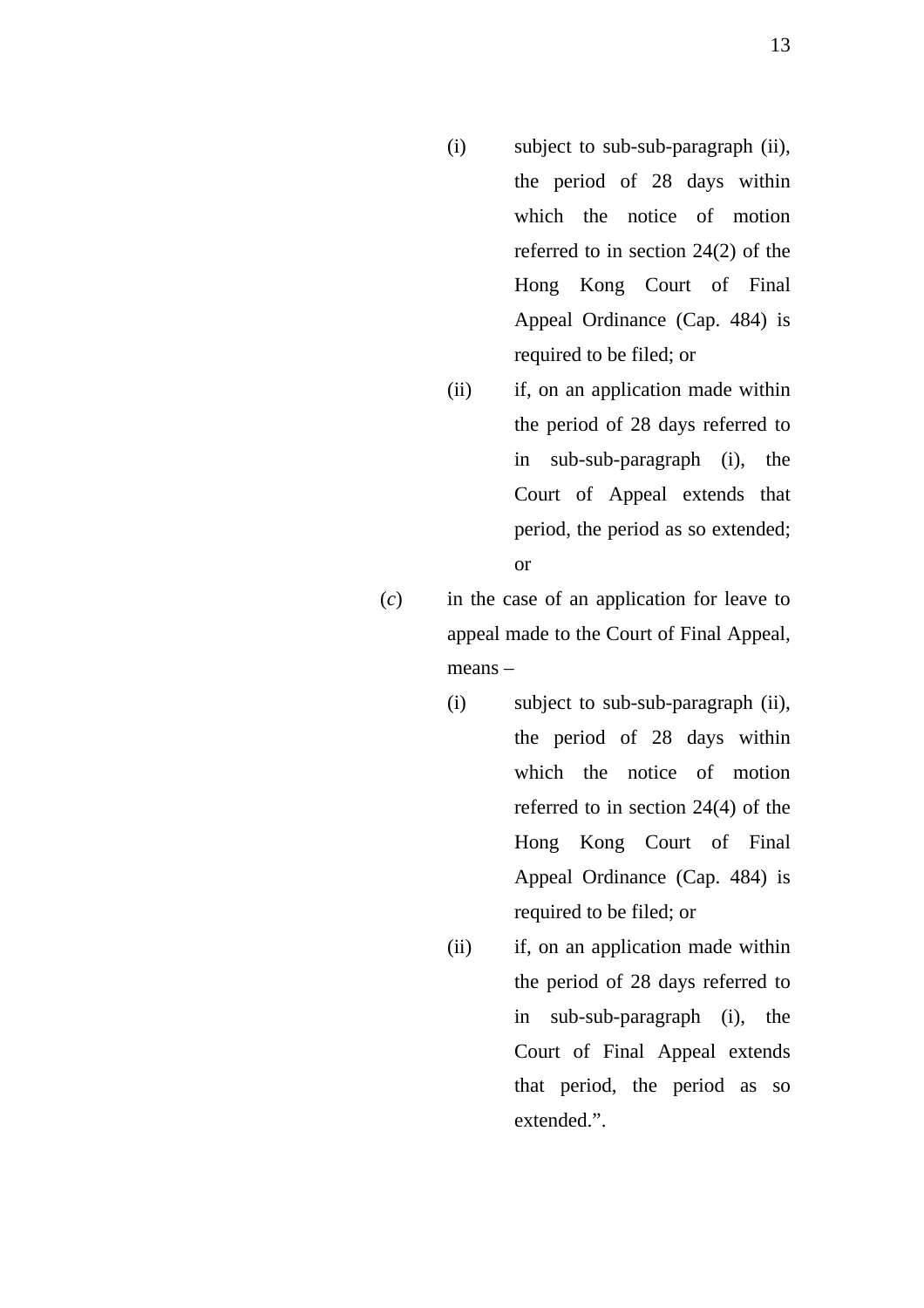#### **Pharmacy and Poisons Ordinance**

#### **25. Powers of a Disciplinary Committee**

Section 16(3)(*b*) of the Pharmacy and Poisons Ordinance (Cap. 138) is amended by repealing everything after "Committee" and substituting a full stop.

#### **26. Right of appeal to Court of First Instance**

Section 30A is amended by repealing everything after "that decision" and substituting a full stop.

### **Related Amendments**

#### **27. Powers of a Disciplinary Committee**

- (1) Section 16 (5)(*b*) is repealed and the following substituted
	- "(*b*) where there is an appeal to the Court of First Instance, until such appeal is finally determined.".
- (2) Section 16 is amended by adding  $-$

"(7) For the purposes of subsection (5), an appeal to the Court of First Instance shall be deemed to be finally determined when the earliest of the following events occurs, whichever is applicable in the circumstances –

- (*a*) when the appeal to the Court of First Instance is withdrawn or abandoned;
- (*b*) subject to subsection (8), when the specified period expires without an appeal having been lodged to the Court of Appeal against a judgment of the Court of First Instance made under subsection (3);
- (*c*) subject to subsection (8), if, before the expiry of the specified period referred to in paragraph (*b*), an appeal is lodged to the Court of Appeal, when the appeal to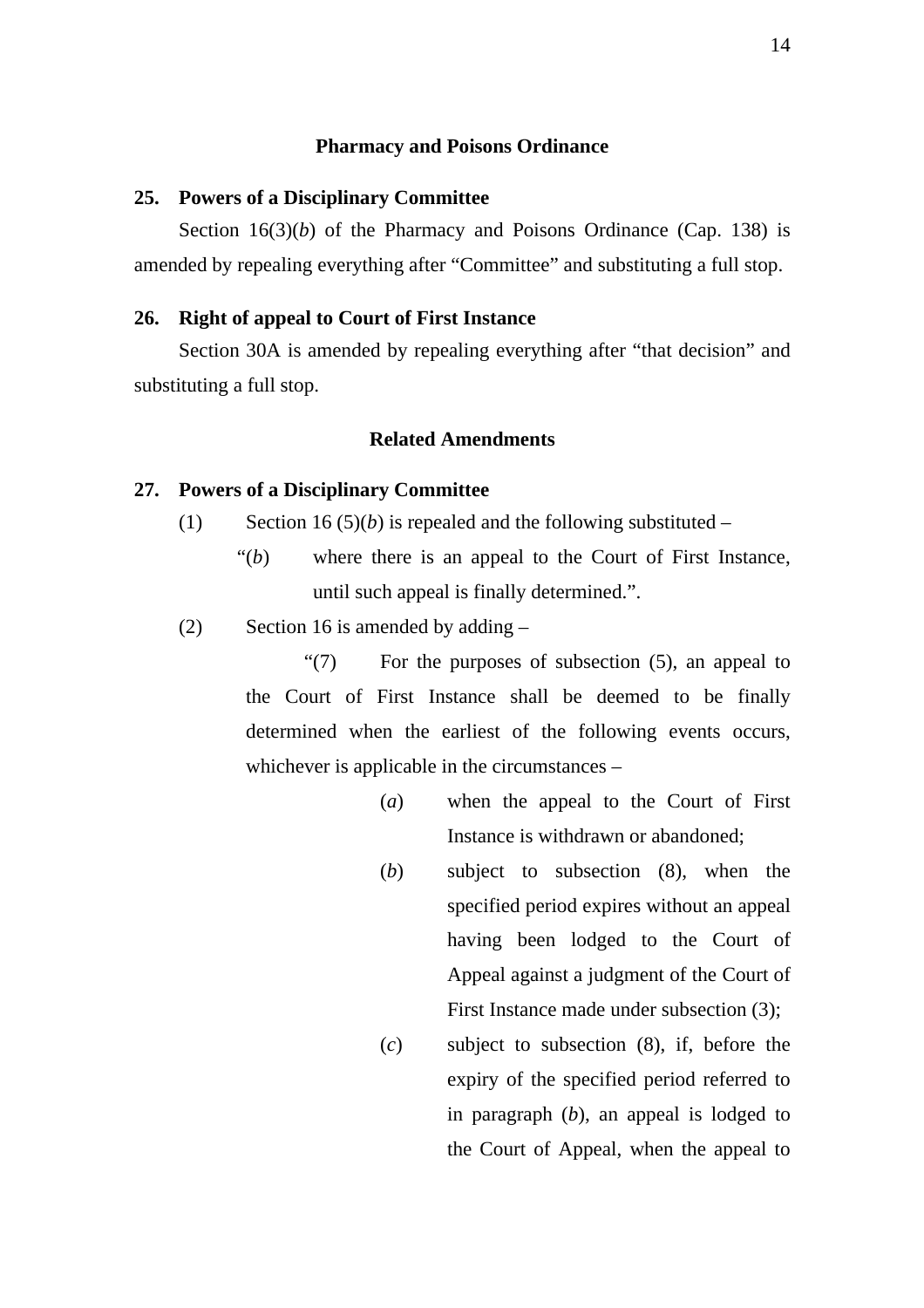the Court of Appeal is withdrawn or abandoned;

- (*d*) when the specified period expires without an application for leave to appeal having been made to the Court of Appeal;
- (*e*) if, before the expiry of the specified period, an application for leave to appeal is made to the Court of Appeal –
	- (i) when the application is withdrawn or abandoned;
	- (ii) if the application is refused, when the specified period expires without an application for leave to appeal having been made to the Court of Final Appeal; or
	- (iii) if the application is granted, when the appeal to the Court of Final Appeal is withdrawn, abandoned or disposed of; or
- (*f*) if, before the expiry of the specified period, an application for leave to appeal is made to the Court of Final Appeal –
	- (i) when the application is withdrawn, abandoned or refused; or
	- (ii) if the application is granted, when the appeal to the Court of Final Appeal is withdrawn, abandoned or disposed of.

15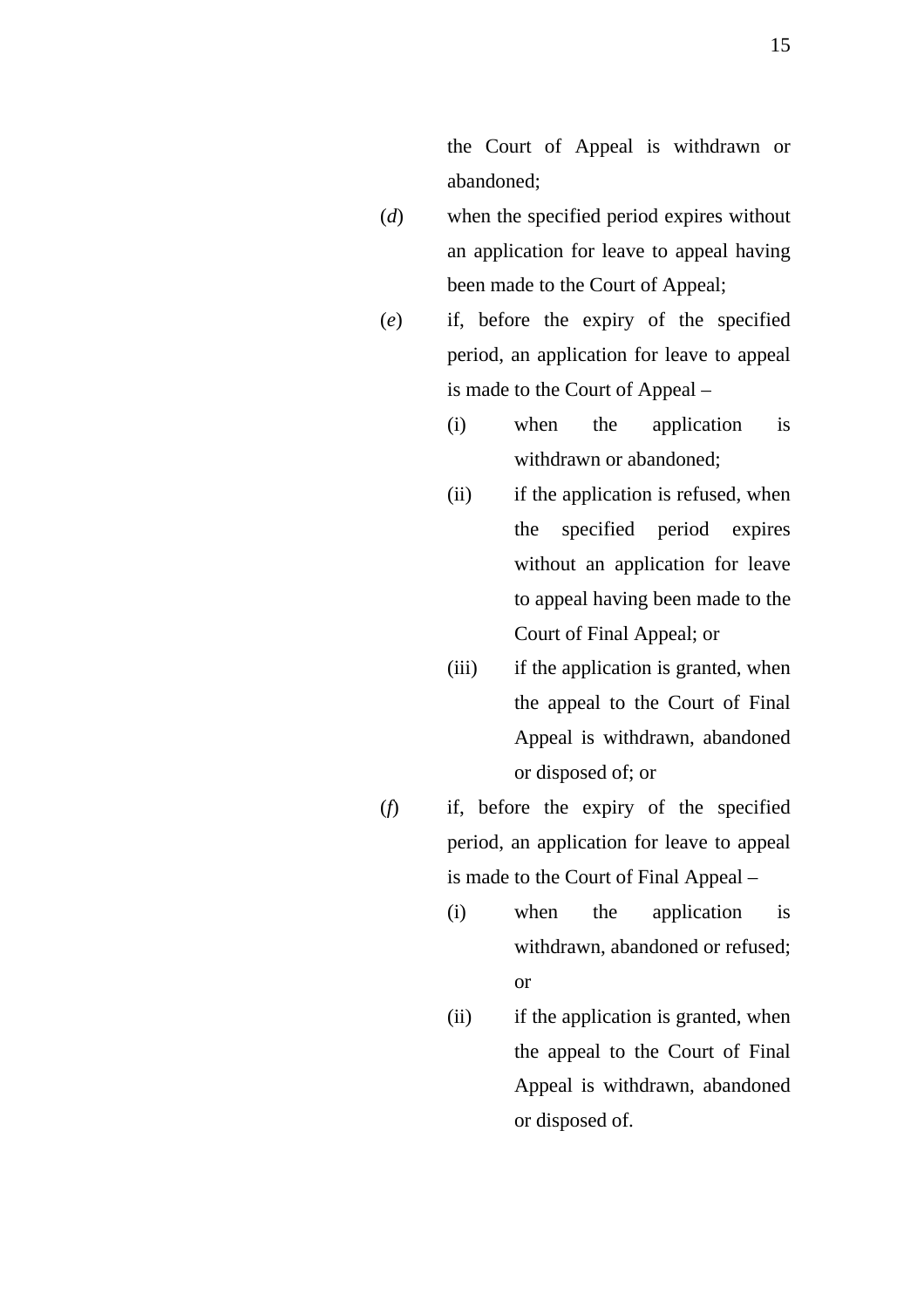(8) Notwithstanding subsection (7)(*b*) and (*c*), an appeal to the Court of First Instance shall be deemed to be finally determined, if, in respect of a judgment of the Court of First Instance made under subsection (3), a certificate is granted under section 27C of the Hong Kong Court of Final Appeal Ordinance (Cap. 484) and leave to appeal is granted under section 27D of that Ordinance, when the appeal to the Court of Final Appeal under 27B of that Ordinance is withdrawn, abandoned or disposed of, but only if the following conditions are satisfied –

- (*a*) the certificate is granted on an application made within 14 days from the date on which the judgment is given as referred to in section 27C(3) of that Ordinance; and
- (*b*) the leave to appeal is granted on an application made within 28 days from the date on which a certificate is granted under section 27C of that Ordinance as referred to in section 27D(1) of that Ordinance or, on an application made within that period of 28 days for an extension of time, such other longer period as so extended.

(9) In subsection  $(7)$  –

"application for leave to appeal" (上訴許可申請) means an application made to the Court of Appeal or the Court of Final Appeal under section 24 of the Hong Kong Court of Final Appeal Ordinance (Cap. 484) for leave to appeal to the Court of Final Appeal from a judgment of the Court of Appeal;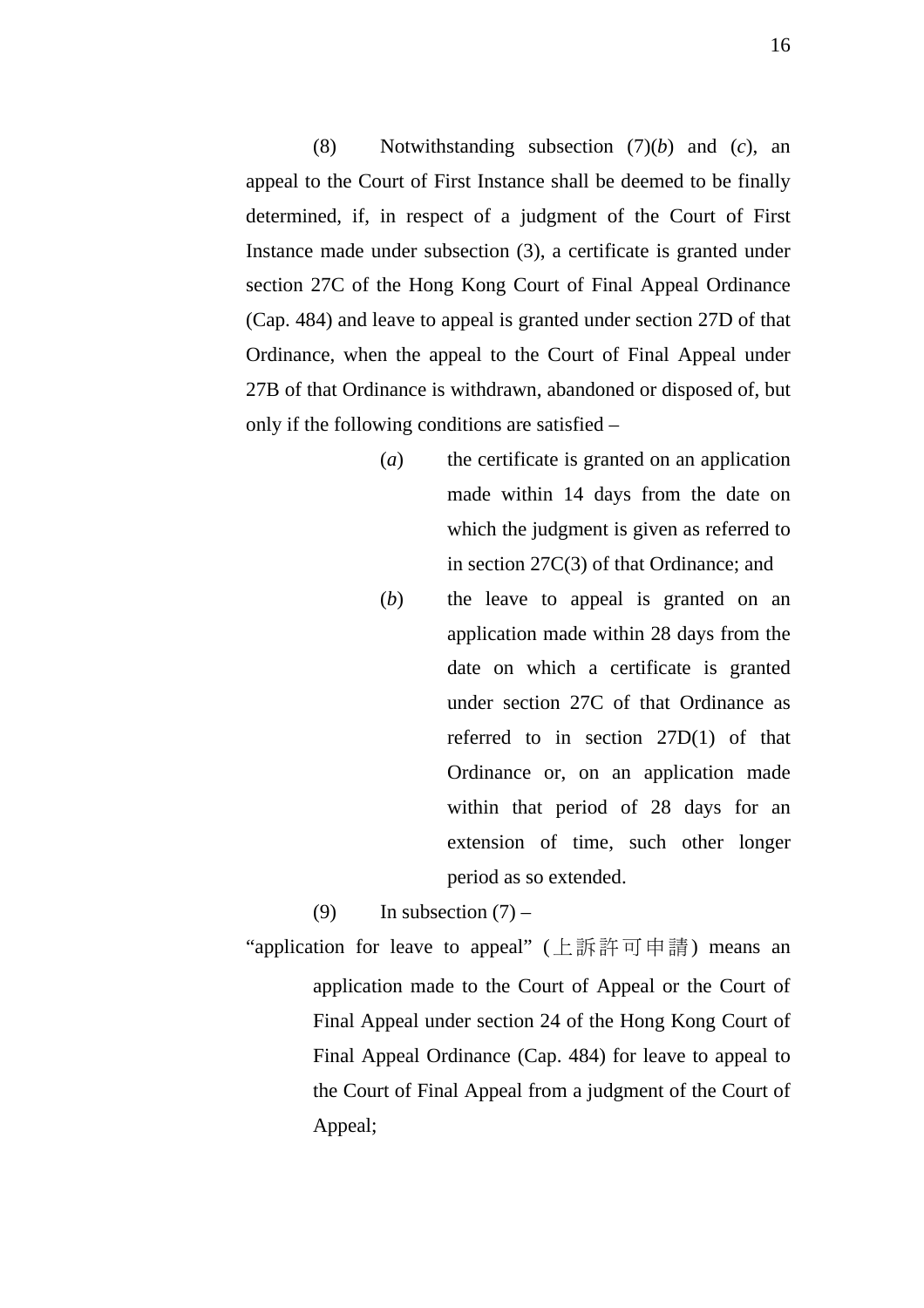"specified period" (指明限期) –

- (*a*) in the case of an appeal to the Court of Appeal against a judgment of the Court of First Instance made under subsection (3), means –
	- (i) subject to subparagraph (ii), the period of 28 days within which the notice of appeal referred to in Order 59, rule 4(1) of the Rules of the High Court (Cap. 4 sub. leg. A) is required to be served; or
	- (ii) if, on an application made within the period of 28 days referred to in subparagraph (i), the Court of Appeal extends that period, the period as so extended,

however, in a case where an appeal may lie from a judgment of the Court of First Instance under Division 3 of Part II of the Hong Kong Court of Final Appeal Ordinance (Cap. 484), the following period of time shall be disregarded in determining the period of 28 days referred to in subparagraph (i) or  $(ii)$  –

(iii) where an application has been made under section 27C of that Ordinance (that is, within 14 days from the date on which the judgment is given as referred to in section 27C(3) of that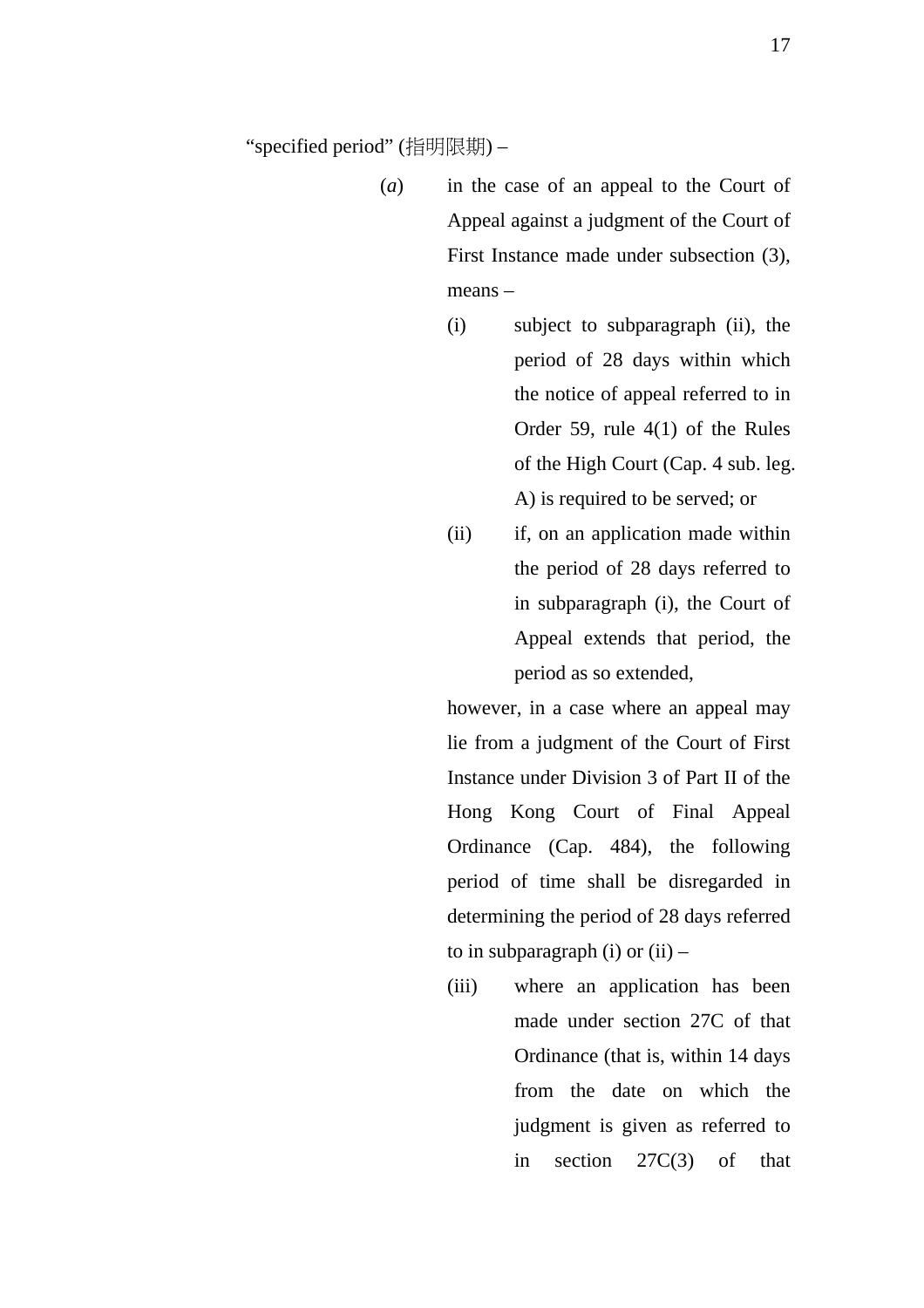Ordinance), the period from the date on which the judgment is given to the date on which the application is determined; or

- (iv) where an application has been made under section 27D of that Ordinance (that is, within 28 days from the date on which a certificate is granted under section 27C of that Ordinance as referred to in section 27D(1) of that Ordinance or, on an application made within that period of 28 days for an extension of time, such other longer period as so extended), the period from the date on which the judgment is given to the date on which the application is determined;
- (*b*) in the case of an application for leave to appeal made to the Court of Appeal, means –
	- (i) subject to subparagraph (ii), the period of 28 days within which the notice of motion referred to in section 24(2) of the Hong Kong Court of Final Appeal Ordinance (Cap. 484) is required to be filed; or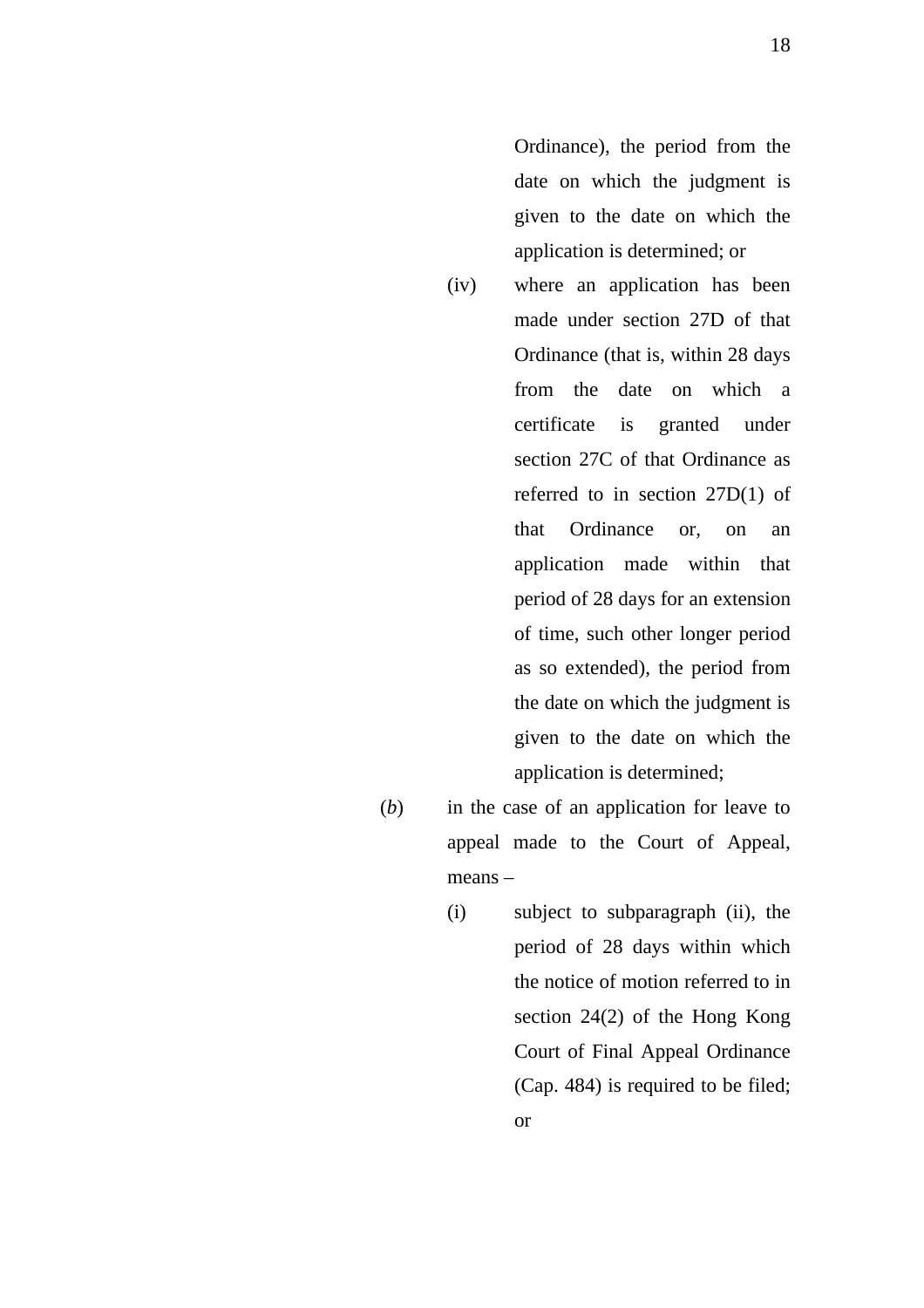- (ii) if, on an application made within the period of 28 days referred to in subparagraph (i), the Court of Appeal extends that period, the period as so extended; or
- (*c*) in the case of an application for leave to appeal made to the Court of Final Appeal, means –
	- (i) subject to subparagraph (ii), the period of 28 days within which the notice of motion referred to in section 24(4) of the Hong Kong Court of Final Appeal Ordinance (Cap. 484) is required to be filed; or
	- (ii) if, on an application made within the period of 28 days referred to in subparagraph (i), the Court of Final Appeal extends that period, the period as so extended.".

## **Lifts and Escalators (Safety) Ordinance**

#### **28. Appeals from disciplinary board**

Section 11(4) of the Lifts and Escalators (Safety) Ordinance (Cap. 327) is repealed.

#### **29. Appeals from disciplinary board**

Section 11I(4) is repealed.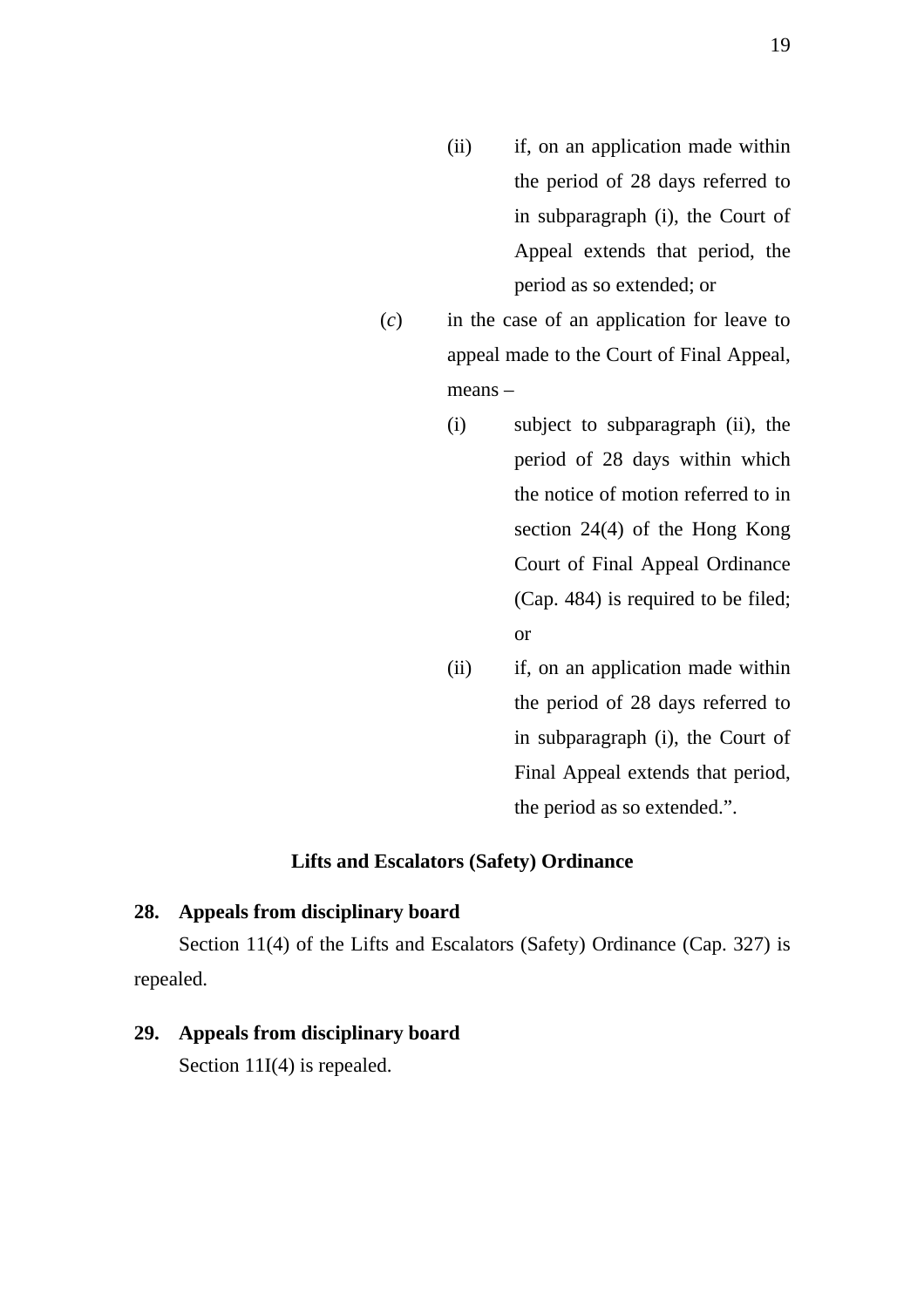## **30. Appeal to Court of First Instance on point of law**

Section 18(4) is repealed.

## PART 9

# AMENDMENTS CONSEQUENTIAL TO THE RULES OF THE HIGH COURT (AMENDMENT) RULES 2000 IN RELATION TO THE TIME FOR SERVING NOTICE OF MOTION OF APPEAL

## **Rules of the High Court**

### **31. Appeals against decree nisi**

Order 59, rule 16(2) of the Rules of the High Court (Cap. 4 sub. leg. A) is amended by repealing "6 weeks" and substituting "28 days".

## **Legal Practitioners Ordinance**

#### **32. Appeal and saving**

Section 13(1) of the Legal Practitioners Ordinance (Cap. 159) is amended by repealing "6 weeks" and substituting "28 days".

#### **33. Appeal to Court of Appeal**

Section 37B(1) is amended by repealing "6 weeks" and substituting "28 days".

#### **34. Appeal and saving**

Section 40M(1) is amended by repealing "6 weeks" and substituting "28 days".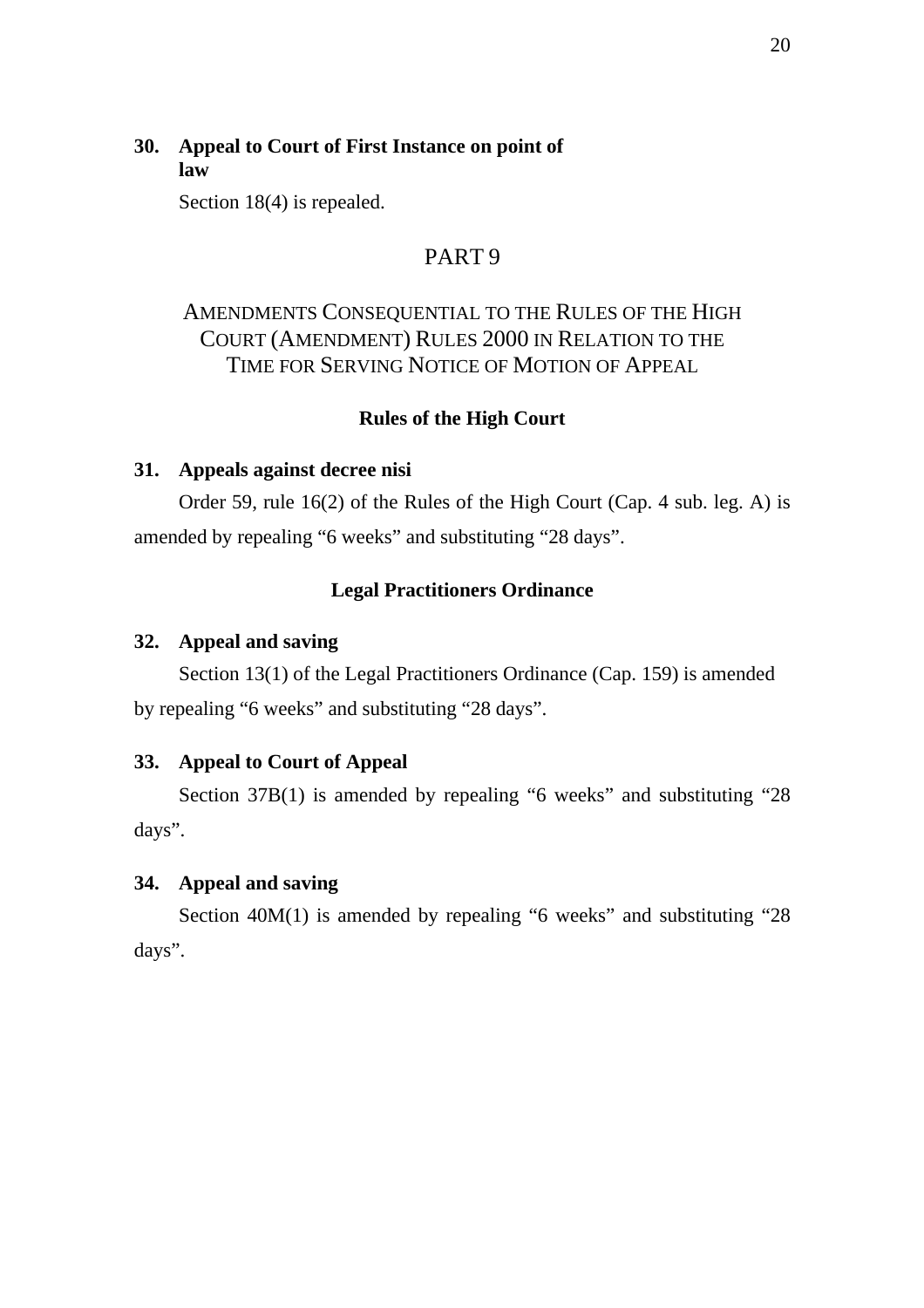## PART 10

## AMENDMENTS RELATING TO THE LEGAL PRACTITIONERS **ORDINANCE**

### **Legal Practitioners Ordinance**

### **35. Interpretation**

Section 2(1) of the Legal Practitioners Ordinance (Cap. 159) is amended, in the definition of "Postgraduate Certificate in Laws", by repealing "or the City Polytechnic of Hong Kong" and substituting ", the City Polytechnic of Hong Kong or The Chinese University of Hong Kong".

## **36. Employment by solicitor or foreign lawyer of persons struck off or suspended**

(1) Section 53(1)(*a*) is amended by repealing everything after "solicitor or" and substituting "is an undischarged bankrupt;".

(2) Section 53(1)(*b*) is amended by repealing the full stop and substituting "; or".

(3) Section 53(1) is amended by adding  $-$ 

- " $(c)$  is a person referred to in section 39A(1) who
	- (i) has not been registered as a foreign lawyer under that section; and
	- (ii) is an undischarged bankrupt.".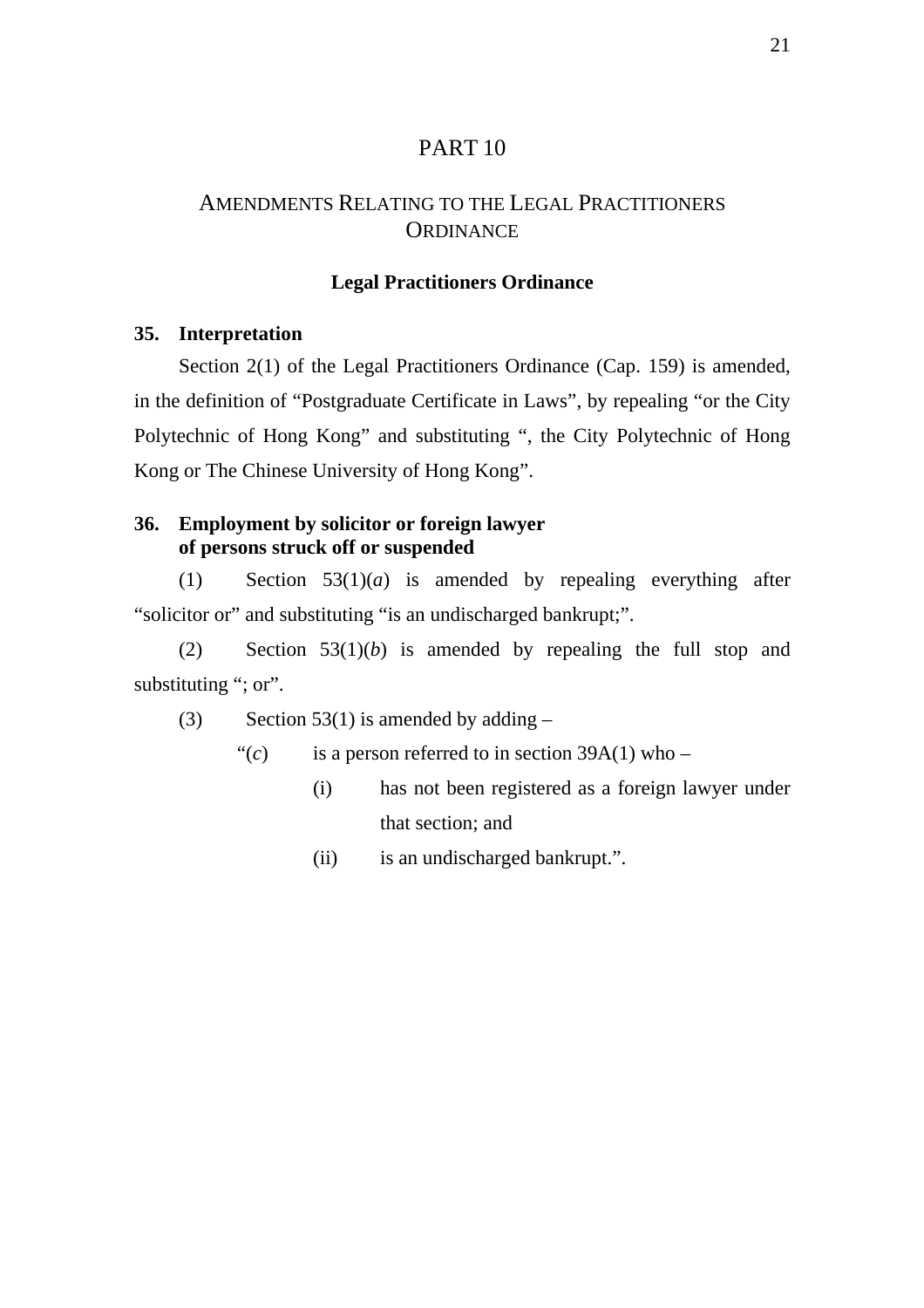## PART 11

# AMENDMENTS TO REMOVE CERTAIN MINOR INCONSISTENCIES BETWEEN THE ENGLISH AND CHINESE TEXTS OF THE PREVENTION OF BRIBERY ORDINANCE AND THE INDEPENDENT COMMISSION AGAINST CORRUPTION **ORDINANCE**

#### **Prevention of Bribery Ordinance**

**37. Bribery** 

(1) Section 4(1)(*b*) of the Prevention of Bribery Ordinance (Cap. 201) is amended, in the Chinese text, by repealing "由本人" and substituting "由該人 員".

(2) Section  $4(1)(b)$  is amended, in the Chinese text, by repealing " $\ddagger$ 本人" and substituting "該人員".

(3) Section  $4(2)(b)$  is amended, in the Chinese text, by repealing " $\pm$ 本人" and substituting "由該人員".

(4) Section  $4(2)(b)$  is amended, in the Chinese text, by repealing " $\ddagger$ 本人" and substituting "該人員".

## **38. Power of court to prohibit employment of convicted person**

In the Chinese text, section  $33A(1)(c)$  is repealed and the following substituted –

"(*c*) 如屬其他情況,則禁止該人以合夥人或經理身分或以法庭決 定的其他身分,直接或間接參與管理法庭決定的合夥、商號 或人士,或直接或間接參與管理屬法庭決定的類別的合夥、 商號或人士;及".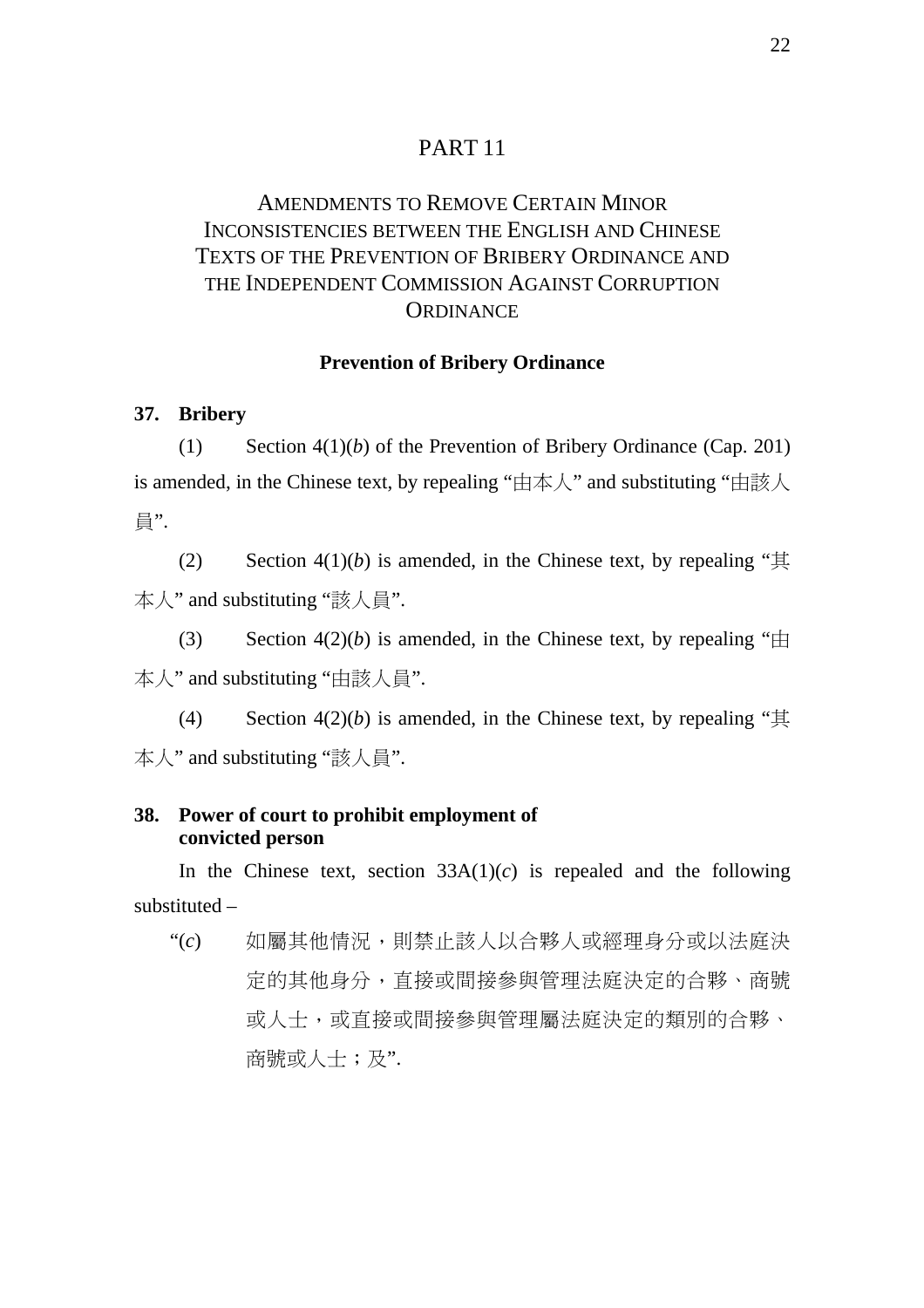## **Independent Commission Against Corruption Ordinance**

#### **39. Appointment of officers**

Section 8(4) of the Independent Commission Against Corruption Ordinance (Cap. 204) is amended, in the Chinese text, by repealing "公職" and substituting "公務".

#### **40. Procedure after arrest**

Section  $10A(2)(b)(ii)$  is amended, in the Chinese text, by repealing everything after "他" and substituting "作出廉署高級人員所要求的擔保,以 及提供廉署高級人員所要求的擔保人(如該人員要求提供擔保人的話);或".

#### **41. Taking of non-intimate samples**

Section  $10E(7)(b)$  is amended, in the Chinese text, by repealing " $\triangle$   $\mathbb{R}$ " and substituting "公務".

## **Independent Commission Against Corruption (Treatment of Detained Persons) Order**

### **42. Notification to relatives, etc.**

Paragraph 3(*b*) of the Independent Commission Against Corruption (Treatment of Detained Persons) Order (Cap. 204 sub. leg. A) is amended, in the Chinese text, by repealing "公職" and substituting "公務".

## PART 12

## NEW POWERS TO SUBSTITUTE DATES AND TITLES OF SUBSIDIARY LEGISLATION

### **Interpretation and General Clauses Ordinance**

### **43. Sections added**

The Interpretation and General Clauses Ordinance (Cap. 1) is amended by adding –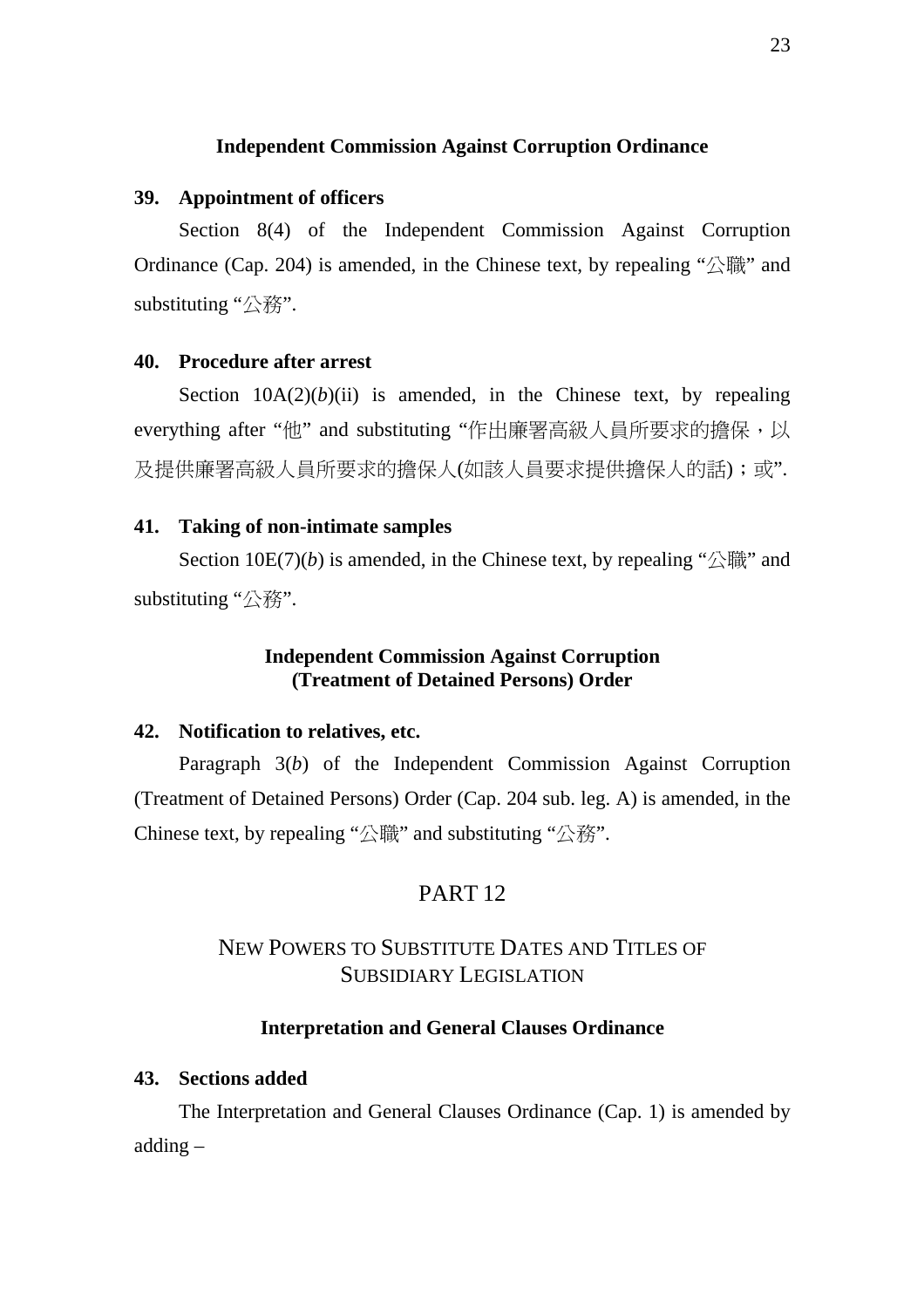### "**98B. Power to substitute dates**

(1) The Secretary for Justice may, by order published in the Gazette, amend any Ordinance to effect the replacement of a reference to a date in the form of a description by the actual calendar date concerned.

(2) An amendment under subsection (1) is not to be construed as changing the legal effect of the affected provision.

### **98C. Power to substitute title of subsidiary legislation**

(1) The Secretary for Justice may, by order published in the Gazette, amend any subsidiary legislation to effect the replacement of a general reference to another subsidiary legislation by –

- (*a*) the title or citation of that other subsidiary legislation;
- (*b*) its number among the subsidiary legislation of the year in which it was enacted; or
- (*c*) any chapter number lawfully given to it under the authority of any Ordinance providing for the issue of a revised or other edition of the laws of Hong Kong.

(2) An amendment under subsection (1) is not to be construed as changing the legal effect of the affected provision.".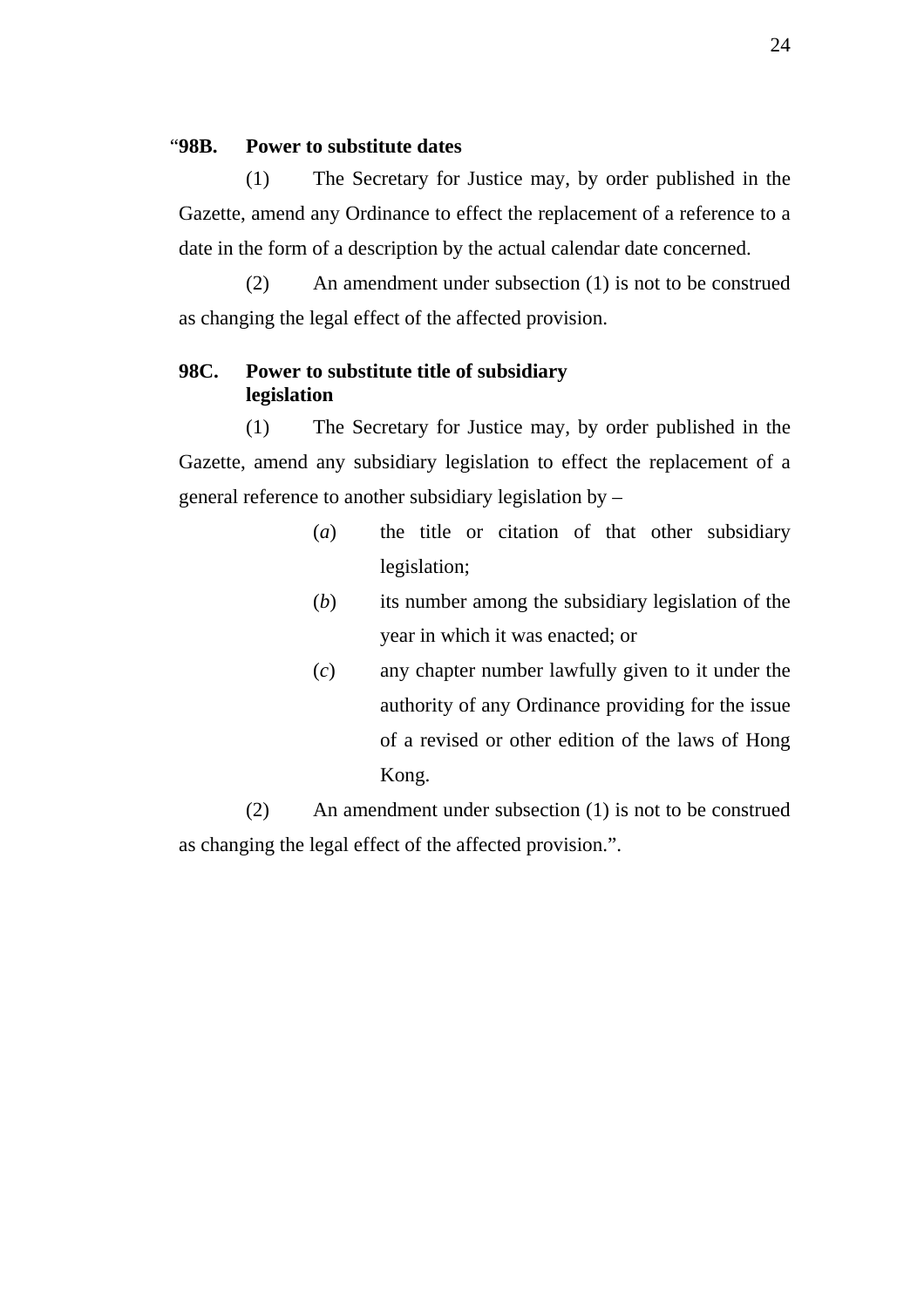## PART 13

## MINOR AND TECHNICAL AMENDMENTS

#### **Division 1 – Provisions relating to adoption**

#### **Adoption Ordinance**

## **44. Relevant provisions of Convention on Protection of Children and Co-operation in respect of Intercountry Adoption**

Schedule 3 to the Adoption Ordinance (Cap. 290) is amended, in Article 16(1)(*a*), in the Chinese text, by repealing "可被領養程度" and substituting "是 否可受領養".

### **Adoption Rules**

#### **45. Notice of hearing**

Rule 16 of the Adoption Rules (Cap. 290 sub. leg. A) is amended, in the English text, in the second proviso, in paragraph (i), by repealing "Women" and substituting "Children".

## **46. Forms**

(1) Schedule 1 is amended, in the Annex to Form 1, by adding "(if applicable)" after "Chinese Commercial Code".

- (2) Schedule 1 is amended, in Form 4
	- (*a*) in the second paragraph
		- (i) by repealing "[Whereas" and substituting "Whereas";
		- (ii) by repealing "relates] $(4)$ " and substituting "relates";
	- (*b*) in the attesting paragraph
		- (i) by repealing " $at^{(8)}$ " and substituting "at";
		- (ii) by repealing "[who" and substituting "who";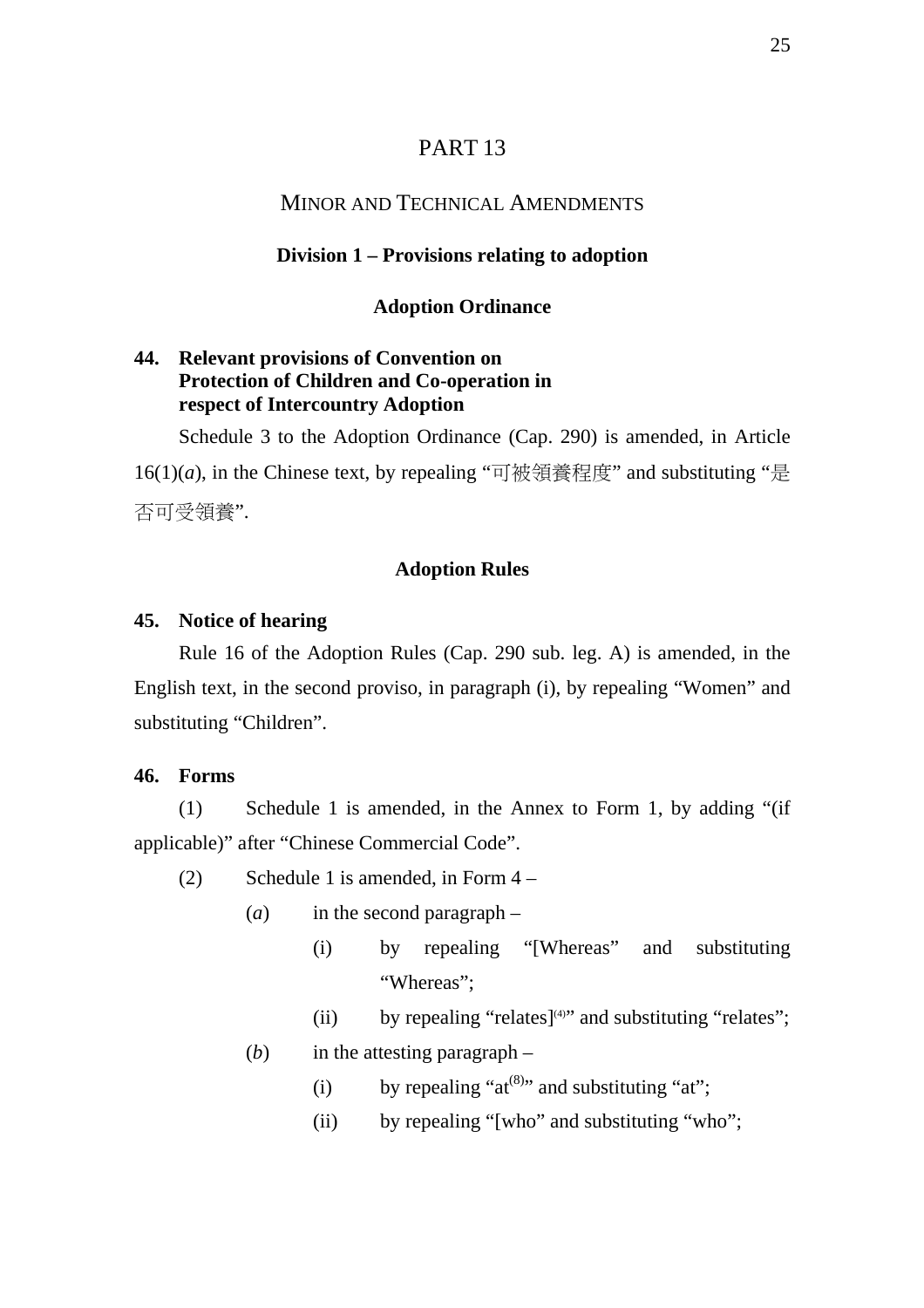- (iii) by repealing "for adoption] $(4)$ " and substituting "for adoption":
- (*c*) by repealing note (4).

(3) Schedule 1 is amended, in Form 4A, by repealing " $at^{(5)}$ " and substituting "at".

- (4) Schedule 1 is amended, in Form 4B, in the Chinese text
	- (*a*) in the heading, by repealing "繼父母" and substituting "繼 父*/*繼母";
	- (b) in the first paragraph, by repealing " $\mathcal{H} \otimes \mathcal{H}$ " and substituting "繼父/繼母".

(5) Schedule 1 is amended, in Form 7, in the Chinese text, in the third paragraph, by repealing "繼父母" and substituting "繼父/繼母".

(6) Schedule 1 is amended, in Form 8, in the Chinese text, in the third paragraph, by repealing "繼父母" and substituting "繼父/繼母".

## **Convention Adoption Rules**

#### **47. Appointment of guardian ad litem**

Rule 11(2) of the Convention Adoption Rules (Cap. 290 sub. leg. D) is amended, in the English text, by repealing "who" and substituting "that".

#### **48. Forms**

- (1) Schedule 1 is amended, in the Annex to Form  $C1 -$ 
	- (*a*) by adding "(if applicable)" after "HKID Number";
	- (*b*) by adding "(if applicable)" after "Chinese Commercial Code".
- (2) Schedule 1 is amended, in Form C4
	- (*a*) in the second paragraph
		- (i) by repealing "[Whereas" and substituting "Whereas";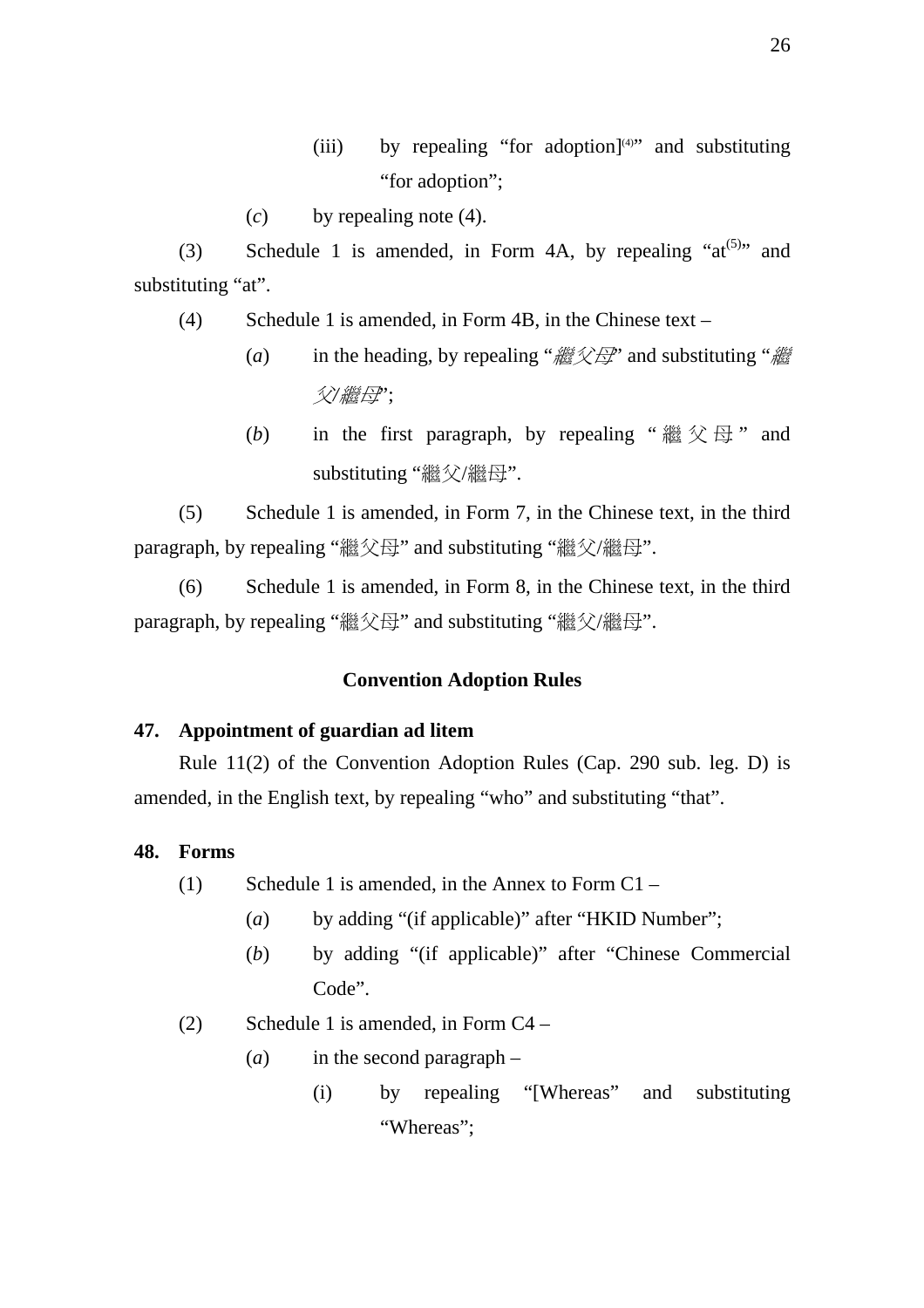- (ii) by repealing "relates] $(4)$ " and substituting "relates";
- (*b*) in the attesting paragraph
	- (i) by repealing "[who" and substituting "who";
	- (ii) by repealing "for adoption] $(4)$ " and substituting "for adoption";
- (*c*) by repealing note (4).
- (3) Schedule 1 is amended, in Form C5, in the Chinese text
	- (*a*) in the heading, by repealing "繼父母" and substituting "繼 父*/*繼母";
	- (b) in the first paragraph, by repealing " $\mathcal{H} \otimes \mathcal{H}$ " and substituting "繼父/繼母".

(4) Schedule 1 is amended, in Form C7, in the Chinese text, in the third paragraph, by repealing "繼父母" and substituting "繼父/繼母".

## **Division 2 – Provisions relating to PPS**

## **Fixed Penalty (Traffic Contraventions) Regulations**

## **49. Payment of fixed penalty**

Regulation 3(1)(*d*) of the Fixed Penalty (Traffic Contraventions) Regulations (Cap. 237 sub. leg. A) is amended, in the English text, by repealing "the Payment By Phone Service" and substituting "PPS".

## **50. Schedule amended**

(1) The Schedule is amended, in Form 1, in the **Payment Instructions** –

- (*a*) in paragraph  $1(a)$ 
	- (i) in the Chinese version, by repealing "款服" and substituting "費服";
	- (ii) in the English version, by repealing "Service";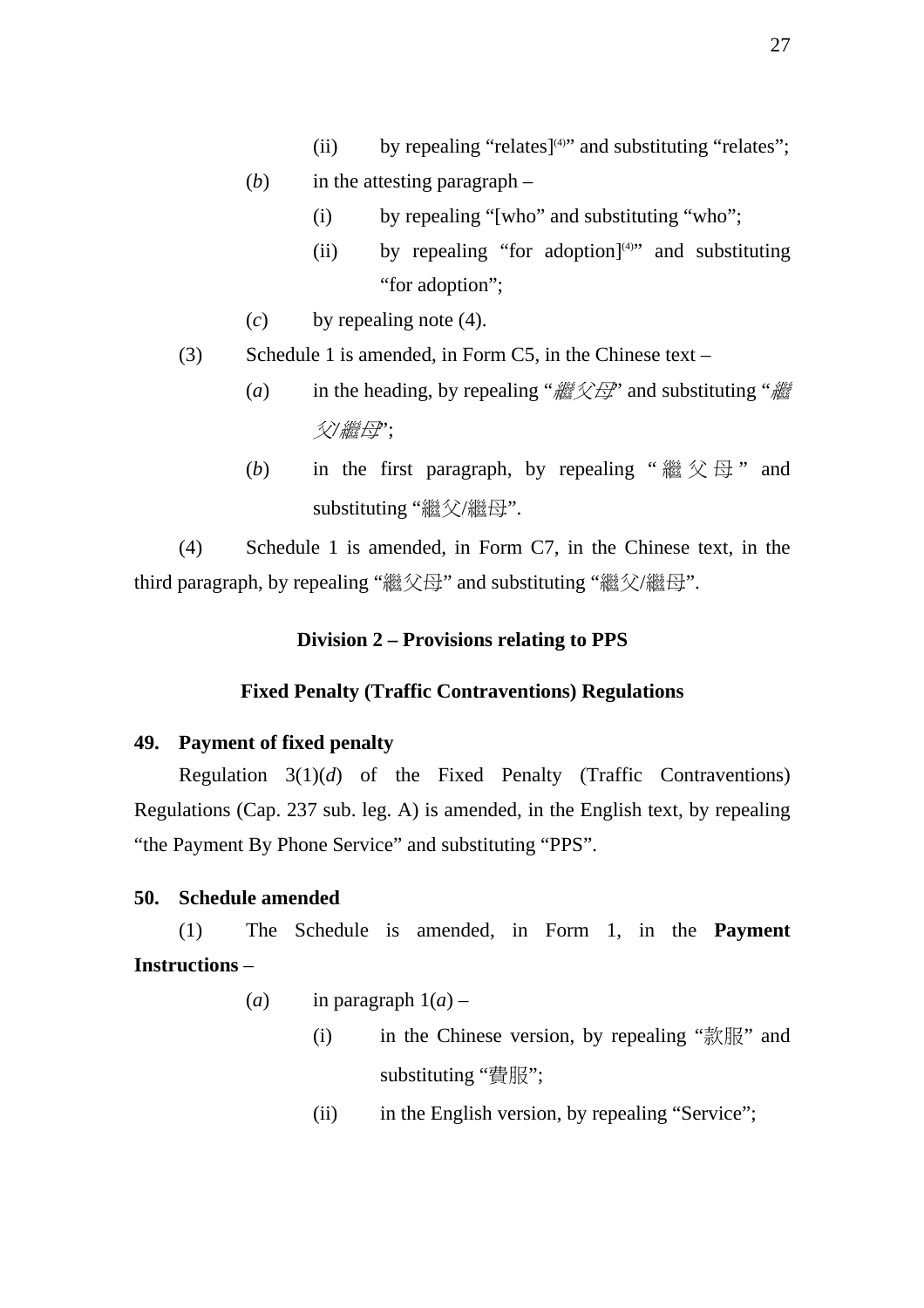(*b*) in paragraph 1(*b*), in the English version, by repealing "**Payment By Phone Service (PPS)**" and substituting "**PPS**".

(2) The Schedule is amended, in Form 2, in the **PAYMENT INSTRUCTIONS –** 

- (*a*) in paragraph  $1(a)$ 
	- (i) in the Chinese version, by repealing "款服" and substituting "費服";
	- (ii) in the English version, by repealing "Service";
- (*b*) in paragraph 1(*b*), in the English version, by repealing "**Payment By Phone Service (PPS)**" and substituting "**PPS**".

## **Fixed Penalty (Criminal Proceedings) Regulations**

### **51. Payment of fixed penalty**

Regulation 3(1)(*d*) of the Fixed Penalty (Criminal Proceedings) Regulations (Cap. 240 sub. leg. A) is amended, in the English text, by repealing "the Payment By Phone Service" and substituting "PPS".

### **52. Schedule amended**

(1) The Schedule is amended, in Form 1, in the **PAYMENT INSTRUCTIONS –** 

- (*a*) in paragraph  $1(a)$ 
	- (i) in the Chinese version, by repealing "款服" and substituting "費服";
	- (ii) in the English version, by repealing "Service";
- (*b*) in paragraph 1(*b*), in the English version, by repealing "**Payment By Phone Service (PPS)**" and substituting "**PPS**".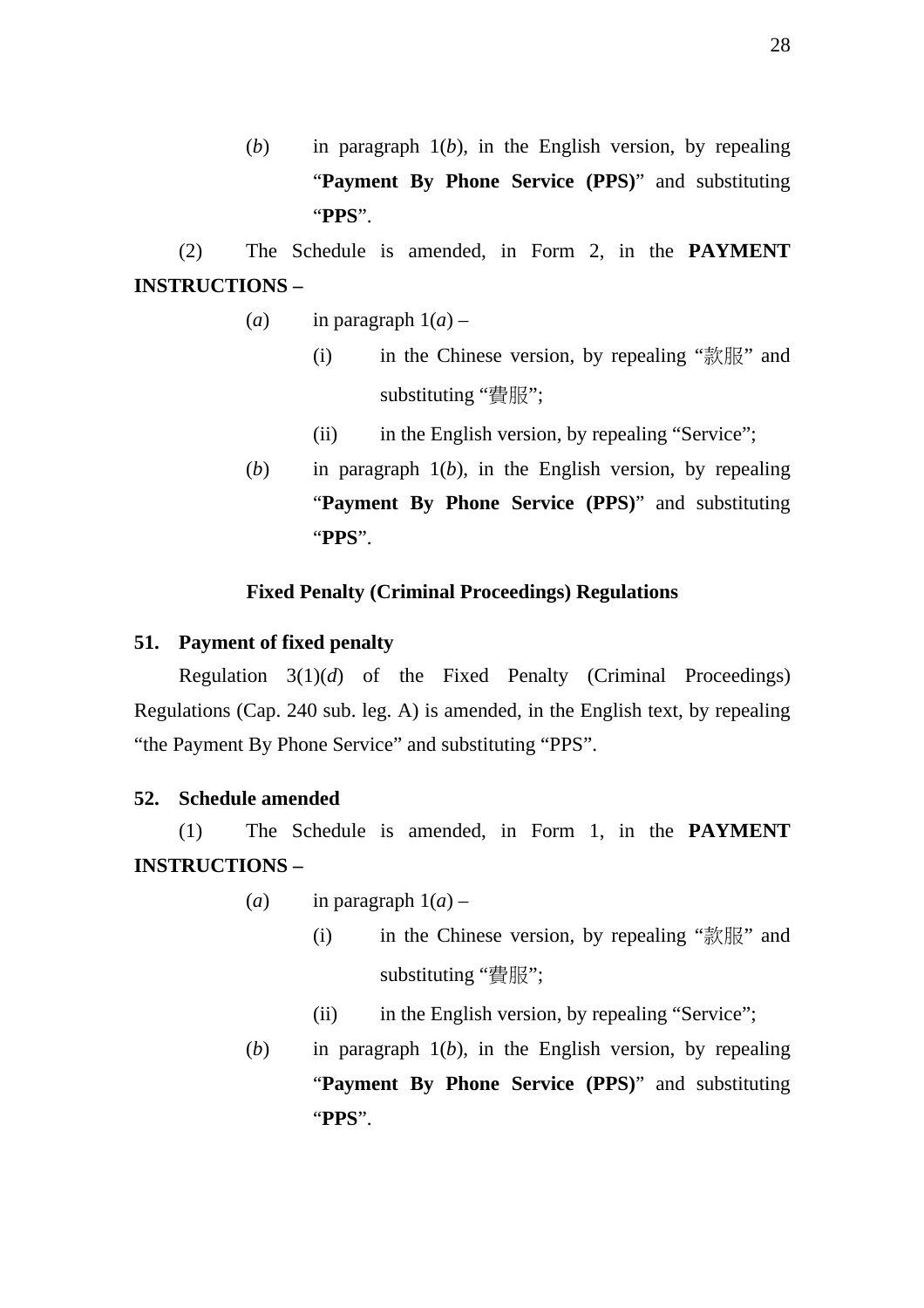(2) The Schedule is amended, in Form 2, in the **PAYMENT INSTRUCTIONS –** 

- (*a*) in paragraph  $1(a)$ 
	- (i) in the Chinese version, by repealing "款服" and substituting "費服";
	- (ii) in the English version, by repealing "Service";
- (*b*) in paragraph 1(*b*), in the English version, by repealing "**Payment By Phone Service (PPS)**" and substituting "**PPS**".

## **Housing (Traffic Contraventions) (Fixed Penalty) Bylaw**

## **53. Payment of fixed penalty**

Section 9(1)(*d*) of the Housing (Traffic Contraventions) (Fixed Penalty) Bylaw (Cap. 283 sub. leg. C) is amended by repealing "the Payment By Phone Service" and substituting "PPS".

#### **54. Forms**

- (1) Schedule 3 is amended, in Form 1, in the **Payment Instructions**
	- (*a*) in paragraph  $1(a)$ 
		- (i) in the Chinese version, by repealing "款服" and substituting "費服";
		- (ii) in the English version, by repealing "Service";
	- (*b*) in paragraph  $1(b)$ 
		- (i) in the Chinese version
			- (A) by repealing "聆" and substituting "靈";
			- (B) by repealing "聆" and substituting "靈";
		- (ii) in the English version, by repealing "**Payment By Phone Service (PPS)**" and substituting "**PPS**";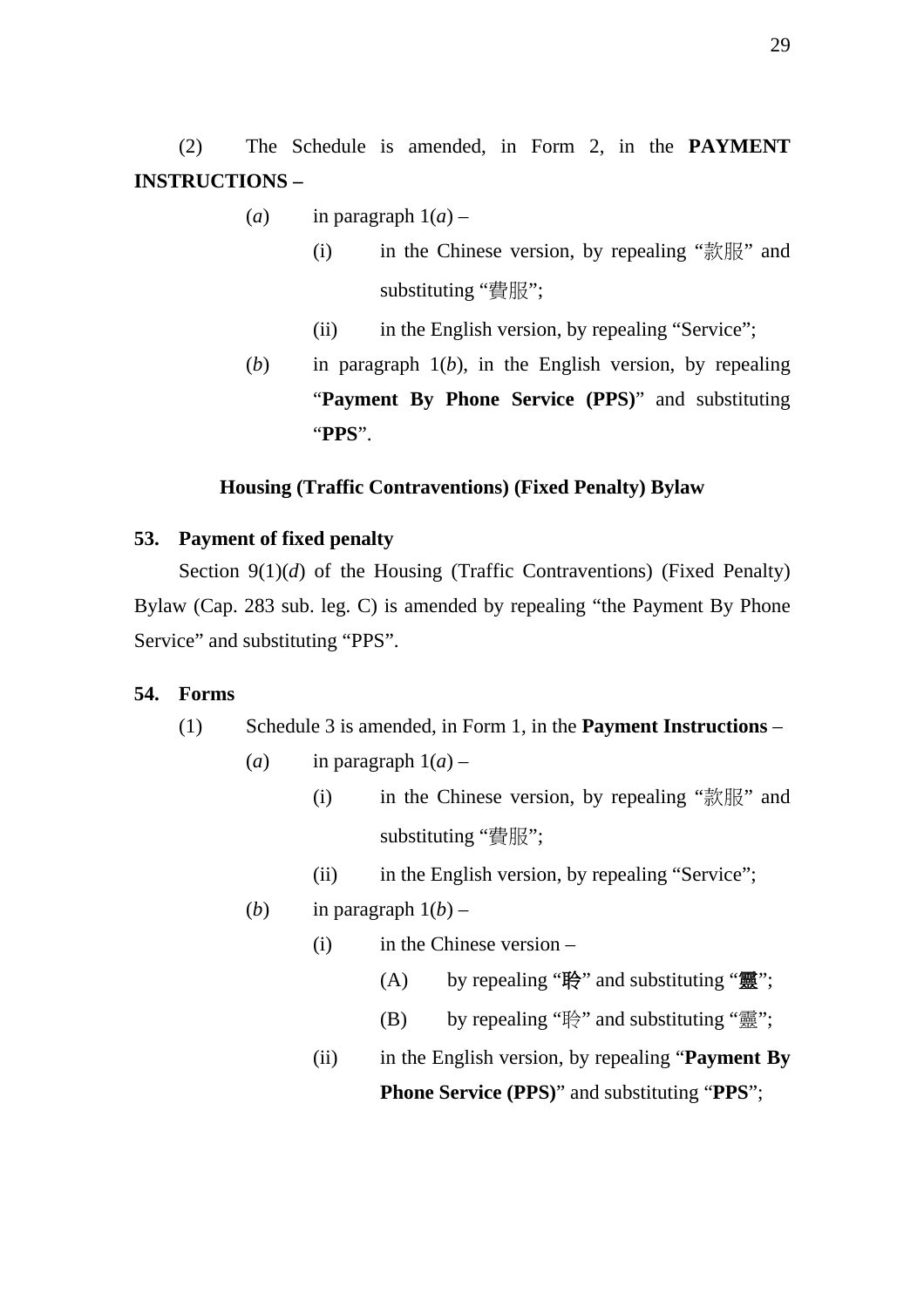$(c)$  in paragraph  $1(c)$ , in the Chinese version, by repealing "聆" and substituting "靈".

(2) Schedule 3 is amended, in Form 2, in the **PAYMENT INSTRUCTIONS** –

- (*a*) in paragraph  $1(a)$ 
	- (i) in the Chinese version, by repealing "款服" and substituting "費服";
	- (ii) in the English version, by repealing "Service";
- (*b*) in paragraph  $1(b)$ 
	- (i) in the Chinese version
		- (A) by repealing "聆" and substituting "靈";
		- (B) by repealing "聆" and substituting "靈";
	- (ii) in the English version, by repealing "**Payment by Phone Service (PPS)**" and substituting "**PPS**";
- (*c*) in paragraph 1(c), in the Chinese version, by repealing "聆" and substituting "靈".

#### **Fixed Penalty (Public Cleanliness Offences) Regulation**

#### **55. Payment of fixed penalty**

Section 3(1)(*d*) of the Fixed Penalty (Public Cleanliness Offences) Regulation (Cap. 570 sub. leg. A) is amended by repealing "the Payment By Phone Service" and substituting "PPS".

#### **56. Schedule amended**

(1) The Schedule is amended, in Form 1, in the **PAYMENT INSTRUCTIONS** –

- (*a*) in paragraph  $1(a)$ 
	- (i) in the Chinese version, by repealing "款服" and substituting "費服";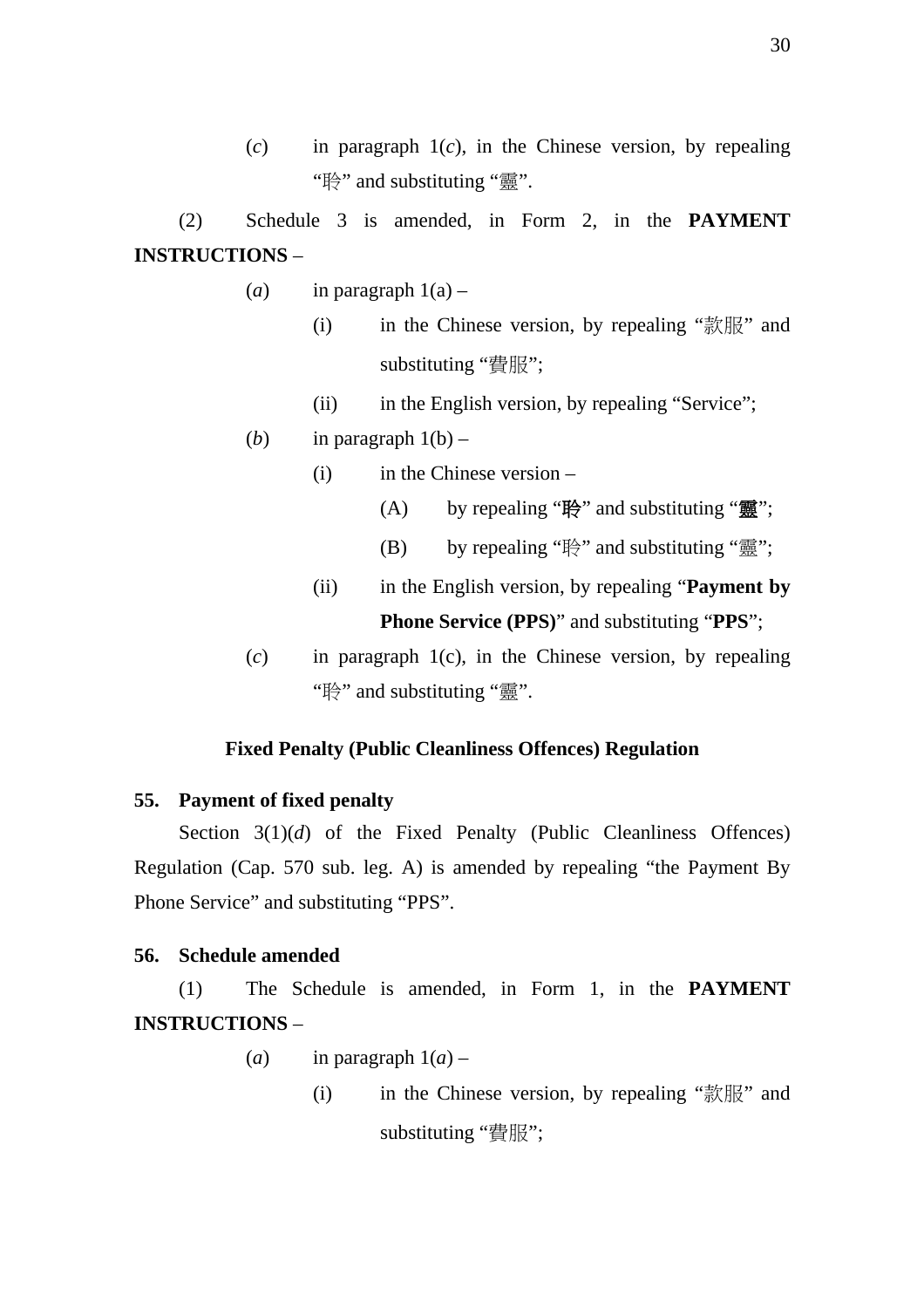- (ii) in the English version, by repealing "Service";
- (*b*) in paragraph  $1(b)$ 
	- (i) in the Chinese version
		- (A) by repealing "聆" and substituting "靈";
		- (B) by repealing "聆" and substituting "靈";
	- (ii) in the English version, by repealing "**using Payment By Phone Service (PPS)**" and substituting "**Phone using PPS**";
- (*c*) in paragraph  $1(c)$ 
	- (i) in the Chinese version, by repealing " $\mathbb{R}$ " and substituting "靈";
	- (ii) in both the Chinese and English versions, by repealing "*http://www.info.gov.hk/tsy*" and substituting "*http://www.try.gov.hk*";
- (*d*) in paragraph 2, in the Chinese version, by repealing "聆" and substituting "靈".

(2) The Schedule is amended, in Form 2, in the **PAYMENT INSTRUCTIONS** –

- (*a*) in paragraph  $1(a)$ 
	- (i) in the Chinese version, by repealing "款服" and substituting "費服";
	- (ii) in the English version, by repealing "Service";
- (*b*) in paragraph  $1(b)$ 
	- (i) in the Chinese version
		- (A) by repealing "聆" and substituting "靈";
		- (B) by repealing "聆" and substituting "靈";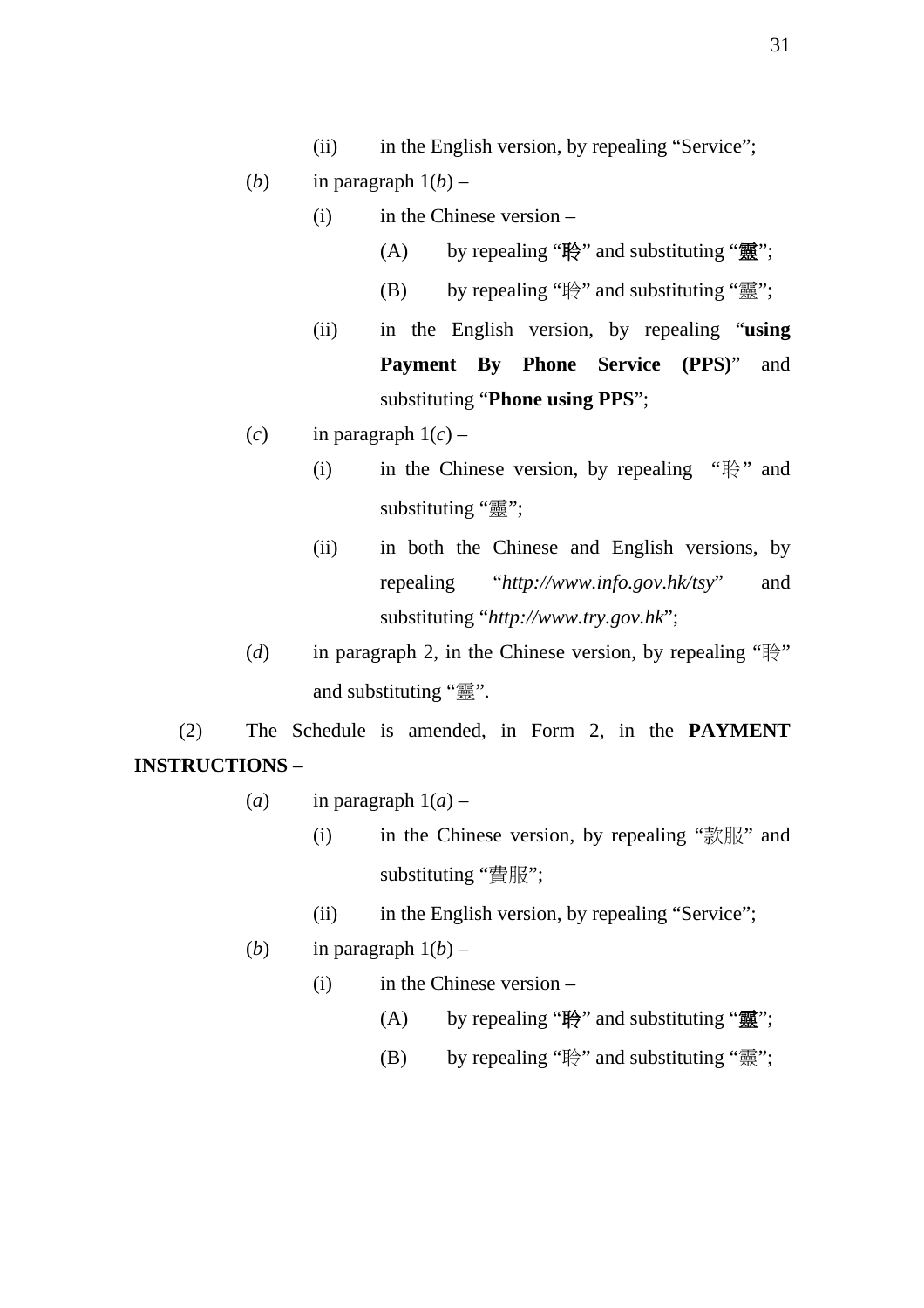- (ii) in the English version, by repealing "**using Payment By Phone Service (PPS)**" and substituting "**Phone using PPS**";
- (*c*) in paragraph 1(*c*)
	- (i) in the Chinese version, by repealing " $\mathbb{B}$ " and substituting "靈";
	- (ii) in both the Chinese and English versions, by repealing "*http://www.info.gov.hk/tsy*" and substituting "*http://www.try.gov.hk*";
- (*d*) in paragraph 2, in the Chinese version, by repealing " $\mathbb{R}$ " and substituting "靈".

#### **Division 3 – Provisions relating to "use by" date**

#### **Food and Drugs (Composition and Labelling) Regulations**

#### **57. Offences and penalties**

Regulation 5(1A) of the Food and Drugs (Composition and Labelling) Regulations (Cap. 132 sub. leg. W) is amended, in the Chinese text, by repealing "期前" and substituting "期或之前".

#### **58. Marking and labelling of prepackaged foods**

(1) Schedule 3 is amended, in paragraph 4, in the heading, in the Chinese text, by repealing "前食" and substituting "或之前食".

(2) Schedule 3 is amended, in paragraph  $4(1)(b)$ , by repealing "期前" and substituting "期或之前".

(3) Schedule 3 is amended, in paragraph 4(3), by repealing "期前" and substituting "期或之前".

(4) Schedule 3 is amended, in paragraph  $4(3)(a)$ , by repealing "期前" and substituting "期或之前".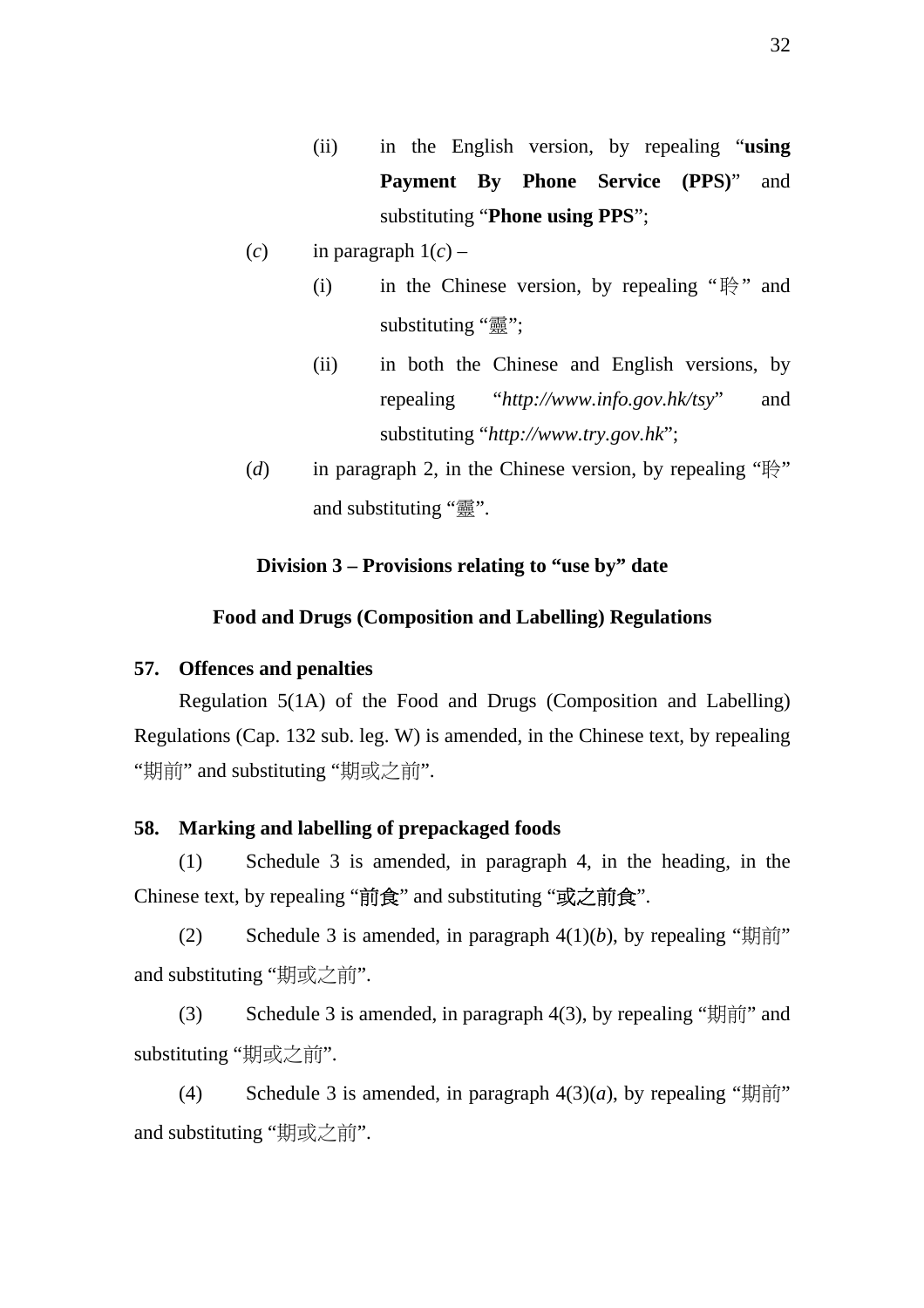(5) Schedule 3 is amended, in paragraph  $4(5)$ , by repealing " $\sharp \sharp \sharp \sharp \sharp \sharp$ " and substituting "期或之前".

(6) Schedule 3 is amended, in paragraph 4(6), by repealing " $\hat{\mathbb{m}}\hat{\mathbb{R}}$ " and substituting "或之前食".

(7) Schedule 3 is amended, in paragraph 4(7), by repealing " $\hat{\text{m}}\hat{\text{g}}$ " and substituting "或之前食".

### **Division 4 – Provisions relating to substitution of English titles of legislation appearing in the Chinese text**

#### **Dangerous Drugs Ordinance**

#### **59. First Schedule amended**

The First Schedule to the Dangerous Drugs Ordinance (Cap. 134) is amended, in Part II, in the proviso to paragraph 16B, in the Chinese text, by repealing "《Pharmacy and Poisons Regulations》" and substituting "《藥劑業 及毒藥規例》".

## **Merchant Shipping (Prevention and Control of Pollution) (Charges for Discharge of Polluting Waste) Regulation**

#### **60. Interpretation**

Section 2 of the Merchant Shipping (Prevention and Control of Pollution) (Charges for Discharge of Polluting Waste) Regulation (Cap. 413 sub. leg. I) is amended, in the Chinese text, in the definition of "有毒液體物質", by repealing "《Merchant Shipping (Control of Pollution by Noxious Liquid Substances in Bulk) Regulations》" and substituting "《商船(控制散裝有毒液體物質污染) 規例》".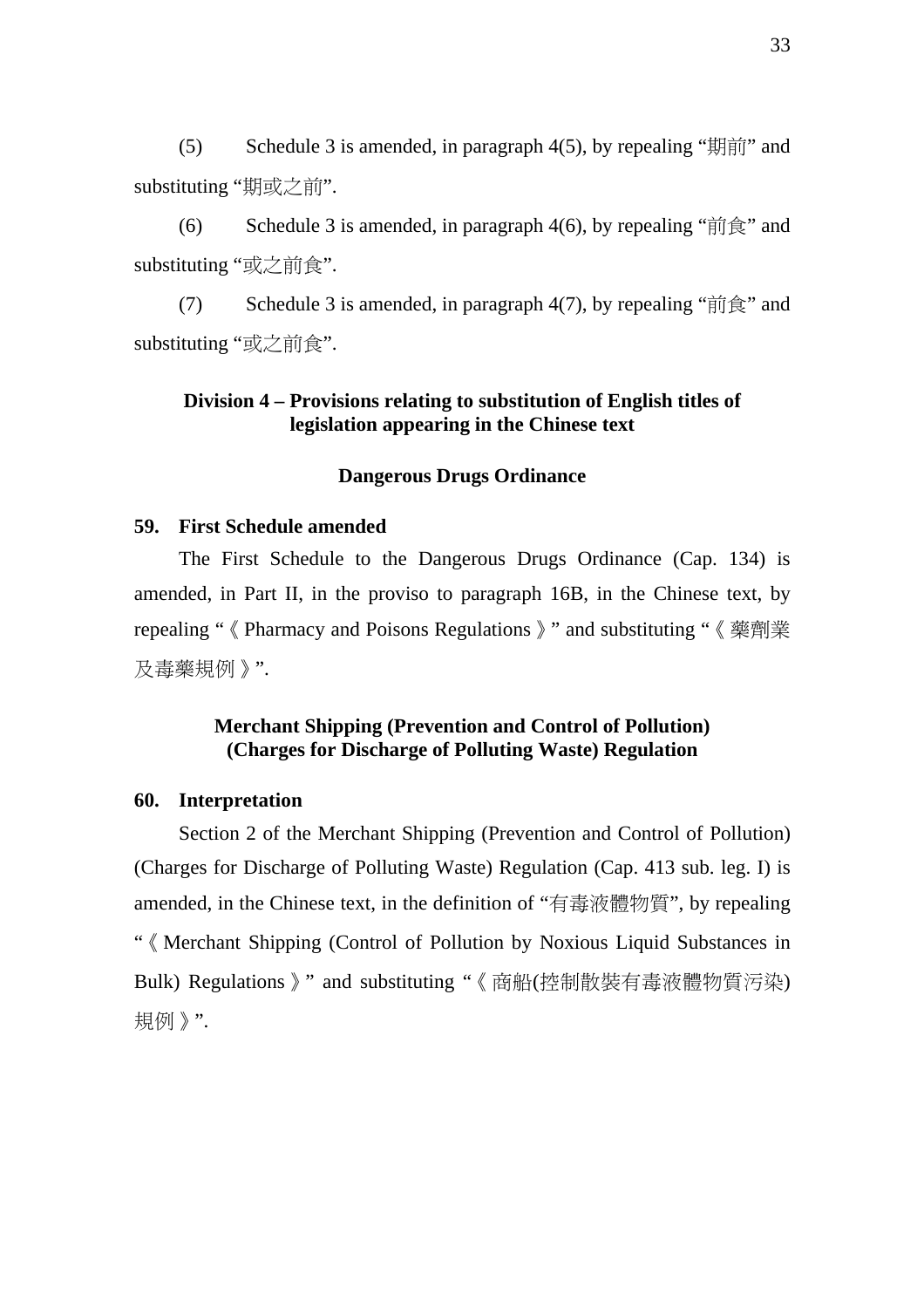### **Coroners Ordinance**

## **61. Inquests in respect of deaths arising out of certain civil aviation accidents or merchant shipping casualties**

Section 18(*a*)(i) of the Coroners Ordinance (Cap. 504) is amended, in the Chinese text, by repealing "《Hong Kong Civil Aviation (Investigation of Accidents) Regulations》" and substituting "《香港民航(意外調查)規例》".

### **Division 5 – Provisions relating to the commencement of the Certification for Employee Benefits (Chinese Medicine) (Miscellaneous Amendments) Ordinance 2006**

## **Certification for Employee Benefits (Chinese Medicine) (Miscellaneous Amendments) Ordinance 2006**

#### **62. Short title and commencement**

Section 1 of the Certification for Employee Benefits (Chinese Medicine) (Miscellaneous Amendments) Ordinance 2006 (16 of 2006) is amended by adding –

"(3) Without prejudice to subsection (2) and section 20 of the Interpretation and General Clauses Ordinance (Cap. 1), a notice –

- (*a*) may bring Part 3 into operation, while excepting section 15 in so far as that section relates to the adding of any or all of section 10AB(5), (6) and (10)(*d*) and (*e*) to the Employees' Compensation Ordinance (Cap. 282); and
- (*b*) may bring Part 4 into operation, while excepting section 25 in so far as that section relates to the adding of any or all of section 12AA(4), (5) and (9)(*d*) and (*e*) to the Pneumoconiosis (Compensation) Ordinance (Cap. 360).".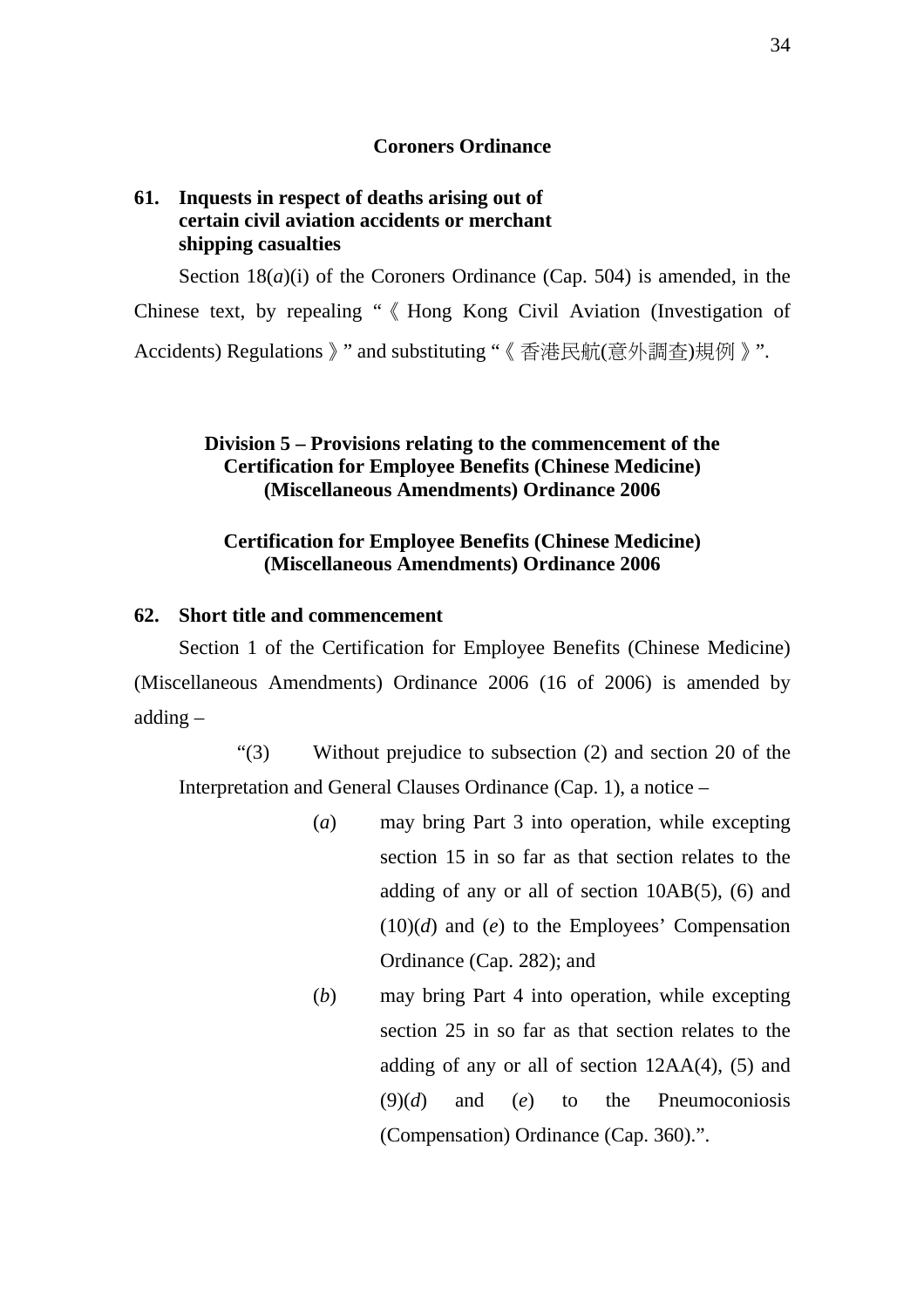### **63. Transitional**

Section 22 is amended, by repealing the new section 55(10) and substituting –

"(10) An amendment to this Ordinance made by any provision of Part 3 of the Certification for Employee Benefits (Chinese Medicine) (Miscellaneous Amendments) Ordinance 2006 (16 of 2006) ("2006 Ordinance") does not apply to claims for compensation or other rights, obligations or liabilities in respect of accidents happening before the commencement of that provision. The provisions of this Ordinance as were in force immediately before that commencement shall continue to apply with respect to claims for compensation or other rights, obligations or liabilities in respect of accidents happening before that commencement as if the amendment had not been made.

(11) Despite subsection (10), as soon as any provision of section 10AB(5), (6) and (10)(*d*) and (*e*) ("relevant provision") has commenced, the relevant provision shall apply with respect to claims for compensation or other rights, obligations or liabilities in respect of accidents happening on or after the first commencement of section 10AB as far as cost of medicines incurred on or after the commencement of the relevant provision is concerned.

- $(12)$  In subsection  $(11)$ 
	- (*a*) the commencement of a provision of section 10AB means the day appointed for the coming into operation of section 15 of the 2006 Ordinance in so far as that section 15 relates to the adding of that provision of section 10AB;
	- (*b*) the first commencement of section 10AB means, where different days are appointed for the coming into operation of section 15 of the 2006 Ordinance in so far as that section 15 relates to the adding of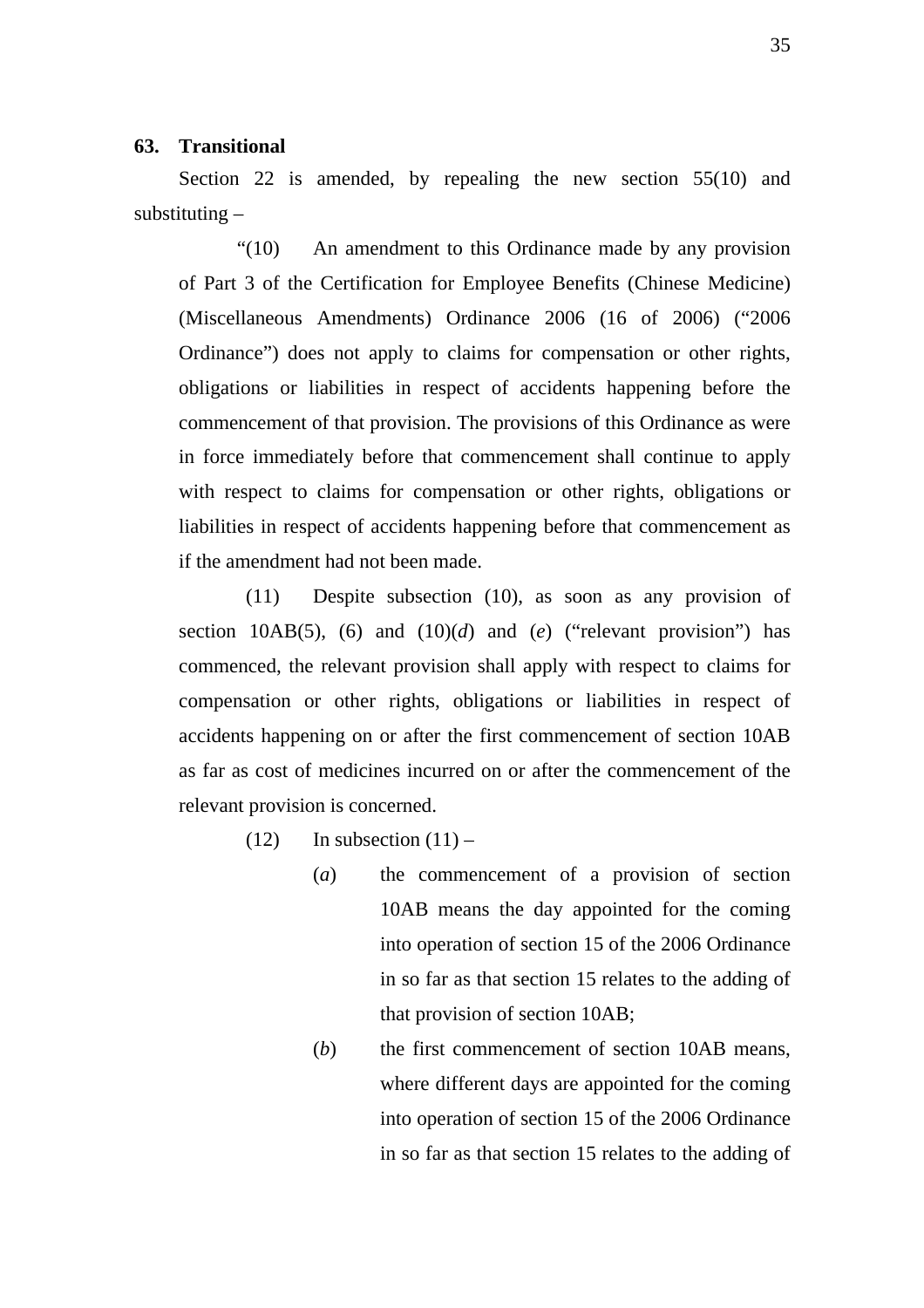different provisions of section 10AB, the earliest of those days.".

### **64. Section added**

- (1) Section 31 is amended, in the new section  $50(1)$ 
	- (*a*) by adding "any provision of" after "A reference in";
	- (*b*) by repealing "the 2006 Ordinance" and substituting "the provision of the 2006 Ordinance that amends that provision of this Ordinance".
- (2) Section 31 is amended, in the new section  $50(2)$ 
	- (*a*) by repealing "Section 12AA does not" and substituting "No provision in section 12AA shall";
	- (*b*) by repealing "the 2006 Ordinance" and substituting "that provision of section 12AA".
- (3) Section 31 is amended, in the new section 50, by adding –

"(2A) Despite subsection (2), as soon as any provision of section  $12AA(4)$ , (5) and (9)(d) and (e) ("relevant provision") has commenced, the relevant provision shall apply for the purpose of determining the entitlement to cost of medicines that is incurred on or after the commencement of the relevant provision, regardless of when the medicines are prescribed.

(2B) In subsections (2) and (2A), the commencement of a provision of section 12AA means the day appointed for the coming into operation of section 25 of the 2006 Ordinance in so far as that section 25 relates to the adding of that provision of section 12AA<sup>"</sup>.

- (4) Section 31 is amended, in the new section  $50(3)$ 
	- (*a*) by adding "any provision of" before "the 2006 Ordinance";
	- (*b*) by adding "that provision of" before "that Ordinance" where it twice appears.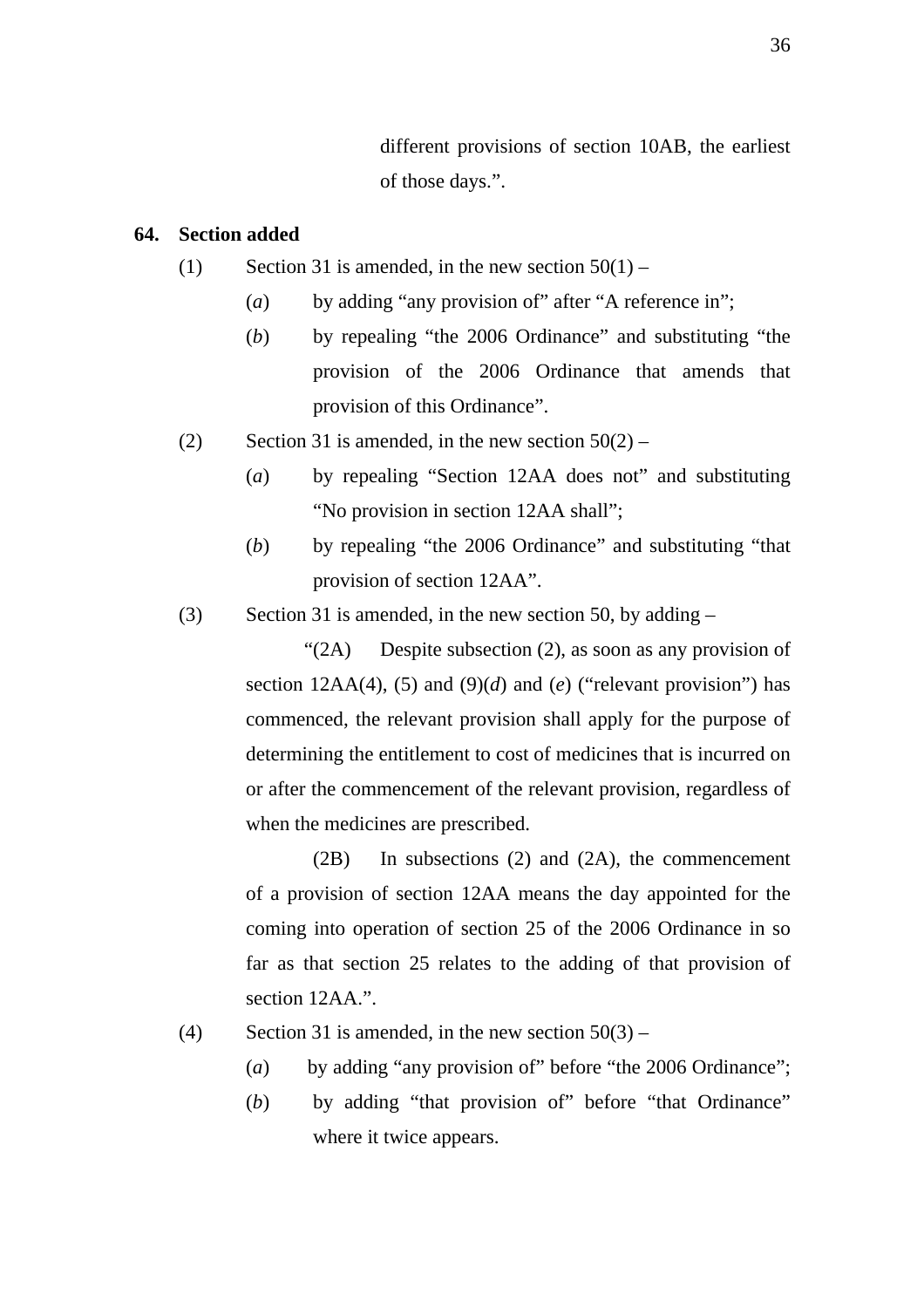### **Division 6 – Miscellaneous**

### **Probate and Administration Ordinance**

## **65. Inspection of safe deposit box and inventory of contents**

Section 60D(11) of the Probate and Administration Ordinance (Cap. 10) is amended by adding "copy of the" before "inventory kept".

#### **Pawnbrokers Regulations**

#### **66. First Schedule amended**

The First Schedule to the Pawnbrokers Regulations (Cap. 166 sub. leg. A) is amended, in Form 1, by repealing Note 4.

## **Merchant Shipping (Prevention of Pollution by Sewage) Regulation**

## **67. Restriction on discharge of sewage into sea**

Section 28(2) of the Merchant Shipping (Prevention of Pollution by Sewage) Regulation (Cap. 413 sub. leg. K) is amended by repealing "the other" and substituting "any other".

#### **Fugitive Offenders Ordinance**

### **68. General restrictions on surrender**

The Chinese text of section 5(1)(*e*) of the Fugitive Offenders Ordinance (Cap. 503) is repealed and the following substituted –

"(*e*) 假設該項罪行在香港發生,香港法律中關於曾就同一罪行獲 裁定無罪或被定罪的法律便會不容許就該項罪行作出檢控、 判刑或強制執行判刑。".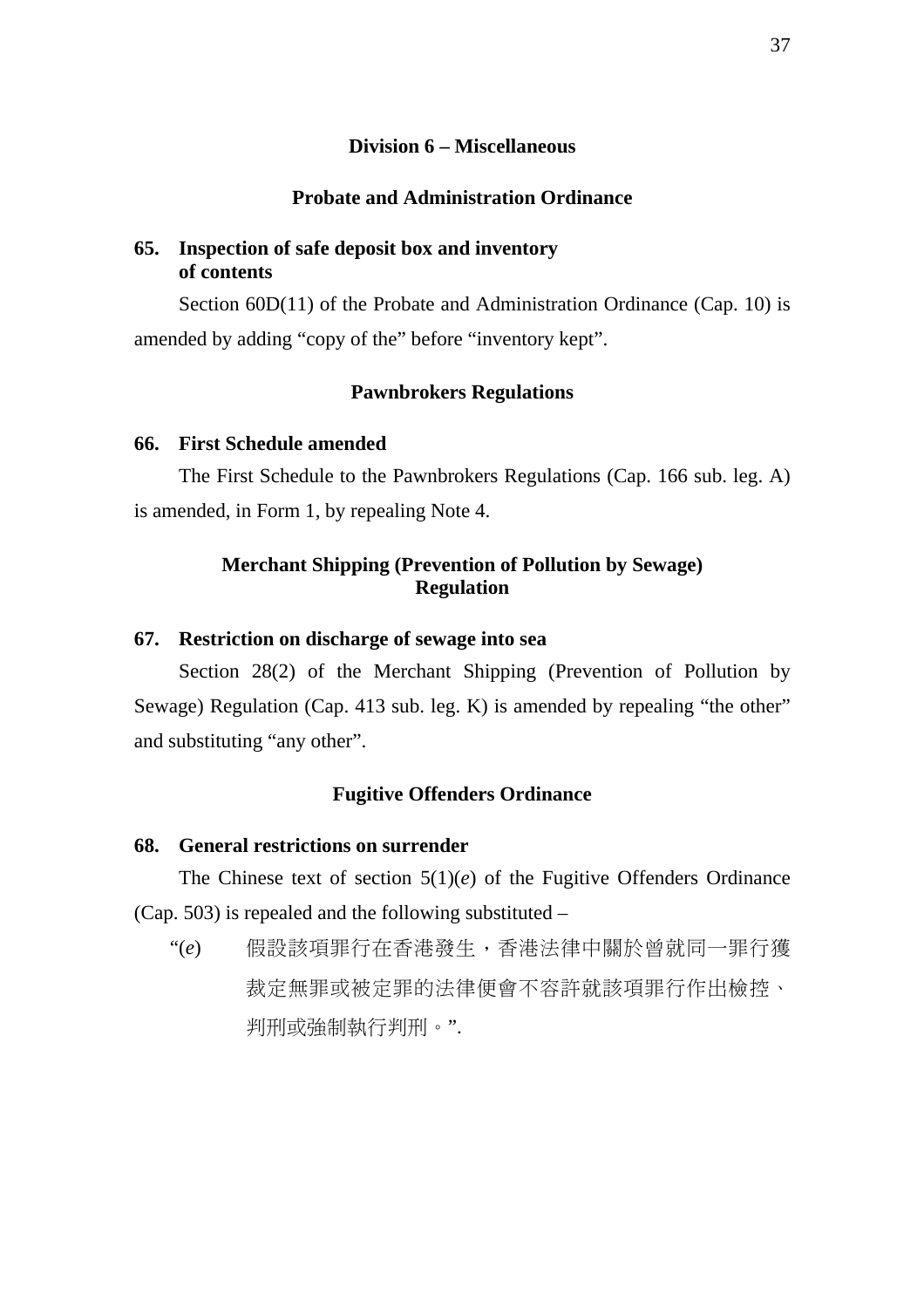## **Construction Industry Levy (Miscellaneous Amendments) Ordinance 2004**

## **69. Furnishing of information and production of documents**

Section 34(*c*) of the Construction Industry Levy (Miscellaneous Amendments) Ordinance 2004 (3 of 2004) is amended, by adding "where it first appears" after ""being"".

### **Statute Law (Miscellaneous Provisions) Ordinance 2005**

#### **70. Interpretation**

Section 169 of the Statute Law (Miscellaneous Provisions) Ordinance 2005 (10 of 2005) is amended, in the English text, by repealing "the Deputy" and substituting "any Deputy".

## PART 14

# AMENDMENTS TO ACHIEVE INTERNAL CONSISTENCY AND CONSISTENCY BETWEEN THE ENGLISH AND CHINESE TEXTS

#### **Export (Certificates of Origin) Regulations**

#### **71. Interpretation**

Regulation 2 of the Export (Certificates of Origin) Regulations (Cap. 60 sub. leg. H) is amended, in the definition of "country or territory of destination", by adding "或地區" after "國家".

## **Inland Revenue Ordinance**

### **72. Exemption of charitable bodies**

Section 88 of the Inland Revenue Ordinance (Cap. 112) is amended, in the Chinese text, by repealing "或信託," and substituting "或慈善信託,".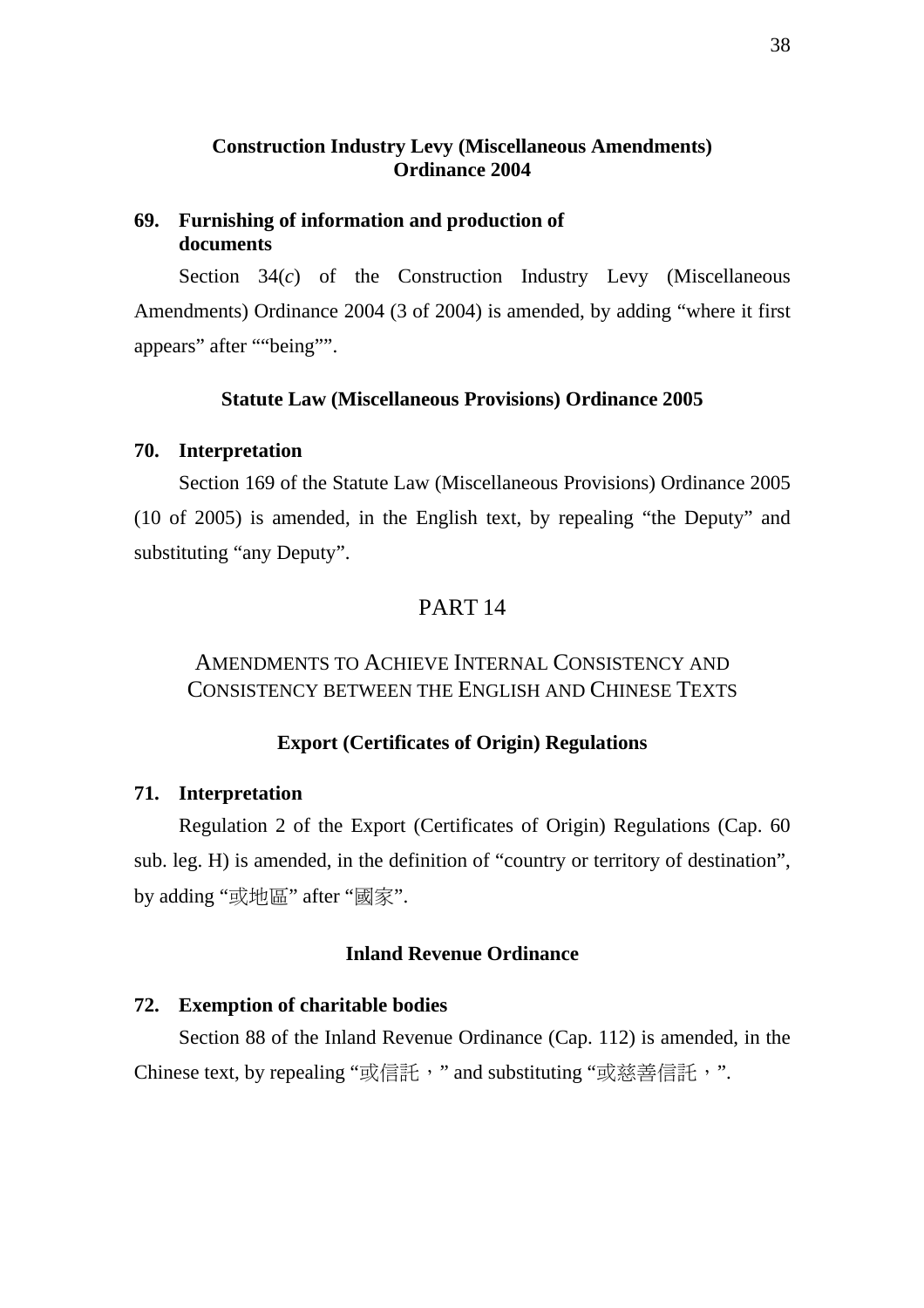#### **Consequential Amendments**

#### **Inland Revenue (Amendment) Ordinance 2004**

#### **73. Exemption of charitable bodies**

Section 19 of the Inland Revenue (Amendment) Ordinance 2004 (12 of 2004) is repealed.

#### **Land Registration Fees Regulations**

#### **74. Duty to grant exemption**

Regulation 4(1) of the Land Registration Fees Regulations (Cap. 128 sub. leg. B) is amended, in the Chinese text, by repealing " $\cdot$  (*b*)  $\overrightarrow{xy}$  (*c*)" and substituting " $\mathcal{R}(b)$ ".

#### **Birth Certificate (Shortened Form) Regulations**

### **75. Manner of compilation of short certificate and particulars to be contained therein**

Regulation 5(2)(*b*) of the Birth Certificate (Shortened Form) Regulations (Cap. 174 sub. leg. A) is amended, in the Chinese text, by repealing "父親的" and substituting "母親的".

#### **Prison Rules**

### **76. Removal from association**

Rule 68B(5) of the Prison Rules (Cap. 234 sub. leg. A) is amended, in the Chinese text, by repealing "監督"and substituting "署長".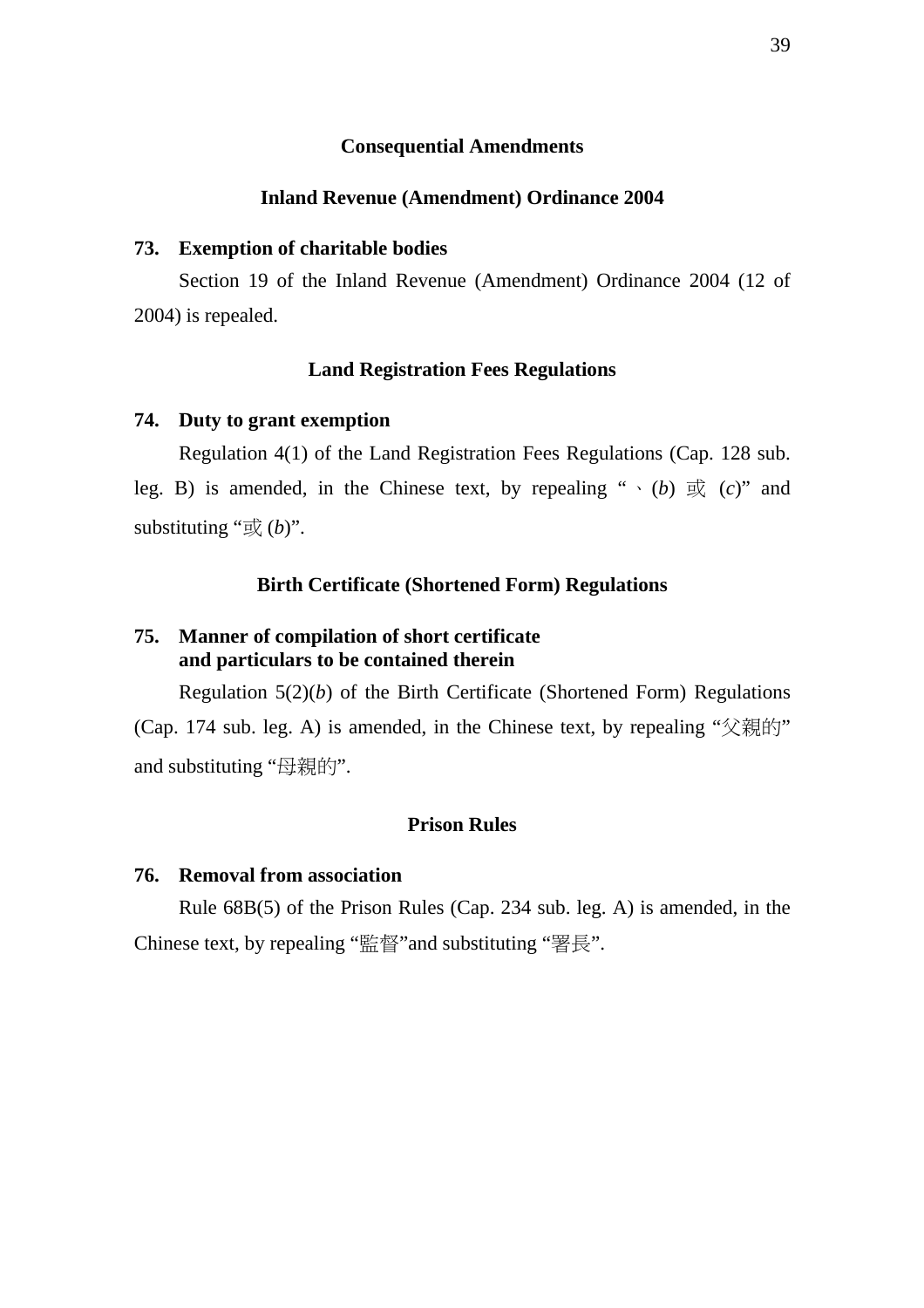## **Electoral Affairs Commission (Registration of Electors) (Village Representative Election) Regulation**

## **77. Offences and penalties**

(1) Section 32(7) of the Electoral Affairs Commission (Registration of Electors) (Village Representative Election) Regulation (Cap. 541 sub. leg. K) is amended by repealing ", 23 and 24" and substituting "and 23".

(2) Section 32(8) is amended by repealing "sections 23 and 24" and substituting "section 23".

## **Companies (Amendment) Ordinance 2004**

## **78. Amendments to the Companies Ordinance Relating to Oversea Companies and Incorporation Procedures**

Schedule 2 to the Companies (Amendment) Ordinance 2004 (30 of 2004) is amended, in section 44, in the new section 341(1), in the definition of "preamended Ordinance", in paragraph  $(c)$ , in the Chinese text, by repealing " $\frac{1}{2}$ " 第" and substituting "號) 附表 2 第".

## **Aviation Security (Amendment) Ordinance 2005**

### **79. Sections amended**

Section 9(2)(*a*) of the Aviation Security (Amendment) Ordinance 2005 (14 of 2005) is amended, in the English text, by repealing "經營者" and substituting "operator".

### **Explanatory Memorandum**

This Bill contains miscellaneous amendments to various Ordinances.

2. The Bill is divided into 14 Parts.

## PART 1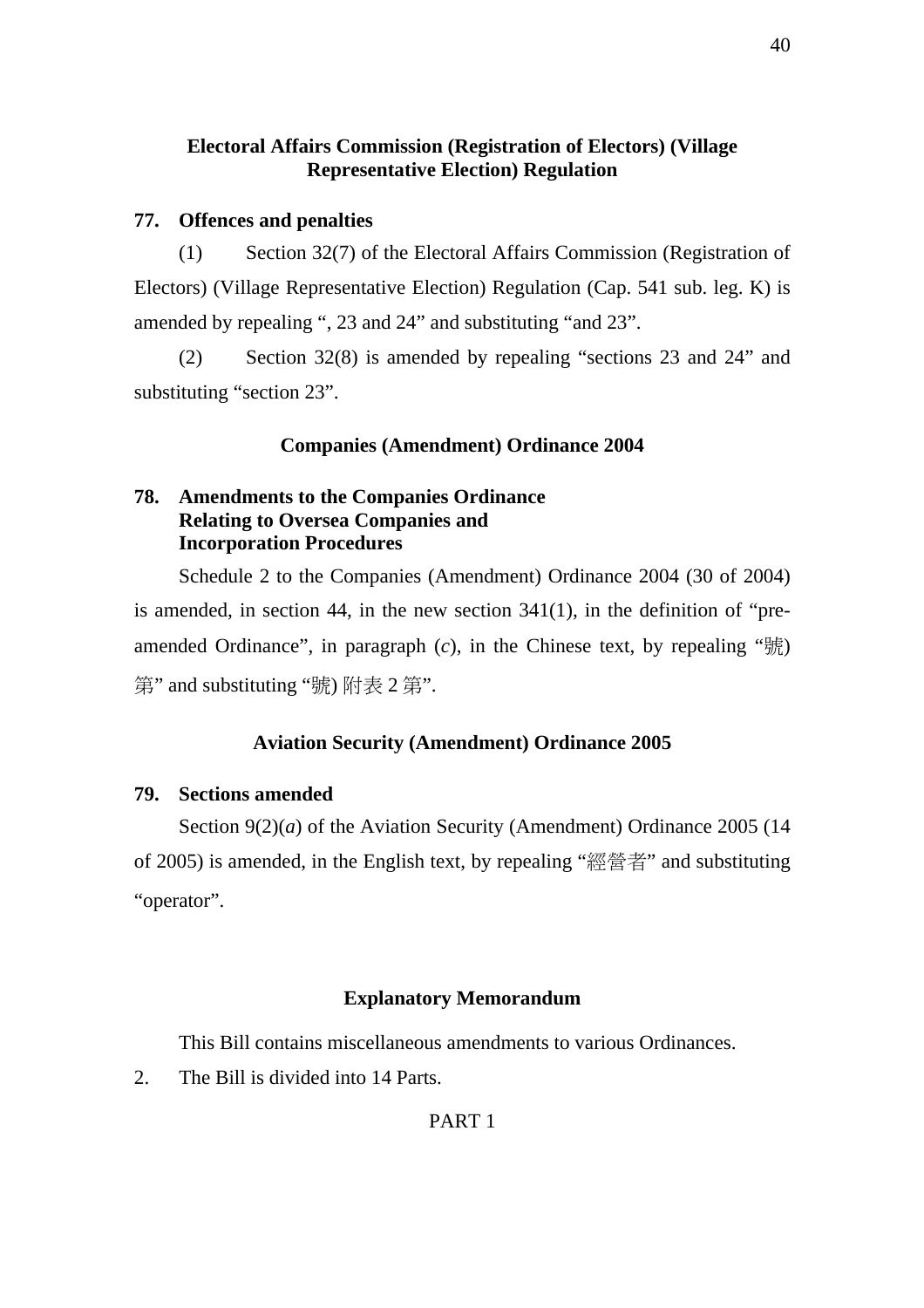3. Part 1 (clauses 1 and 2) contains preliminary provisions stating the short title and providing for the commencement of the Bill when enacted.

#### PART 2

4. Part 2 (clause 3) repeals section 30A(10)(*b*)(i) of the Bankruptcy Ordinance (Cap. 6) to exonerate a bankrupt from his obligation to notify the trustee of bankruptcy of his temporary departure from Hong Kong. As a result of the repeal, the fact that a bankrupt is, after the commencement of his bankruptcy, absent from Hong Kong without notifying the trustee of bankruptcy will not affect the calculation of the relevant period for the discharge from bankruptcy under subsection (1) of that section.

#### PART 3

5. Part 3 (clauses 4 to 14) repeals the references to "(*ordre public*)" in the following Ordinances to sever "public order" in the law and order sense from "public order (*ordre public*)" which is interpreted in the same way as under the International Covenant on Civil and Political Rights as applied to Hong Kong –

– the Societies Ordinance (Cap. 151) (clauses 4 to 8); and

– the Public Order Ordinance (Cap. 245) (clauses 9 to 14).

#### PART 4

6. Part 4 (clause 15) repeals the words "killing himself or" from section 5(1) and (2) of the Homicide Ordinance (Cap. 339) to reflect the abolition of the offence of suicide.

#### PART 5

7. Part 5 (clause 16) adds a new subsection (5) to section 101I of the Criminal Procedure Ordinance (Cap. 221) to raise the maximum penalty for the offence of perverting the course of justice at common law. There will be no fixed maximum penalty, the court may impose a sentence that is appropriate to the seriousness of the offence in accordance with the established sentencing guidelines.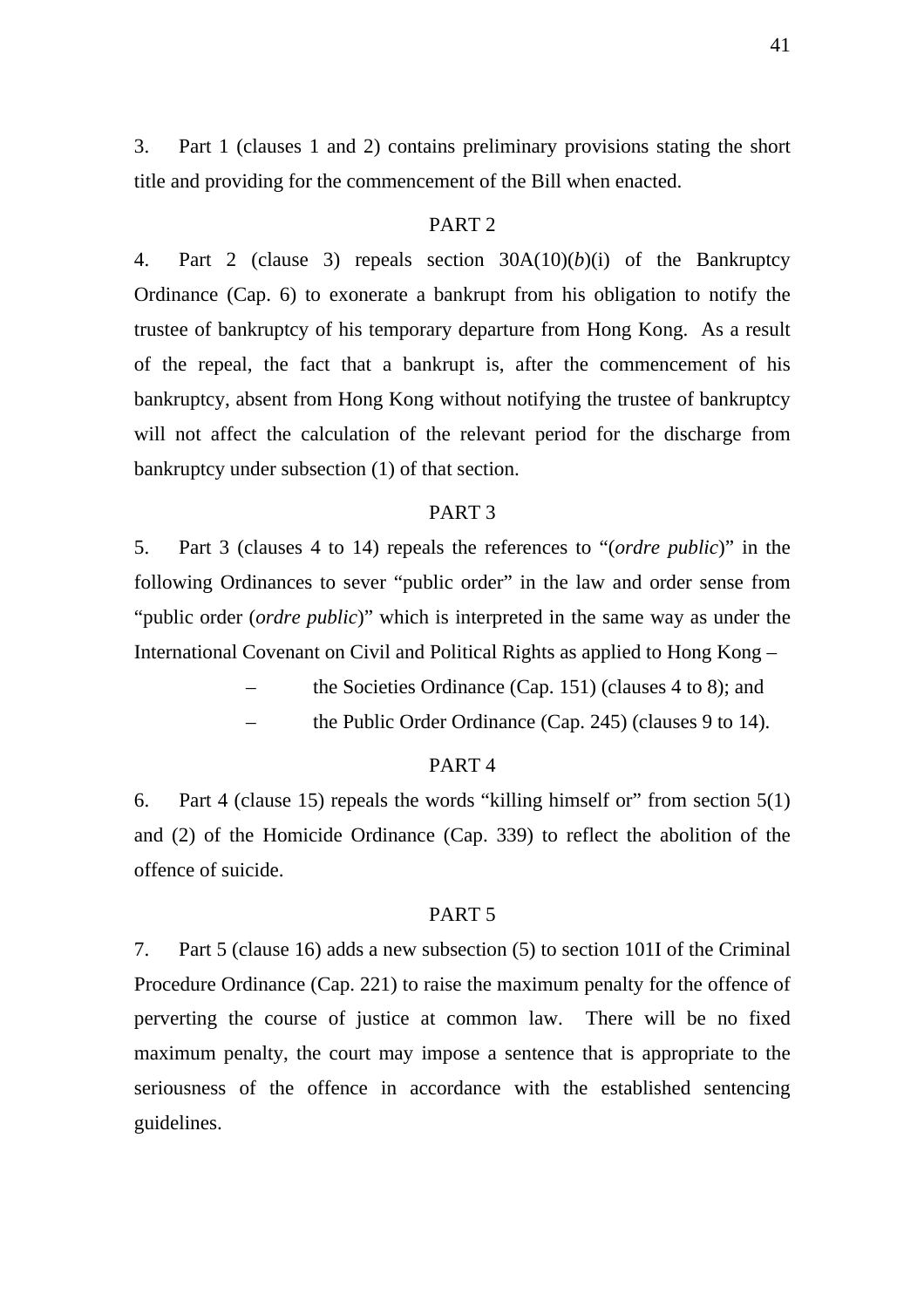#### PART 6

8. Part 6 (clauses 17, 18, 19 and 20) amends sections 3A and 3B of the Fixed Penalty (Criminal Proceedings) Ordinance (Cap. 240) to empower a magistrate to order a person who has committed an offence to pay costs if that person has not paid the relevant fixed penalty or notified the Commissioner of Police that he wishes to dispute liability. Consequential amendments are also made to sections 10 and 10A of that Ordinance.

#### PART 7

9. Part 7 (clauses 21 and 22) amends section 2 of the Costs in Criminal Cases Ordinance (Cap. 492) to enable the court in criminal cases to order a party to bear any costs incurred by another party to the same proceedings as a result of the improper or unreasonable act or omission, or undue delay or any other misconduct or default on the part of the legal or other representative of the first mentioned party. Section 18 of that Ordinance is also amended to provide that the court or the judge shall take into account the interest of fearless advocacy under the adversarial system of justice when determining whether to make such an order.

### PART 8

10. Part 8 (clauses 23 to 30) amends the following Ordinances to repeal provisions providing that the decision of the Court of First Instance on an appeal is final, and provide for the events in which an appeal shall be deemed to be finally determined –

- the Fire Service (Installation Contractors) Regulations (Cap. 95 sub. leg. A) (clauses 23 and 24);
- the Pharmacy and Poisons Ordinance (Cap. 138) (clauses 25, 26 and 27); and
- the Lifts and Escalators (Safety) Ordinance (Cap. 327) (clauses 28, 29 and 30).

#### PART 9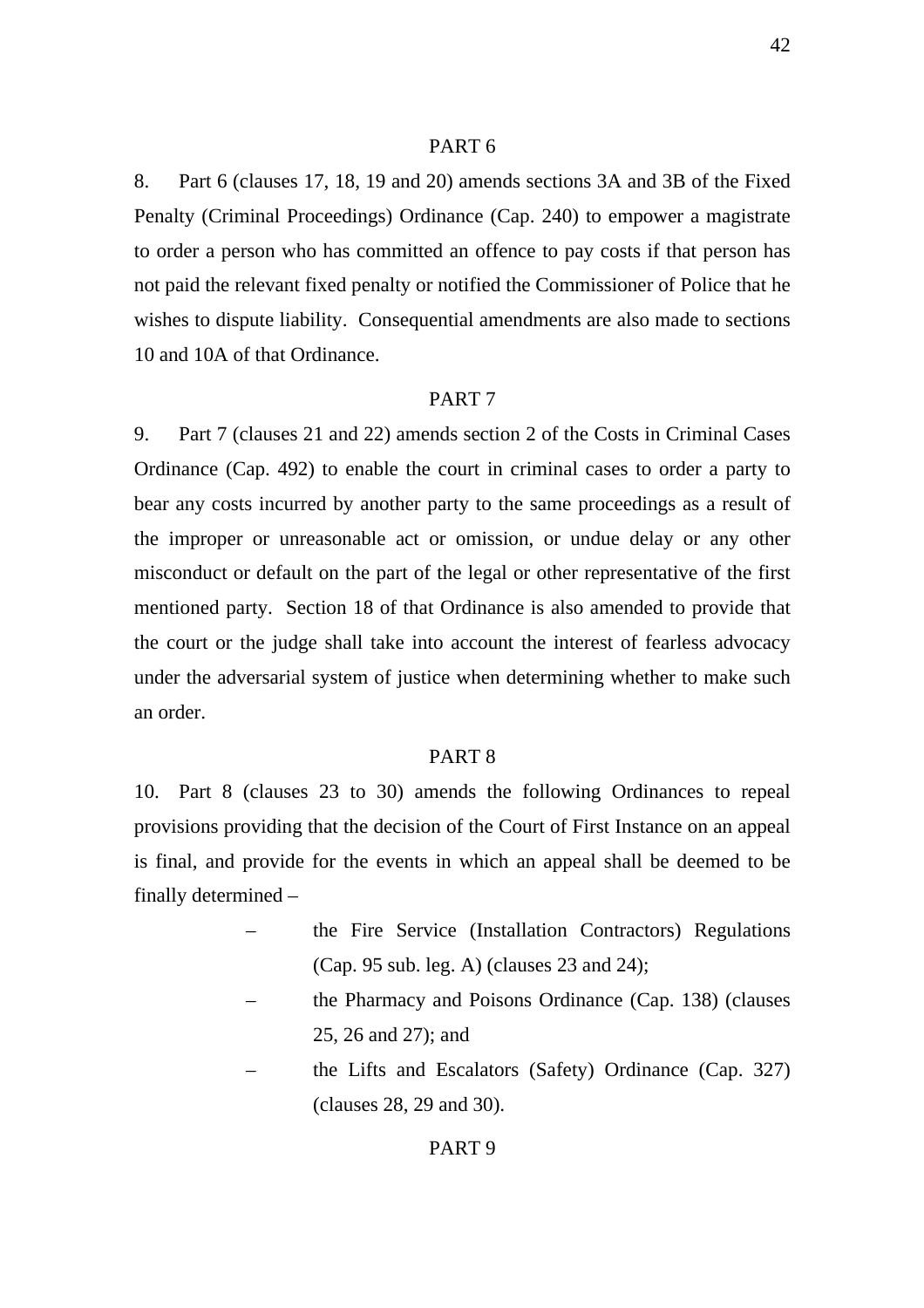11. Part 9 (clauses 31 to 34) amends the following Ordinances to provide for consequential amendments omitted in previous amendment exercises –

- the Rules of the High Court (Cap. 4 sub. leg. A) (clause 31); and
	- the Legal Practitioners Ordinance (Cap. 159) (clauses 32, 33 and 34).

#### PART 10

12. Part 10 (clauses 35 and 36) amends the Legal Practitioners Ordinance (Cap. 159) in –

- section  $2(1)$ , in the definition of "Postgraduate Certificate" in Laws", to cover the Postgraduate Certificate in Laws to be awarded by The Chinese University of Hong Kong (clause 35); and
- section  $53(1)$  to require a firm of solicitors which intends to employ a bankrupt solicitor or foreign lawyer to apply to The Law Society of Hong Kong for written permission to do so (clause 36).

#### PART 11

13. Part 11 (clauses 37 to 42) amends certain provisions in the Prevention of Bribery Ordinance (Cap. 201) and the Independent Commission Against Corruption Ordinance (Cap. 204) to remove certain minor inconsistencies between the English and Chinese texts.

#### PART 12

14. Part 12 (clause 43) adds to the Interpretation and General Clauses Ordinance (Cap. 1) the following two new powers to the Secretary for Justice –

> (*a*) a new power to amend any Ordinance, by order published in the Gazette, to effect the replacement of a reference to a date in the form of a description by the actual calendar date concerned; and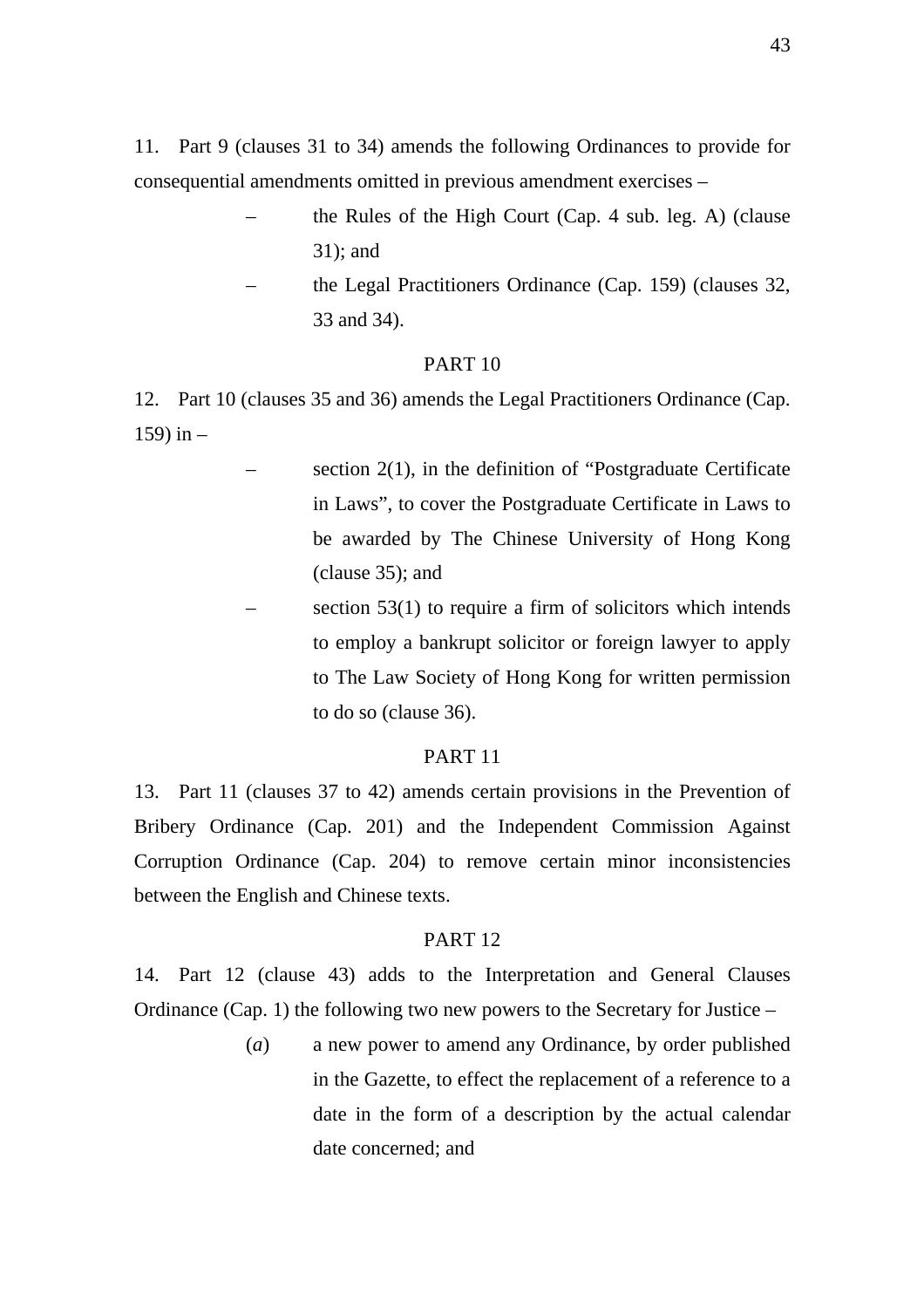(*b*) a new power to amend any subsidiary legislation, by order published in the Gazette, to effect the replacement of a general reference to another subsidiary legislation by the title or citation of that other subsidiary legislation, or its number among the subsidiary legislation of the year in which it was enacted, or any chapter number lawfully given to it under the authority of any Ordinance providing for the issue of a revised or other edition of the laws of Hong Kong.

#### PART 13

15. Part 13 (clauses 44 to 70) contains minor and technical amendments to various Ordinances.

16. Division 1 of Part 13 deals with provisions relating to the subject of adoption in the following Ordinances –

- the Adoption Ordinance (Cap. 290) (clause 44);
- the Adoption Rules (Cap. 290 sub. leg. A) (clauses 45 and 46); and
- the Convention Adoption Rules (Cap. 290 sub. leg. D) (clauses 47 and 48).

17. Division 2 of Part 13 deals with provisions relating to the subject of PPS in the following Ordinances –

- the Fixed Penalty (Traffic Contraventions) Regulations (Cap. 237 sub. leg. A) (clauses 49 and 50);
- the Fixed Penalty (Criminal Proceedings) Regulations (Cap. 240 sub. leg. A) (clauses 51 and 52);
- the Housing (Traffic Contraventions) (Fixed Penalty) Bylaw (Cap. 283 sub. leg. C) (clauses 53 and 54); and
- the Fixed Penalty (Public Cleanliness Offences) Regulation (Cap. 570 sub. leg. A) (clauses 55 and 56).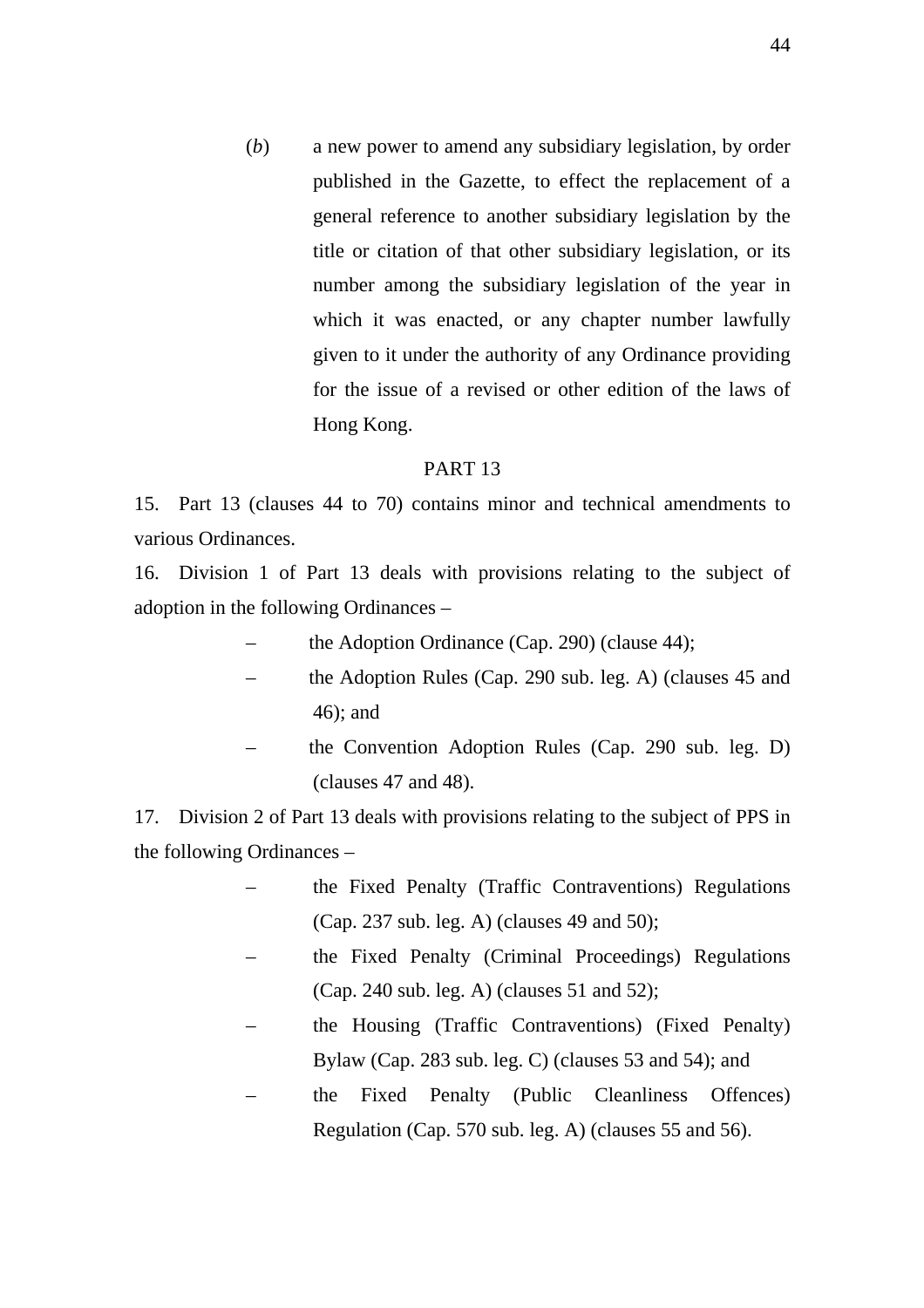18. Division 3 of Part 13 amends the Food and Drugs (Composition and Labelling) Regulations (Cap. 132 sub. leg. W) to clarify the meaning of "use by" date in the Chinese text (clauses 57 and 58).

19. Division 4 of Part 13 amends the following Ordinances to replace references in the Chinese text of those Ordinances by the English titles of certain legislation with their Chinese titles –

- the Dangerous Drugs Ordinance (Cap. 134) (clause 59);
- the Merchant Shipping (Prevention and Control of Pollution) (Charges for Discharge of Polluting Waste) Regulation (Cap. 413 sub. leg. I) (clause 60); and the Coroners Ordinance (Cap. 504) (clause  $61$ ).

20. Division 5 of Part 13 amends the Certification for Employee Benefits (Chinese Medicine) (Miscellaneous Amendments) Ordinance 2006 (16 of 2006) ("Certification Ordinance") to expressly enable Parts 3 and 4 of that Ordinance to be commenced with certain specified provisions excepted. Under those specified provisions, the cost of a Chinese herbal medicine is recoverable as compensation under the Employees' Compensation Ordinance (Cap. 282) and the Pneumoconiosis (Compensation) Ordinance (Cap. 360) if the medicine is sold by a Chinese medicine trader licensed under the Chinese Medicine Ordinance (Cap. 549) or if an alternative condition is met. Similarly, the cost of a proprietary Chinese medicine is so recoverable if it is registered under the Chinese Medicine Ordinance (Cap. 549) or if an alternative condition is met. At present, not all of the provisions of the Chinese Medicine Ordinance (Cap. 549) on the licensing of Chinese medicine retailers and the registration of proprietary Chinese medicine are fully implemented. Therefore, Parts 3 and 4 of the Certification Ordinance are to be commenced with the specified provisions excepted. The effect is that the cost of a Chinese herbal medicine and the cost of a proprietary Chinese medicine will be recoverable as compensation without regard to the restrictions imposed by the specified provisions (clauses 62, 63 and 64).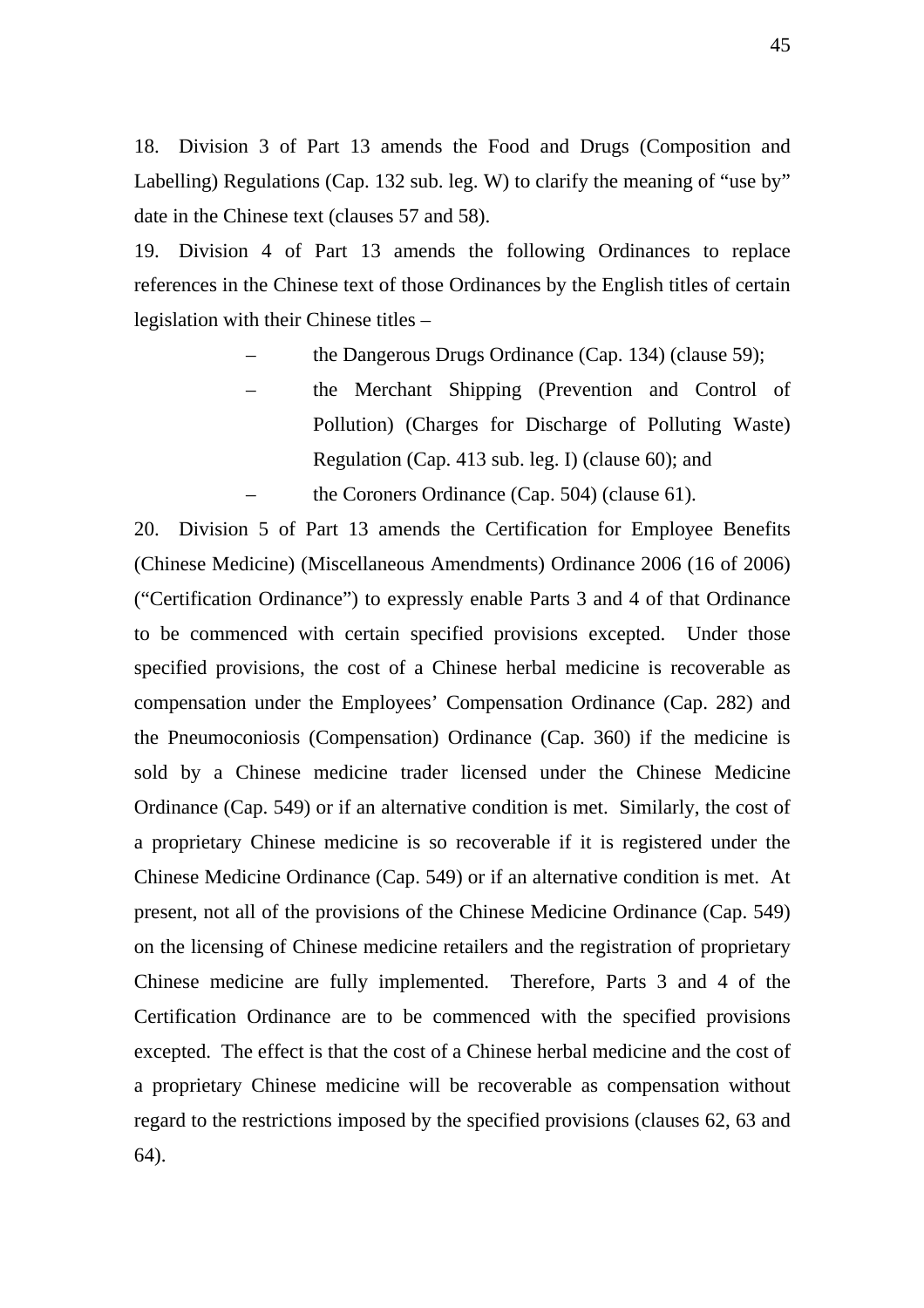21. Division 6 of Part 13 deals with miscellaneous minor and technical amendments in the following Ordinances –

- the Probate and Administration Ordinance (Cap. 10) (clause 65);
	- the Pawnbrokers Regulations (Cap. 166 sub. leg. A) (clause 66);
	- the Merchant Shipping (Prevention of Pollution by Sewage) Regulation (Cap. 413 sub. leg. K) (clause 67);
	- the Fugitive Offenders Ordinance (Cap. 503) (clause 68);
	- the Construction Industry Levy (Miscellaneous Amendments) Ordinance 2004 (3 of 2004) (clause 69); and
	- the Statute Law (Miscellaneous Provisions) Ordinance 2005 (10 of 2005) (clause 70).

### PART 14

22. Part 14 (clauses 71 to 79) contains amendments of a minor nature to the following Ordinances to achieve internal consistency and consistency between the English and Chinese texts –

- the Export (Certificates of Origin) Regulations (Cap. 60 sub. leg. H) (clause 71);
- the Inland Revenue Ordinance (Cap. 112) (clause 72);
- the Inland Revenue (Amendment) Ordinance 2004 (12 of 2004) (clause 73);
- the Land Registration Fees Regulations (Cap. 128 sub. leg. B) (clause 74);
- the Birth Certificate (Shortened Form) Regulations (Cap. 174 sub. leg. A) (clause 75);
- the Prison Rules (Cap. 234 sub. leg. A) (clause 76);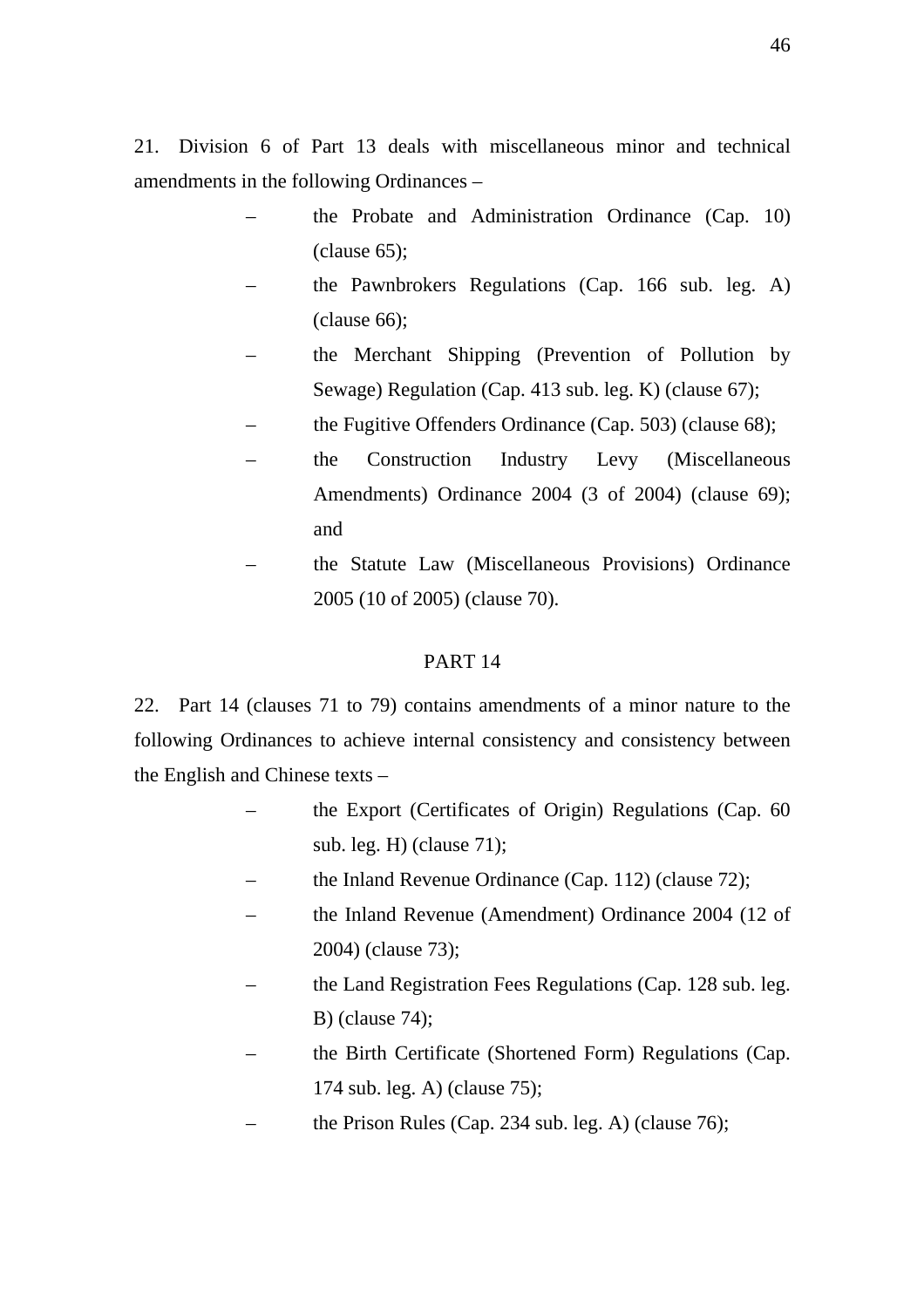- the Electoral Affairs Commission (Registration of Electors) (Village Representative Election) Regulation (Cap. 541 sub. leg. K) (clause 77);
- the Companies (Amendment) Ordinance 2004 (30 of 2004) (clause 78); and
- the Aviation Security (Amendment) Ordinance 2005 (14 of 2005) (clause 79).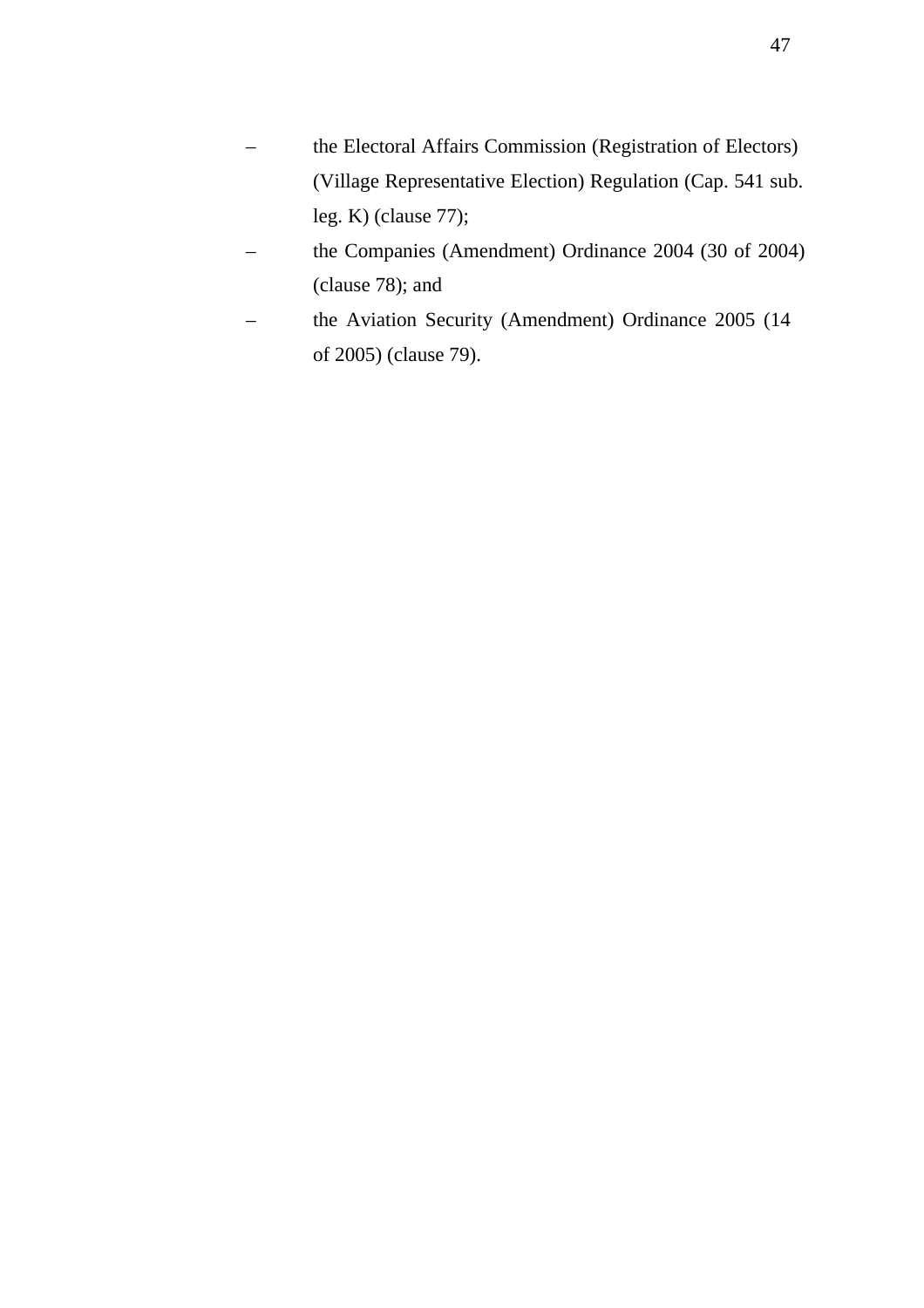## **Annex B**

# **Proposed amendments to the Costs in Criminal Cases Ordinance (Cap. 492) ("the CCC Ordinance")**

## **Purpose of reform**

 The purpose of the reform is to arm the courts with an effective remedy so that any costs incurred by a party to criminal proceedings as a result of unjustifiable conduct on the part of his or her legal or other representative will be borne by that lawyer or representative. The proposed provisions are not intended to penalize lawyers, but to compensate the injured party for the loss where it would be unreasonable to expect him to pay.

## **Background**

2. The current law regarding wasted costs incurred in criminal proceedings is set out in the CCC Ordinance. Section 18 of the CCC Ordinance provides that:

### **"18. Liability of legal or other representatives for wasted costs**

- (1) In any criminal proceedings a court or a judge may order the legal or other representative concerned to meet the payment of any wasted costs or any part thereof.
- (2) No order under subsection (1) shall be made unless the legal or other representative concerned has been given a reasonable opportunity to appear before the court or the judge and show cause why the order should not be made.
- (3) Any wasted costs ordered to be paid by a legal or other representative under subsection (1) shall be a debt due to the party to the proceedings in whose favour such order was made from the legal or other representative and enforceable as a civil debt, and where the legal or other representative concerned was a legal officer or a Legal Aid Officer having or exercising a right of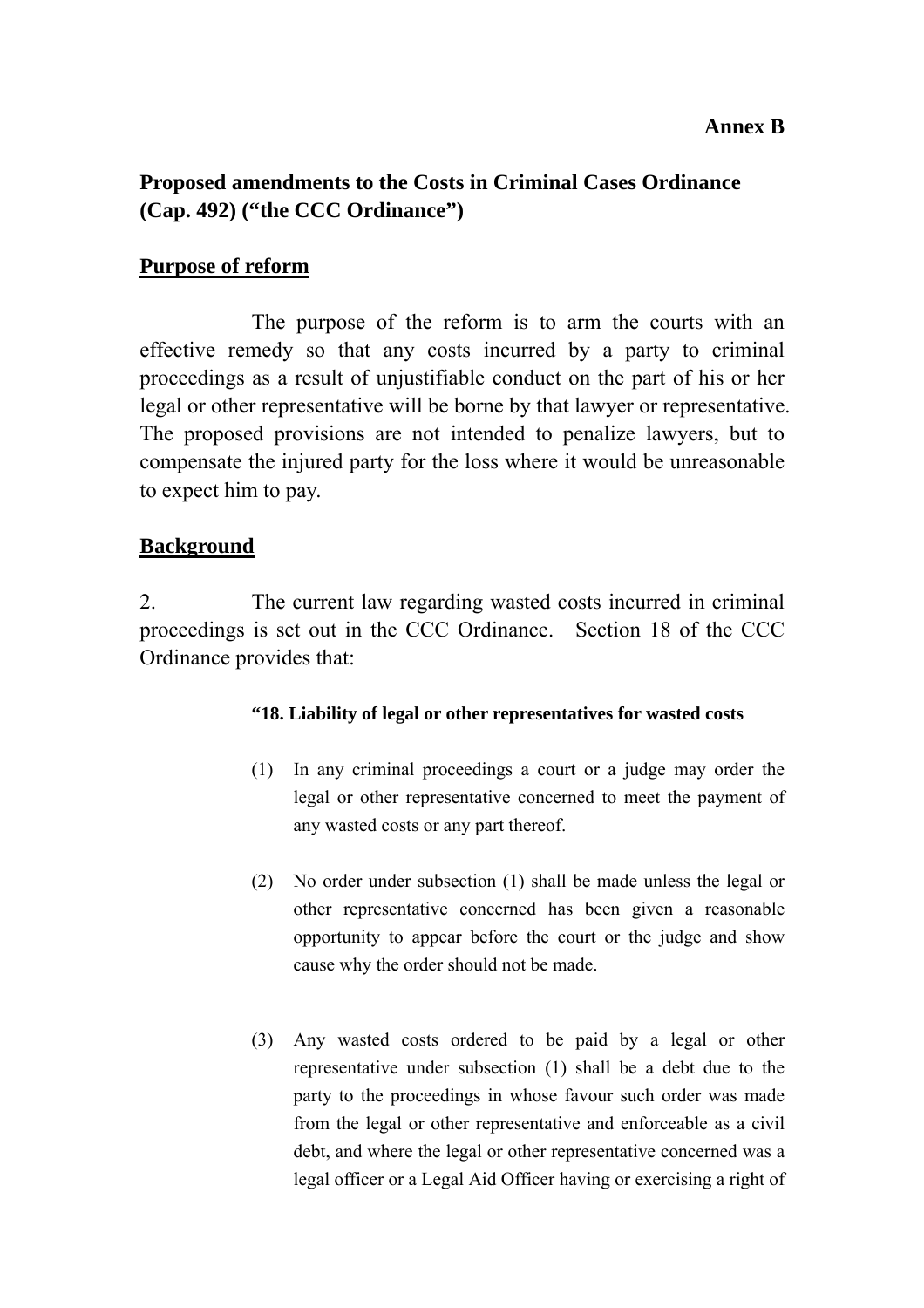audience or conducting litigation on behalf of the Government, shall be charged on the general revenue.".

3. "Wasted costs" is defined under section 2 of the CCC Ordinance to mean:

- (a) any costs incurred by a party to the proceedings as a result of-
	- (i) any failure to appear; or
	- (ii) lateness,

without reasonable cause leading to an otherwise avoidable adjournment on the part of any legal or other representative or any employee of a legal or other representative; or

(b) any costs incurred by a party to the proceedings which, in the light of such failure or lateness occurring after they were incurred, the court or the judge considers it is unreasonable to expect that party to the proceedings to pay."

4. Accordingly, the court's jurisdiction to award wasted costs is limited to occasions when legal or other representatives fail to appear or are late. The application of the provision was criticised as being too limited in three recent judgments namely, HKSAR v. YEUNG MOK YEH [2005] 4 HKLRD 357, CACC 483/2004) delivered on 6 October 2005, HKSAR v. HO Hon-chung, Danel and others (C.A. 269/2000) delivered on 16 November 2001 and HKSAR v. CHEUNG Kwok-kuen and Others (C.A. 171/2001) delivered on 11 July 2002.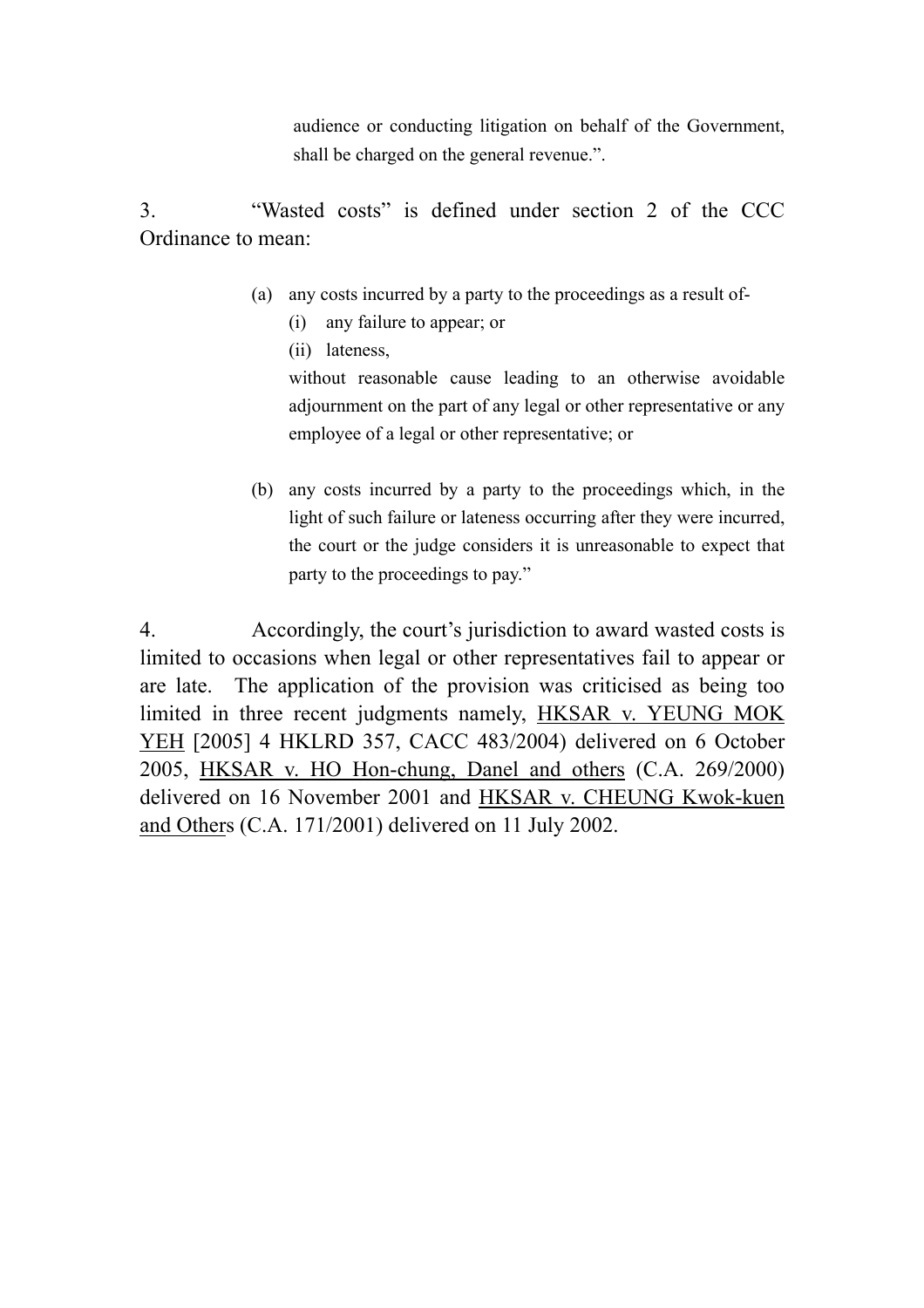## **Proposal**

5. It is proposed that section 2 of the CCC Ordinance<sup>2</sup> be amended to provide that −

""wasted costs" (虛耗訟費) means any costs incurred by a party to

the proceedings –

- (*a*) as a result of
	- (i) any improper or unreasonable act or omission; or
	- (ii) any undue delay or any other misconduct or default,

on the part of any representative or any employee of a representative; or

(*b*) which, in the light of any such act, omission, delay, misconduct or default occurring after they were incurred, the court considers it is unreasonable to expect that party to the proceedings to pay.".

## **Public consultation and policy support**

6. The Law Society, the Hong Kong Bar Association, the University of Hong Kong, the City University of Hong Kong, the Chinese University, the Director of Legal Aid, the Judiciary Administrator and the Consumer Council were consulted in August 2006 on the proposal referred to in paragraph 5 above.

- (a) any costs incurred by a party to the proceedings as a result of  $-$ 
	- (i) any failure to appear; or
	- (ii) lateness,

(b) any costs incurred by a party to the proceedings which, in the light of such failure or lateness occurring after they were incurred, the court or the judge considers it is unreasonable to expect that party to the proceedings to pay."

 $\overline{a}$ <sup>2</sup> Section 2 of the CCC Ordinance provides, inter alia, that  $-$ **"2. Interpretation** 

In this Ordinance, unless the context otherwise requires – "wasted costs" (虛耗訟費) means –

without reasonable cause leading to an otherwise avoidable adjournment on the part of any legal or other representative or any employee of a legal or other representative; or